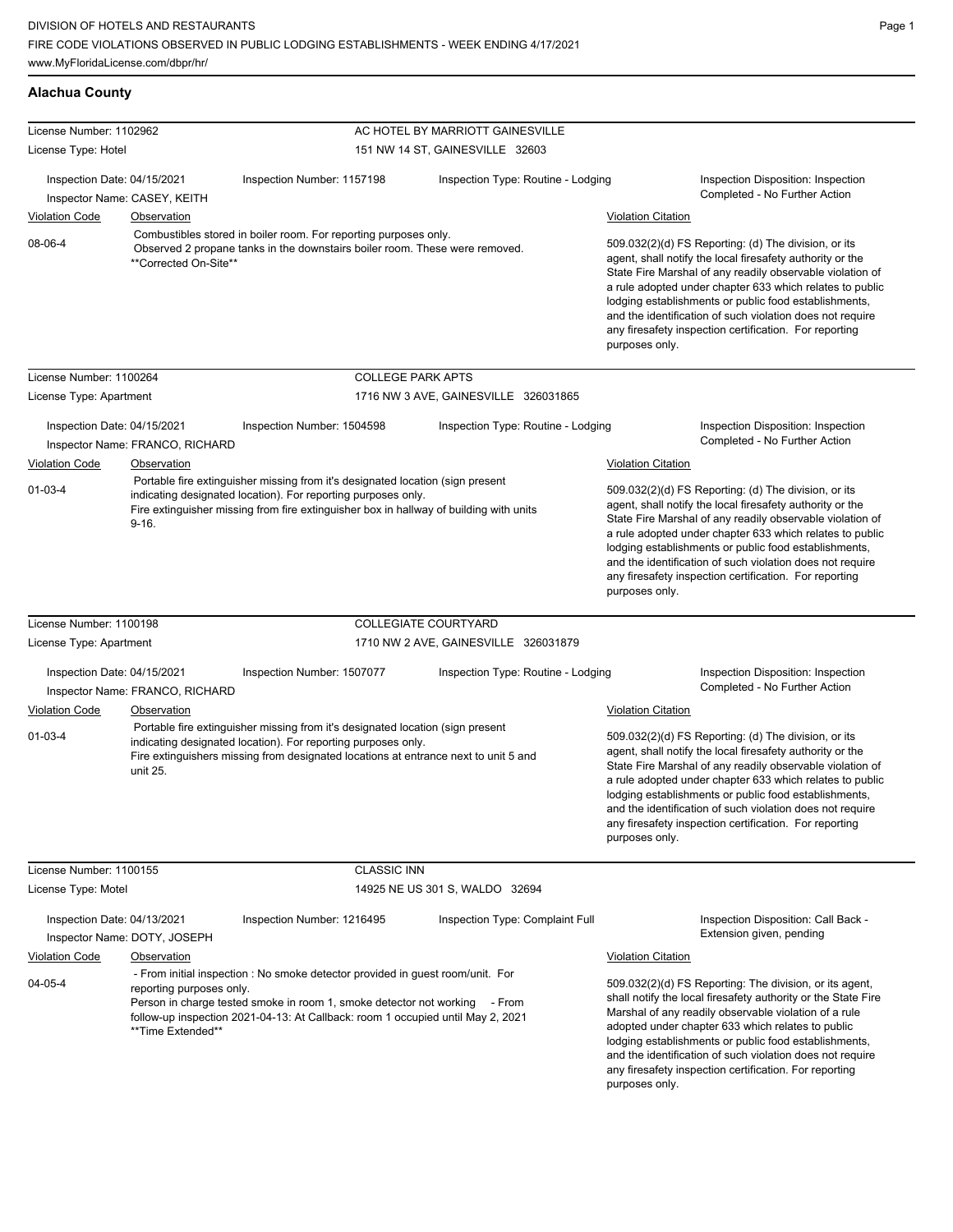## **Brevard County**

| License Number: 1500173                                                                                           |                                     | INTERNATIONAL PALMS RESORT & CONFERENCE CENTER COCOA BEACH                                                                                                |                                                                                                                                                                                                                                                                                                                                                                                                                                          |  |                                                                                                                                                                                                                                                                                                                                                                                                                                              |  |
|-------------------------------------------------------------------------------------------------------------------|-------------------------------------|-----------------------------------------------------------------------------------------------------------------------------------------------------------|------------------------------------------------------------------------------------------------------------------------------------------------------------------------------------------------------------------------------------------------------------------------------------------------------------------------------------------------------------------------------------------------------------------------------------------|--|----------------------------------------------------------------------------------------------------------------------------------------------------------------------------------------------------------------------------------------------------------------------------------------------------------------------------------------------------------------------------------------------------------------------------------------------|--|
| License Type: Motel                                                                                               |                                     |                                                                                                                                                           | 1300 N ATLANTIC AVE, COCOA BEACH 32931                                                                                                                                                                                                                                                                                                                                                                                                   |  |                                                                                                                                                                                                                                                                                                                                                                                                                                              |  |
| Inspection Date: 04/14/2021<br>Inspector Name: HICKS, GEORGE RANDY                                                |                                     | Inspection Number: 1216067                                                                                                                                | Inspection Type: Routine - Lodging                                                                                                                                                                                                                                                                                                                                                                                                       |  | Inspection Disposition: Warning<br>Issued                                                                                                                                                                                                                                                                                                                                                                                                    |  |
| <b>Violation Code</b>                                                                                             | Observation                         |                                                                                                                                                           |                                                                                                                                                                                                                                                                                                                                                                                                                                          |  | <b>Violation Citation</b>                                                                                                                                                                                                                                                                                                                                                                                                                    |  |
| $01 - 02 - 4$                                                                                                     |                                     | Portable fire extinguisher pressure gauge indicates the extinguisher is in need of<br>recharge. For reporting purposes only. By housekeeping room.        |                                                                                                                                                                                                                                                                                                                                                                                                                                          |  | 509.032(2)(d) FS Reporting: (d) The division, or its<br>agent, shall notify the local firesafety authority or the<br>State Fire Marshal of any readily observable violation of<br>a rule adopted under chapter 633 which relates to public<br>lodging establishments or public food establishments,<br>and the identification of such violation does not require<br>any firesafety inspection certification. For reporting<br>purposes only. |  |
| Trouble/alarm light illuminated on the fire alarm control panel. For reporting<br>$04 - 01 - 4$<br>purposes only. |                                     |                                                                                                                                                           | 509.032(2)(d) FS Reporting: The division, or its agent,<br>shall notify the local firesafety authority or the State Fire<br>Marshal of any readily observable violation of a rule<br>adopted under chapter 633 which relates to public<br>lodging establishments or public food establishments,<br>and the identification of such violation does not require<br>any firesafety inspection certification. For reporting<br>purposes only. |  |                                                                                                                                                                                                                                                                                                                                                                                                                                              |  |
| License Number: 1500324                                                                                           |                                     | MOTEL 6 #069                                                                                                                                              |                                                                                                                                                                                                                                                                                                                                                                                                                                          |  |                                                                                                                                                                                                                                                                                                                                                                                                                                              |  |
| License Type: Motel                                                                                               |                                     |                                                                                                                                                           | 3701 N ATLANTIC AVE, COCOA BEACH 32931                                                                                                                                                                                                                                                                                                                                                                                                   |  |                                                                                                                                                                                                                                                                                                                                                                                                                                              |  |
| Inspection Date: 04/16/2021                                                                                       | Inspector Name: HICKS, GEORGE RANDY | Inspection Number: 1215940                                                                                                                                | Inspection Type: Routine - Lodging                                                                                                                                                                                                                                                                                                                                                                                                       |  | Inspection Disposition: Inspection<br>Completed - No Further Action                                                                                                                                                                                                                                                                                                                                                                          |  |
| <b>Violation Code</b>                                                                                             | Observation                         |                                                                                                                                                           |                                                                                                                                                                                                                                                                                                                                                                                                                                          |  | <b>Violation Citation</b>                                                                                                                                                                                                                                                                                                                                                                                                                    |  |
| $01 - 02 - 4$                                                                                                     |                                     | Portable fire extinguisher pressure gauge indicates the extinguisher is in need of<br>recharge. For reporting purposes only. Extinguisher between 123-124 |                                                                                                                                                                                                                                                                                                                                                                                                                                          |  | 509.032(2)(d) FS Reporting: (d) The division, or its<br>agent, shall notify the local firesafety authority or the<br>State Fire Marshal of any readily observable violation of<br>a rule adopted under chapter 633 which relates to public<br>lodging establishments or public food establishments,<br>and the identification of such violation does not require<br>any firesafety inspection certification. For reporting                   |  |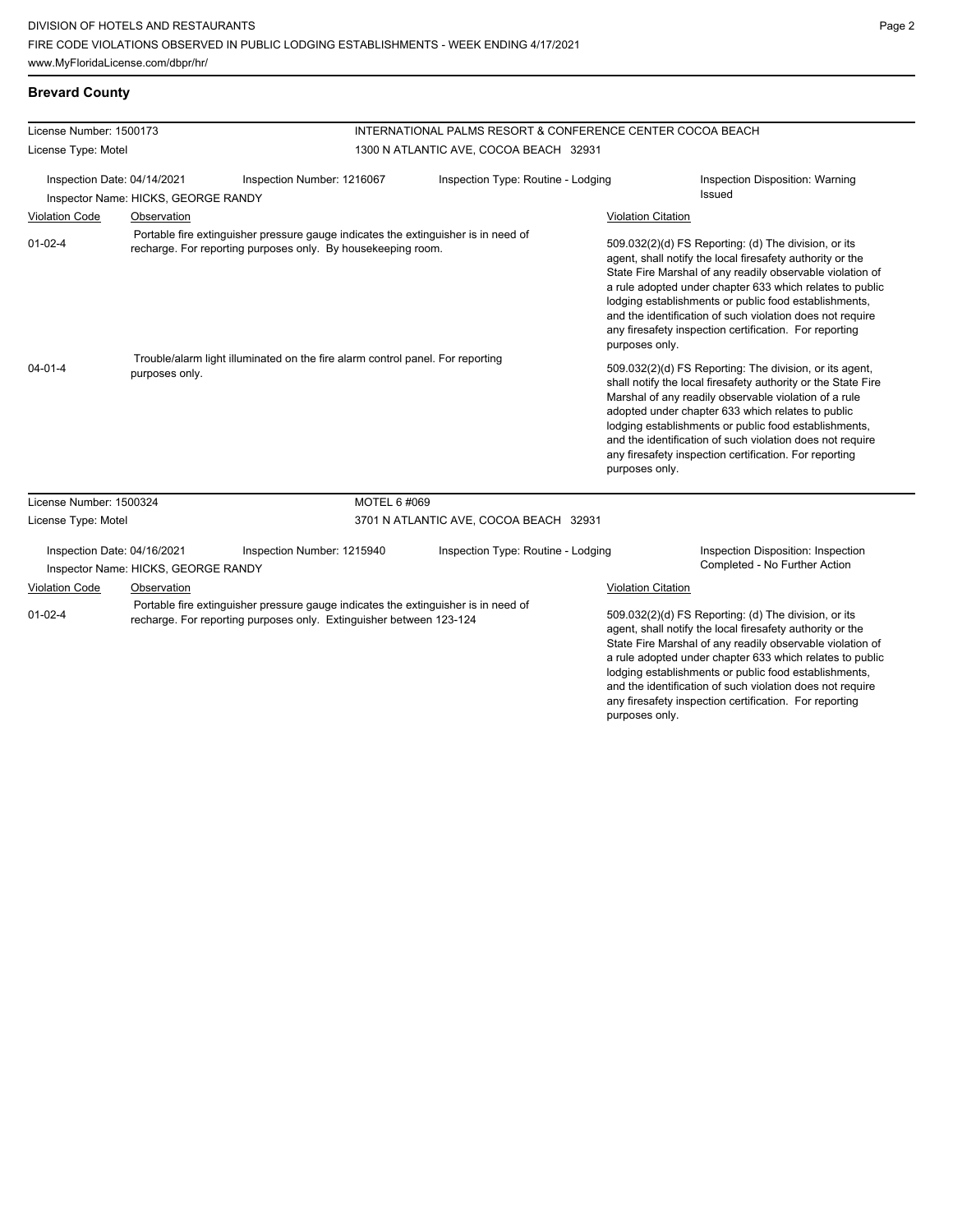## **Broward County**

| License Number: 1604617     |                                                                                                                 |                                                                                                                                                             | <b>GARSAM TERRACE APARTMENTS</b>    |                                                                                                                                                                                                                                                                                                                                                                                                                                              |
|-----------------------------|-----------------------------------------------------------------------------------------------------------------|-------------------------------------------------------------------------------------------------------------------------------------------------------------|-------------------------------------|----------------------------------------------------------------------------------------------------------------------------------------------------------------------------------------------------------------------------------------------------------------------------------------------------------------------------------------------------------------------------------------------------------------------------------------------|
| License Type: Apartment     |                                                                                                                 |                                                                                                                                                             | 701 NE 10 ST, HALLANDALE 33009-2540 |                                                                                                                                                                                                                                                                                                                                                                                                                                              |
| Inspection Date: 04/16/2021 | Inspector Name: GANPAT, INDAR                                                                                   | Inspection Number: 1490783                                                                                                                                  | Inspection Type: Routine - Lodging  | Inspection Disposition: Administrative<br>complaint recommended                                                                                                                                                                                                                                                                                                                                                                              |
| <b>Violation Code</b>       | Observation                                                                                                     |                                                                                                                                                             |                                     | <b>Violation Citation</b>                                                                                                                                                                                                                                                                                                                                                                                                                    |
| $01 - 01 - 4$               |                                                                                                                 | Portable fire extinguisher pressure gauge indicates the extinguisher is<br>overcharged. For reporting purposes only. Next to unit 103 ** Repeat Violation** |                                     | 509.032(2)(d) FS Reporting: (d) The division, or its<br>agent, shall notify the local firesafety authority or the<br>State Fire Marshal of any readily observable violation of<br>a rule adopted under chapter 633 which relates to public<br>lodging establishments or public food establishments,<br>and the identification of such violation does not require<br>any firesafety inspection certification. For reporting<br>purposes only. |
| License Number: 1600660     |                                                                                                                 | <b>OCEANSIDE MOTEL</b>                                                                                                                                      |                                     |                                                                                                                                                                                                                                                                                                                                                                                                                                              |
| License Type: Motel         |                                                                                                                 |                                                                                                                                                             | 315 CLEVELAND ST, HOLLYWOOD 33019   |                                                                                                                                                                                                                                                                                                                                                                                                                                              |
| Inspection Date: 04/12/2021 | Inspector Name: LONDONO, GLORIA                                                                                 | Inspection Number: 1215684                                                                                                                                  | Inspection Type: Routine - Lodging  | <b>Inspection Disposition: Administrative</b><br>complaint recommended                                                                                                                                                                                                                                                                                                                                                                       |
| <b>Violation Code</b>       | <b>Observation</b>                                                                                              |                                                                                                                                                             |                                     | <b>Violation Citation</b>                                                                                                                                                                                                                                                                                                                                                                                                                    |
| 04-03-4                     | For reporting purposes only.<br>Room 1409                                                                       | Smoke detector/alarm in guest room/unit damaged as to appear to be inoperable.                                                                              |                                     | 509.032(2)(d) FS Reporting: The division, or its agent,<br>shall notify the local firesafety authority or the State Fire<br>Marshal of any readily observable violation of a rule<br>adopted under chapter 633 which relates to public<br>lodging establishments or public food establishments,<br>and the identification of such violation does not require<br>any firesafety inspection certification. For reporting<br>purposes only.     |
| License Number: 1602282     |                                                                                                                 |                                                                                                                                                             | HOLLYWOOD BEACH HOTELS- SEAGUL      |                                                                                                                                                                                                                                                                                                                                                                                                                                              |
| License Type: Motel         |                                                                                                                 |                                                                                                                                                             | 1915 N OCEAN DR, HOLLYWOOD 33019    |                                                                                                                                                                                                                                                                                                                                                                                                                                              |
| Inspection Date: 04/15/2021 | Inspector Name: LONDONO, GLORIA                                                                                 | Inspection Number: 1215688                                                                                                                                  | Inspection Type: Routine - Lodging  | Inspection Disposition: Inspection<br>Completed - No Further Action                                                                                                                                                                                                                                                                                                                                                                          |
| <b>Violation Code</b>       | Observation                                                                                                     |                                                                                                                                                             |                                     | <b>Violation Citation</b>                                                                                                                                                                                                                                                                                                                                                                                                                    |
| 04-03-4                     | For reporting purposes only.<br>Room #402                                                                       | Smoke detector/alarm in guest room/unit damaged as to appear to be inoperable.                                                                              |                                     | 509.032(2)(d) FS Reporting: The division, or its agent,<br>shall notify the local firesafety authority or the State Fire<br>Marshal of any readily observable violation of a rule<br>adopted under chapter 633 which relates to public<br>lodging establishments or public food establishments,<br>and the identification of such violation does not require<br>any firesafety inspection certification. For reporting<br>purposes only.     |
| License Number: 1620884     |                                                                                                                 | <b>SEA TURTLE</b>                                                                                                                                           |                                     |                                                                                                                                                                                                                                                                                                                                                                                                                                              |
| License Type: Motel         |                                                                                                                 |                                                                                                                                                             | 315 ROOSEVELT ST, HOLLYWOOD 33019   |                                                                                                                                                                                                                                                                                                                                                                                                                                              |
| Inspection Date: 04/12/2021 | Inspector Name: LONDONO, GLORIA                                                                                 | Inspection Number: 1215703                                                                                                                                  | Inspection Type: Routine - Lodging  | <b>Inspection Disposition: Administrative</b><br>complaint recommended                                                                                                                                                                                                                                                                                                                                                                       |
| <b>Violation Code</b>       | Observation                                                                                                     |                                                                                                                                                             |                                     | <b>Violation Citation</b>                                                                                                                                                                                                                                                                                                                                                                                                                    |
| 04-03-4                     | For reporting purposes only.<br>-Corridor and living room, unit #102<br>- kitchen, and sleeping room, unit #107 | Smoke detector/alarm in guest room/unit damaged as to appear to be inoperable.                                                                              |                                     | 509.032(2)(d) FS Reporting: The division, or its agent,<br>shall notify the local firesafety authority or the State Fire<br>Marshal of any readily observable violation of a rule<br>adopted under chapter 633 which relates to public<br>lodging establishments or public food establishments,<br>and the identification of such violation does not require<br>any firesafety inspection certification. For reporting<br>purposes only.     |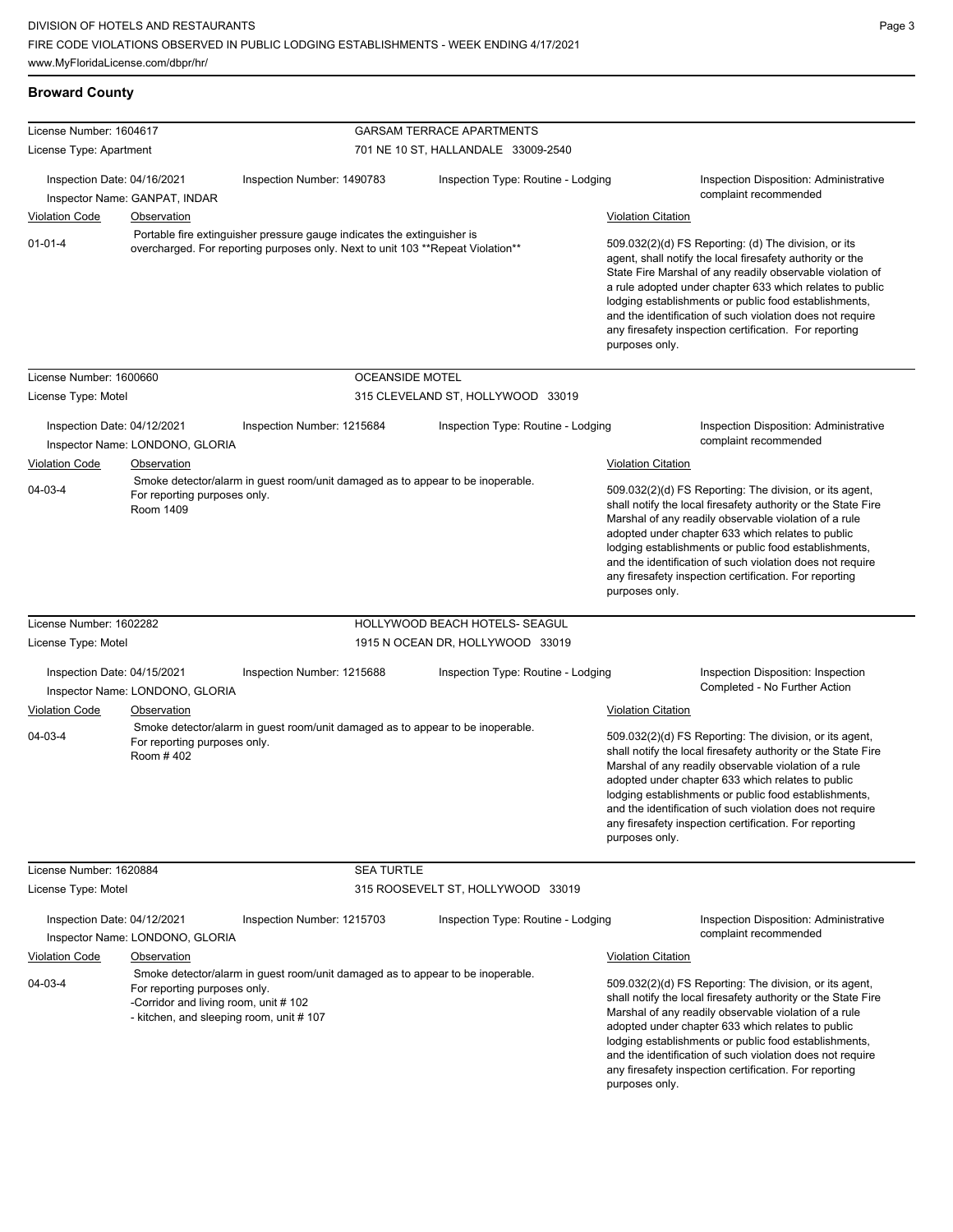**Broward County**

| License Number: 1620918     |                                                                                          |                                                                                                                                                                                                                          | 1901 DEWEY ST                                      |                           |                                                                                                                                                                                                                                                                                                                                                                                                                            |  |
|-----------------------------|------------------------------------------------------------------------------------------|--------------------------------------------------------------------------------------------------------------------------------------------------------------------------------------------------------------------------|----------------------------------------------------|---------------------------|----------------------------------------------------------------------------------------------------------------------------------------------------------------------------------------------------------------------------------------------------------------------------------------------------------------------------------------------------------------------------------------------------------------------------|--|
| License Type: Apartment     |                                                                                          |                                                                                                                                                                                                                          | 1901 DEWEY ST, HOLLYWOOD 33020                     |                           |                                                                                                                                                                                                                                                                                                                                                                                                                            |  |
| Inspection Date: 04/12/2021 | Inspector Name: SMITH, CORETTA                                                           | Inspection Number: 1491704                                                                                                                                                                                               | Inspection Type: Routine - Lodging                 |                           | Inspection Disposition: Inspection<br>Completed - No Further Action                                                                                                                                                                                                                                                                                                                                                        |  |
| <b>Violation Code</b>       | <b>Observation</b>                                                                       |                                                                                                                                                                                                                          |                                                    | <b>Violation Citation</b> |                                                                                                                                                                                                                                                                                                                                                                                                                            |  |
| $01 - 01 - 4$               |                                                                                          | Portable fire extinguisher pressure gauge indicates the extinguisher is<br>overcharged. For reporting purposes only. Between apt 3-4.                                                                                    |                                                    | purposes only.            | 509.032(2)(d) FS Reporting: (d) The division, or its<br>agent, shall notify the local firesafety authority or the<br>State Fire Marshal of any readily observable violation of<br>a rule adopted under chapter 633 which relates to public<br>lodging establishments or public food establishments,<br>and the identification of such violation does not require<br>any firesafety inspection certification. For reporting |  |
| License Number: 1621163     |                                                                                          | SW - HOLLYWOOD LLC                                                                                                                                                                                                       |                                                    |                           |                                                                                                                                                                                                                                                                                                                                                                                                                            |  |
| License Type: Apartment     |                                                                                          |                                                                                                                                                                                                                          | 1902 DEWEY ST, HOLLYWOOD 33020                     |                           |                                                                                                                                                                                                                                                                                                                                                                                                                            |  |
| Inspection Date: 04/13/2021 | Inspector Name: MARTINEZ, RHEANNE                                                        | Inspection Number: 1496542                                                                                                                                                                                               | Inspection Type: Routine - Lodging                 |                           | Inspection Disposition: Inspection<br>Completed - No Further Action                                                                                                                                                                                                                                                                                                                                                        |  |
| <b>Violation Code</b>       | <b>Observation</b>                                                                       |                                                                                                                                                                                                                          |                                                    | <b>Violation Citation</b> |                                                                                                                                                                                                                                                                                                                                                                                                                            |  |
| $01 - 02 - 4$               | unit #6.                                                                                 | Portable fire extinguisher pressure gauge indicates the extinguisher is in need of<br>recharge. For reporting purposes only. Observed at fire extinguisher across from                                                   |                                                    | purposes only.            | 509.032(2)(d) FS Reporting: (d) The division, or its<br>agent, shall notify the local firesafety authority or the<br>State Fire Marshal of any readily observable violation of<br>a rule adopted under chapter 633 which relates to public<br>lodging establishments or public food establishments,<br>and the identification of such violation does not require<br>any firesafety inspection certification. For reporting |  |
| License Number: 1621205     |                                                                                          |                                                                                                                                                                                                                          | MOSAIC AT MIRAMAR TOWN CENTER                      |                           |                                                                                                                                                                                                                                                                                                                                                                                                                            |  |
| License Type: Apartment     |                                                                                          |                                                                                                                                                                                                                          | 11575 CITY HALL PROMENADE SUITE 100, MIRAMAR 33025 |                           |                                                                                                                                                                                                                                                                                                                                                                                                                            |  |
| Inspection Date: 04/15/2021 | Inspector Name: NEALY, VALENCIA                                                          | Inspection Number: 1511674                                                                                                                                                                                               | Inspection Type: Lodging-Licensing<br>Inspection   |                           | Inspection Disposition: Inspection<br>Completed - No Further Action                                                                                                                                                                                                                                                                                                                                                        |  |
| <b>Violation Code</b>       | Observation                                                                              |                                                                                                                                                                                                                          |                                                    | <b>Violation Citation</b> |                                                                                                                                                                                                                                                                                                                                                                                                                            |  |
| $01 - 02 - 4$               | recharge. For reporting purposes only.<br>Building 3, unit 513<br>-Building 3, Unit 412. | Portable fire extinguisher pressure gauge indicates the extinguisher is in need of<br>-Observed Fire extinguisher in recharge zone:<br>-Observed Fire extinguisher in overcharge zone, building 4, across from unit 370. |                                                    | purposes only.            | 509.032(2)(d) FS Reporting: (d) The division, or its<br>agent, shall notify the local firesafety authority or the<br>State Fire Marshal of any readily observable violation of<br>a rule adopted under chapter 633 which relates to public<br>lodging establishments or public food establishments,<br>and the identification of such violation does not require<br>any firesafety inspection certification. For reporting |  |
| License Number: 1602179     |                                                                                          |                                                                                                                                                                                                                          | FORT LAUDERDALE MARRIOTT POMPANO BEACH             |                           |                                                                                                                                                                                                                                                                                                                                                                                                                            |  |
| License Type: Hotel         |                                                                                          |                                                                                                                                                                                                                          | 1200-1208 N OCEAN BLVD, POMPANO BEACH 33062        |                           |                                                                                                                                                                                                                                                                                                                                                                                                                            |  |
| Inspection Date: 04/14/2021 | Inspector Name: BURGGRABE, BROCK                                                         | Inspection Number: 1158146                                                                                                                                                                                               | Inspection Type: Routine - Lodging                 |                           | Inspection Disposition: Warning<br>Issued                                                                                                                                                                                                                                                                                                                                                                                  |  |
| <b>Violation Code</b>       | <b>Observation</b>                                                                       |                                                                                                                                                                                                                          |                                                    | <b>Violation Citation</b> |                                                                                                                                                                                                                                                                                                                                                                                                                            |  |
| $04 - 01 - 4$               |                                                                                          | Trouble/alarm light illuminated on the fire alarm control panel. For reporting<br>purposes only. At main panel and behind front desk office panel.                                                                       |                                                    | purposes only.            | 509.032(2)(d) FS Reporting: The division, or its agent,<br>shall notify the local firesafety authority or the State Fire<br>Marshal of any readily observable violation of a rule<br>adopted under chapter 633 which relates to public<br>lodging establishments or public food establishments,<br>and the identification of such violation does not require<br>any firesafety inspection certification. For reporting     |  |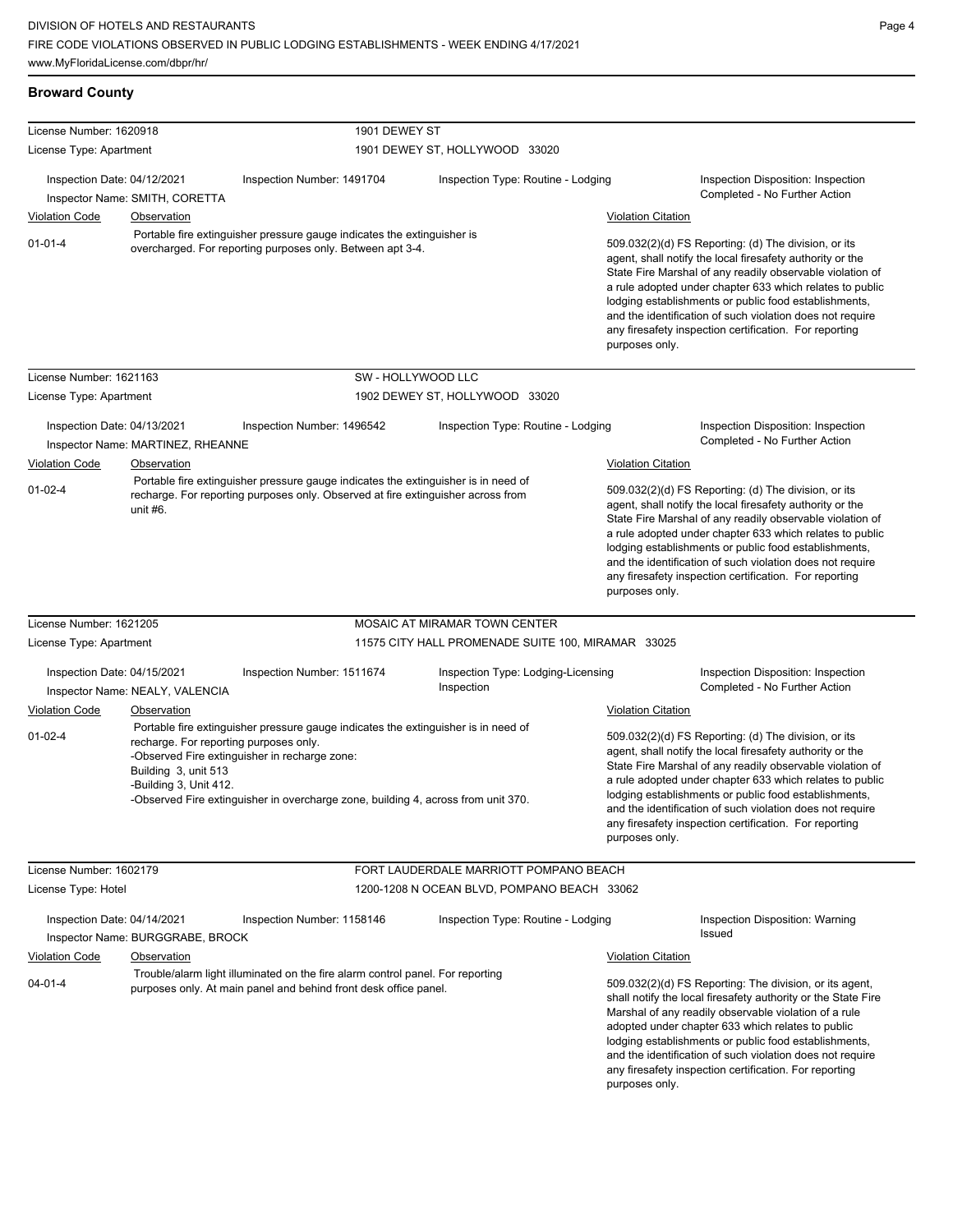| License Number: 1620672                                         |                                     | <b>AVANA BAYVIEW</b>                                                                                                                                     |                                         |                                                                                                                                                                                                                                                                                                                                                                                                                                              |
|-----------------------------------------------------------------|-------------------------------------|----------------------------------------------------------------------------------------------------------------------------------------------------------|-----------------------------------------|----------------------------------------------------------------------------------------------------------------------------------------------------------------------------------------------------------------------------------------------------------------------------------------------------------------------------------------------------------------------------------------------------------------------------------------------|
| License Type: Apartment                                         |                                     |                                                                                                                                                          | 1631 S FEDERAL HWY, POMPANO BEACH 33062 |                                                                                                                                                                                                                                                                                                                                                                                                                                              |
| Inspection Date: 04/14/2021<br>Inspector Name: GONZALEZ, DENNIS |                                     | Inspection Number: 1492185                                                                                                                               | Inspection Type: Routine - Lodging      | Inspection Disposition: Inspection<br>Completed - No Further Action                                                                                                                                                                                                                                                                                                                                                                          |
| <b>Violation Code</b><br>Observation                            |                                     |                                                                                                                                                          |                                         | <b>Violation Citation</b>                                                                                                                                                                                                                                                                                                                                                                                                                    |
| $04 - 01 - 4$                                                   | purposes only.                      | Trouble/alarm light illuminated on the fire alarm control panel. For reporting                                                                           |                                         | 509.032(2)(d) FS Reporting: The division, or its agent,<br>shall notify the local firesafety authority or the State Fire<br>Marshal of any readily observable violation of a rule<br>adopted under chapter 633 which relates to public<br>lodging establishments or public food establishments,<br>and the identification of such violation does not require<br>any firesafety inspection certification. For reporting<br>purposes only.     |
| License Number: 1620722                                         |                                     | <b>BAYSHORE VILLAS</b>                                                                                                                                   |                                         |                                                                                                                                                                                                                                                                                                                                                                                                                                              |
| License Type: Motel                                             |                                     |                                                                                                                                                          | 538 BAYSHORE DR, FORT LAUDERDALE 33304  |                                                                                                                                                                                                                                                                                                                                                                                                                                              |
| Inspection Date: 04/14/2021                                     | Inspector Name: SEVILLA, FREDDY     | Inspection Number: 1216634                                                                                                                               | Inspection Type: Routine - Lodging      | Inspection Disposition: Inspection<br>Completed - No Further Action                                                                                                                                                                                                                                                                                                                                                                          |
| <b>Violation Code</b>                                           | Observation                         |                                                                                                                                                          |                                         | <b>Violation Citation</b>                                                                                                                                                                                                                                                                                                                                                                                                                    |
| $02 - 08 - 4$                                                   |                                     | Propane (LP gas) tank having a water capacity greater than 2.7 lbs. stored under<br>a stairwell right side of the building. For reporting purposes only. |                                         | 509.032(2)(d) FS Reporting: (d) The division, or its<br>agent, shall notify the local firesafety authority or the<br>State Fire Marshal of any readily observable violation of<br>a rule adopted under chapter 633 which relates to public<br>lodging establishments or public food establishments,<br>and the identification of such violation does not require<br>any firesafety inspection certification. For reporting<br>purposes only. |
| License Number: 1620869                                         |                                     | <b>TRANQUILO HOTEL</b>                                                                                                                                   |                                         |                                                                                                                                                                                                                                                                                                                                                                                                                                              |
| License Type: Motel                                             |                                     |                                                                                                                                                          | 725 N BIRCH RD, FORT LAUDERDALE 33304   |                                                                                                                                                                                                                                                                                                                                                                                                                                              |
| Inspection Date: 04/15/2021                                     | Inspector Name: GONZALEZ, DENNIS    | Inspection Number: 1216411                                                                                                                               | Inspection Type: Routine - Lodging      | Inspection Disposition: Inspection<br>Completed - No Further Action                                                                                                                                                                                                                                                                                                                                                                          |
| Violation Code                                                  | Observation                         |                                                                                                                                                          |                                         | <b>Violation Citation</b>                                                                                                                                                                                                                                                                                                                                                                                                                    |
| $01 - 04 - 4$                                                   | only. Fire extinguisher are expired | No portable fire extinguisher present on the premises. For reporting purposes                                                                            |                                         | 509.032(2)(d) FS Reporting: (d) The division, or its<br>agent, shall notify the local firesafety authority or the<br>State Fire Marshal of any readily observable violation of<br>a rule adopted under chapter 633 which relates to public<br>lodging establishments or public food establishments,<br>and the identification of such violation does not require<br>any firesafety inspection certification. For reporting<br>purposes only. |
| License Number: 1620878                                         |                                     | <b>TARA HOTEL</b>                                                                                                                                        |                                         |                                                                                                                                                                                                                                                                                                                                                                                                                                              |
| License Type: Motel                                             |                                     |                                                                                                                                                          | 524 BAYSHORE DR, FORT LAUDERDALE 33304  |                                                                                                                                                                                                                                                                                                                                                                                                                                              |
| Inspection Date: 04/14/2021                                     | Inspector Name: SEVILLA, FREDDY     | Inspection Number: 1216635                                                                                                                               | Inspection Type: Routine - Lodging      | Inspection Disposition: Inspection<br>Completed - No Further Action                                                                                                                                                                                                                                                                                                                                                                          |
| <b>Violation Code</b>                                           | <b>Observation</b>                  |                                                                                                                                                          |                                         | <b>Violation Citation</b>                                                                                                                                                                                                                                                                                                                                                                                                                    |
| $01 - 03 - 4$                                                   | North side of the building.         | Portable fire extinguisher missing from it's designated location (sign present<br>indicating designated location). For reporting purposes only.          |                                         | 509.032(2)(d) FS Reporting: (d) The division, or its<br>agent, shall notify the local firesafety authority or the<br>State Fire Marshal of any readily observable violation of<br>a rule adopted under chapter 633 which relates to public<br>lodging establishments or public food establishments,<br>and the identification of such violation does not require<br>any firesafety inspection certification. For reporting<br>purposes only. |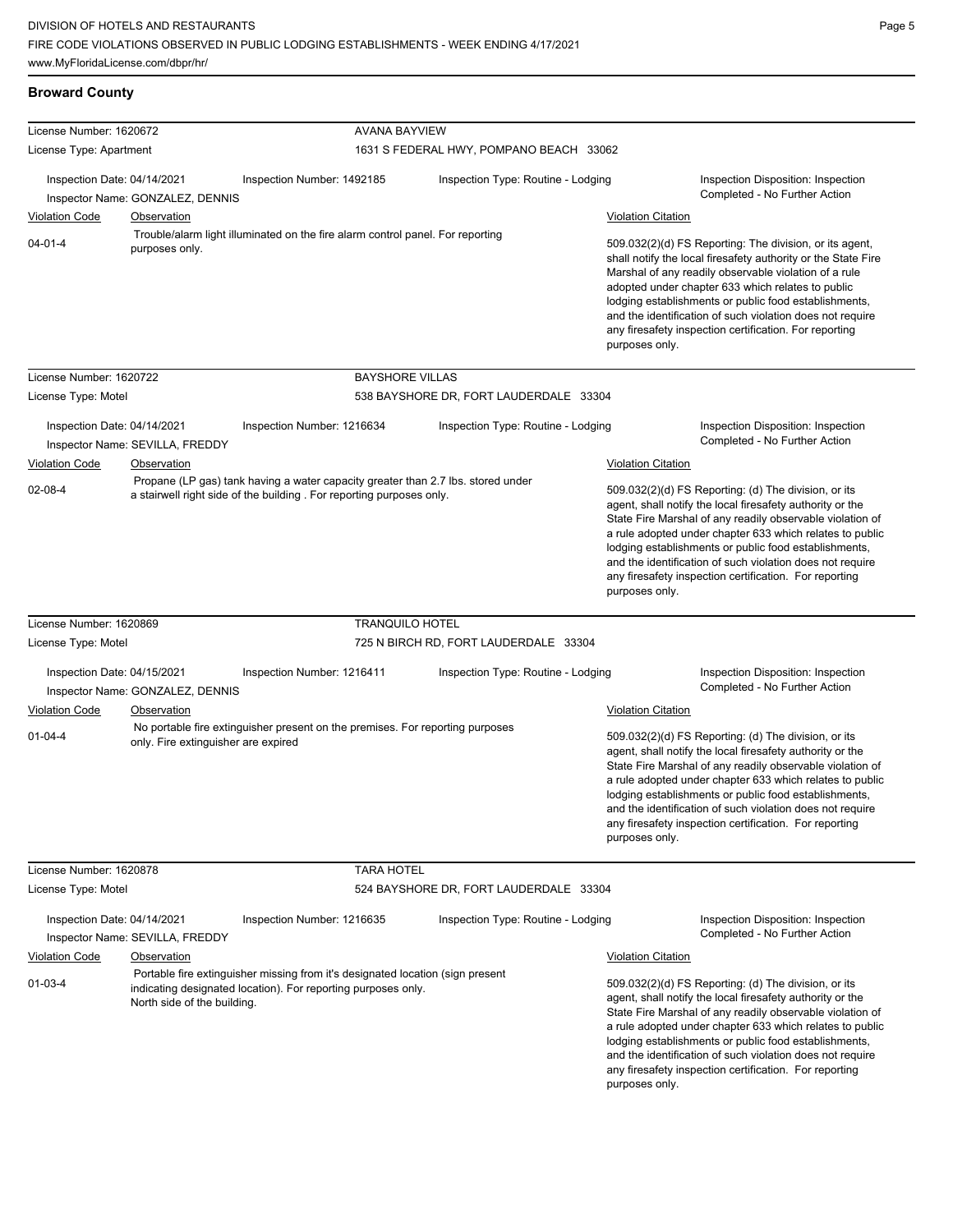## **Broward County**

| License Number: 1620914                                         |                                    | ROLO BEACH HOTEL                                                                                                                                                                                                                                                               |                                                 |                                                                                                                                                                                                                                                                                                                                                                                                                                              |  |
|-----------------------------------------------------------------|------------------------------------|--------------------------------------------------------------------------------------------------------------------------------------------------------------------------------------------------------------------------------------------------------------------------------|-------------------------------------------------|----------------------------------------------------------------------------------------------------------------------------------------------------------------------------------------------------------------------------------------------------------------------------------------------------------------------------------------------------------------------------------------------------------------------------------------------|--|
| License Type: Hotel                                             |                                    |                                                                                                                                                                                                                                                                                | 701-709 ORTON AVE, FORT LAUDERDALE 33304        |                                                                                                                                                                                                                                                                                                                                                                                                                                              |  |
| Inspection Date: 04/15/2021<br>Inspector Name: GONZALEZ, DENNIS |                                    | Inspection Number: 1158418                                                                                                                                                                                                                                                     | Inspection Type: Routine - Lodging              | Inspection Disposition: Inspection<br>Completed - No Further Action                                                                                                                                                                                                                                                                                                                                                                          |  |
| <b>Violation Code</b>                                           | Observation                        |                                                                                                                                                                                                                                                                                |                                                 | <b>Violation Citation</b>                                                                                                                                                                                                                                                                                                                                                                                                                    |  |
| $01 - 04 - 4$                                                   | only fire extinguisher expired     | No portable fire extinguisher present on the premises. For reporting purposes                                                                                                                                                                                                  |                                                 | 509.032(2)(d) FS Reporting: (d) The division, or its<br>agent, shall notify the local firesafety authority or the<br>State Fire Marshal of any readily observable violation of<br>a rule adopted under chapter 633 which relates to public<br>lodging establishments or public food establishments,<br>and the identification of such violation does not require<br>any firesafety inspection certification. For reporting<br>purposes only. |  |
| License Number: 1604111                                         |                                    | TRAVELODGE                                                                                                                                                                                                                                                                     |                                                 |                                                                                                                                                                                                                                                                                                                                                                                                                                              |  |
| License Type: Motel                                             |                                    |                                                                                                                                                                                                                                                                                | 1251 E SUNRISE BLVD, FORT LAUDERDALE 33304-2810 |                                                                                                                                                                                                                                                                                                                                                                                                                                              |  |
| Inspection Date: 04/14/2021                                     | Inspector Name: BRANN, JUSTIN      | Inspection Number: 1215294                                                                                                                                                                                                                                                     | Inspection Type: Routine - Lodging              | Inspection Disposition: Warning<br>Issued                                                                                                                                                                                                                                                                                                                                                                                                    |  |
| <b>Violation Code</b>                                           | Observation                        |                                                                                                                                                                                                                                                                                |                                                 | <b>Violation Citation</b>                                                                                                                                                                                                                                                                                                                                                                                                                    |  |
| $01 - 02 - 4$                                                   | By unit 218.                       | Portable fire extinguisher pressure gauge indicates the extinguisher is in need of<br>recharge. For reporting purposes only.                                                                                                                                                   |                                                 | 509.032(2)(d) FS Reporting: (d) The division, or its<br>agent, shall notify the local firesafety authority or the<br>State Fire Marshal of any readily observable violation of<br>a rule adopted under chapter 633 which relates to public<br>lodging establishments or public food establishments,<br>and the identification of such violation does not require<br>any firesafety inspection certification. For reporting<br>purposes only. |  |
| License Number: 1603330                                         |                                    |                                                                                                                                                                                                                                                                                | <b>BEACHSIDE VILLAGE RESORT</b>                 |                                                                                                                                                                                                                                                                                                                                                                                                                                              |  |
| License Type: Motel                                             |                                    |                                                                                                                                                                                                                                                                                | 4553 EL MAR DR, LAUDERDALE-BY-THE-SE 33308      |                                                                                                                                                                                                                                                                                                                                                                                                                                              |  |
| Inspection Date: 04/14/2021                                     | Inspector Name: FEIGELES, MITCHELL | Inspection Number: 1216201                                                                                                                                                                                                                                                     | Inspection Type: Routine - Lodging              | Inspection Disposition: Warning<br>Issued                                                                                                                                                                                                                                                                                                                                                                                                    |  |
| <b>Violation Code</b>                                           | Observation                        |                                                                                                                                                                                                                                                                                |                                                 | <b>Violation Citation</b>                                                                                                                                                                                                                                                                                                                                                                                                                    |  |
| $01 - 02 - 4$                                                   |                                    | Portable fire extinguisher across from Chatham Suite door pressure gauge<br>indicates the extinguisher is in need of recharge. For reporting purposes only.                                                                                                                    |                                                 | 509.032(2)(d) FS Reporting: (d) The division, or its<br>agent, shall notify the local firesafety authority or the<br>State Fire Marshal of any readily observable violation of<br>a rule adopted under chapter 633 which relates to public<br>lodging establishments or public food establishments,<br>and the identification of such violation does not require<br>any firesafety inspection certification. For reporting<br>purposes only. |  |
| License Number: 1617062                                         |                                    | <b>PARK APTS</b>                                                                                                                                                                                                                                                               |                                                 |                                                                                                                                                                                                                                                                                                                                                                                                                                              |  |
| License Type: Apartment                                         |                                    |                                                                                                                                                                                                                                                                                | 525 NW 2 AVE, FORT LAUDERDALE 33311             |                                                                                                                                                                                                                                                                                                                                                                                                                                              |  |
| Inspection Date: 04/16/2021                                     | Inspector Name: FEIGELES, MITCHELL | Inspection Number: 1501395                                                                                                                                                                                                                                                     | Inspection Type: Routine - Lodging              | Inspection Disposition: Inspection<br>Completed - No Further Action                                                                                                                                                                                                                                                                                                                                                                          |  |
| <b>Violation Code</b>                                           | Observation                        |                                                                                                                                                                                                                                                                                |                                                 | <b>Violation Citation</b>                                                                                                                                                                                                                                                                                                                                                                                                                    |  |
| $01-02-4$                                                       |                                    | Portable fire extinguisher pressure gauge indicates the extinguisher is in need of<br>recharge. For reporting purposes only.<br>Fire extinguisher across from apartment 123. Manager provided proof of contact to<br>have extinguisher recharged. ** Corrective Action Taken** |                                                 | 509.032(2)(d) FS Reporting: (d) The division, or its<br>agent, shall notify the local firesafety authority or the<br>State Fire Marshal of any readily observable violation of<br>a rule adopted under chapter 633 which relates to public<br>lodging establishments or public food establishments,<br>and the identification of such violation does not require<br>any firesafety inspection certification. For reporting<br>purposes only. |  |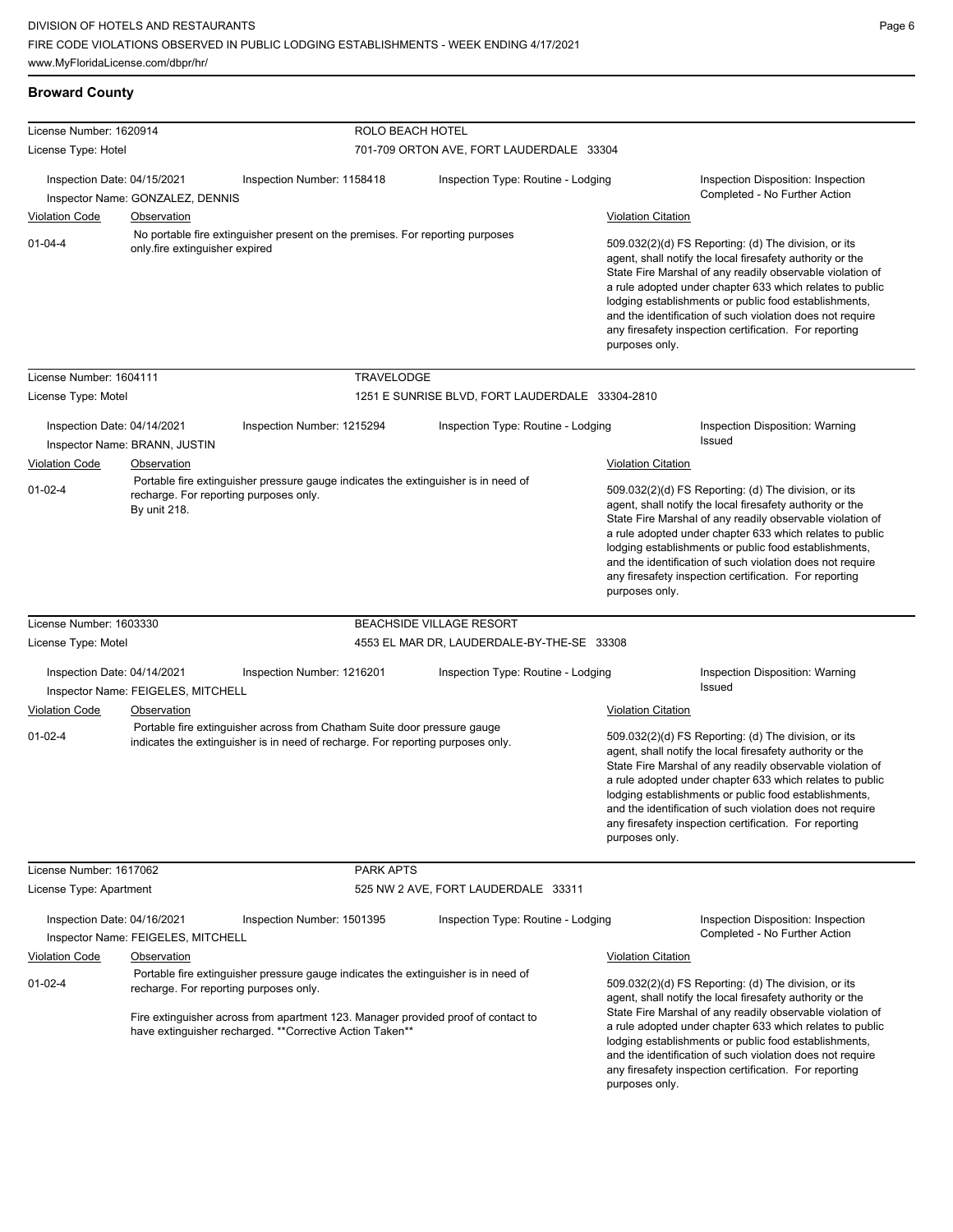| License Number: 1621254                                      |                                   | BLU 84 LLC                                                                                                                                                        |                                              |                                                                                                                                                                                                                                                                                                                                                                                                                                                                                                                                                                                                                                                                                                 |                                                                                                                                                                                                                                                                                                                                                                                                                            |  |  |  |
|--------------------------------------------------------------|-----------------------------------|-------------------------------------------------------------------------------------------------------------------------------------------------------------------|----------------------------------------------|-------------------------------------------------------------------------------------------------------------------------------------------------------------------------------------------------------------------------------------------------------------------------------------------------------------------------------------------------------------------------------------------------------------------------------------------------------------------------------------------------------------------------------------------------------------------------------------------------------------------------------------------------------------------------------------------------|----------------------------------------------------------------------------------------------------------------------------------------------------------------------------------------------------------------------------------------------------------------------------------------------------------------------------------------------------------------------------------------------------------------------------|--|--|--|
| License Type: Apartment                                      |                                   |                                                                                                                                                                   | 1401 MARINA MILE BLVD, FORT LAUDERDALE 33315 |                                                                                                                                                                                                                                                                                                                                                                                                                                                                                                                                                                                                                                                                                                 |                                                                                                                                                                                                                                                                                                                                                                                                                            |  |  |  |
|                                                              |                                   |                                                                                                                                                                   |                                              |                                                                                                                                                                                                                                                                                                                                                                                                                                                                                                                                                                                                                                                                                                 |                                                                                                                                                                                                                                                                                                                                                                                                                            |  |  |  |
| Inspection Date: 04/16/2021<br>Inspector Name: EVANS, EUGENE |                                   | Inspection Number: 1494974                                                                                                                                        | Inspection Type: Routine - Lodging           |                                                                                                                                                                                                                                                                                                                                                                                                                                                                                                                                                                                                                                                                                                 | Inspection Disposition: Inspection                                                                                                                                                                                                                                                                                                                                                                                         |  |  |  |
|                                                              |                                   |                                                                                                                                                                   |                                              |                                                                                                                                                                                                                                                                                                                                                                                                                                                                                                                                                                                                                                                                                                 | Completed - No Further Action                                                                                                                                                                                                                                                                                                                                                                                              |  |  |  |
| <b>Violation Code</b>                                        | <b>Observation</b>                |                                                                                                                                                                   |                                              | <b>Violation Citation</b>                                                                                                                                                                                                                                                                                                                                                                                                                                                                                                                                                                                                                                                                       |                                                                                                                                                                                                                                                                                                                                                                                                                            |  |  |  |
| $01 - 02 - 4$                                                | On-Site**                         | Portable fire extinguisher pressure gauge indicates the extinguisher is in need of<br>recharge. For reporting purposes only. By 304, manager replaced **Corrected |                                              | purposes only.                                                                                                                                                                                                                                                                                                                                                                                                                                                                                                                                                                                                                                                                                  | 509.032(2)(d) FS Reporting: (d) The division, or its<br>agent, shall notify the local firesafety authority or the<br>State Fire Marshal of any readily observable violation of<br>a rule adopted under chapter 633 which relates to public<br>lodging establishments or public food establishments,<br>and the identification of such violation does not require<br>any firesafety inspection certification. For reporting |  |  |  |
| License Number: 1617319                                      |                                   |                                                                                                                                                                   | COURTYARD MARRIOTT                           |                                                                                                                                                                                                                                                                                                                                                                                                                                                                                                                                                                                                                                                                                                 |                                                                                                                                                                                                                                                                                                                                                                                                                            |  |  |  |
| License Type: Hotel                                          |                                   | 440 S SEABREEZE BLVD, FORT LAUDERDALE 33316                                                                                                                       |                                              |                                                                                                                                                                                                                                                                                                                                                                                                                                                                                                                                                                                                                                                                                                 |                                                                                                                                                                                                                                                                                                                                                                                                                            |  |  |  |
| Inspection Date: 04/17/2021                                  | Inspector Name: EVANS, EUGENE     | Inspection Number: 1159012                                                                                                                                        | Inspection Type: Complaint Full              |                                                                                                                                                                                                                                                                                                                                                                                                                                                                                                                                                                                                                                                                                                 | Inspection Disposition: Inspection<br>Completed - No Further Action                                                                                                                                                                                                                                                                                                                                                        |  |  |  |
| <b>Violation Code</b>                                        | Observation                       |                                                                                                                                                                   |                                              | Violation Citation                                                                                                                                                                                                                                                                                                                                                                                                                                                                                                                                                                                                                                                                              |                                                                                                                                                                                                                                                                                                                                                                                                                            |  |  |  |
| $08 - 01 - 4$                                                |                                   | Boiler certificate or insurance inspector's boiler report expired. For reporting<br>purposes only. All certificates expired 8/4/2019                              |                                              | 61C-1.004(10) FAC and 509.032(2)(d) FS Reporting:<br>61C-1.004(10) The insurance inpector's boiler report is<br>required annually for power boilers and high<br>pressure/high temperature boilers and biannually for low<br>pressure steam or vapor heating boilers. 509.032(2)(d)<br>The division, or its agent, shall notify the local firesafety<br>authority or the State Fire Marshal of any readily<br>observable violation of a rule adopted under chapter 633<br>which relates to public lodging establishments or public<br>food establishments, and the identification of such<br>violation does not require any firesafety inspection<br>certification. For reporting purposes only. |                                                                                                                                                                                                                                                                                                                                                                                                                            |  |  |  |
| License Number: 1621370                                      |                                   |                                                                                                                                                                   | SPECIAL K INVESTMENTS LLC                    |                                                                                                                                                                                                                                                                                                                                                                                                                                                                                                                                                                                                                                                                                                 |                                                                                                                                                                                                                                                                                                                                                                                                                            |  |  |  |
| License Type: Apartment                                      |                                   |                                                                                                                                                                   | 5941 NE 18 AVE, FORT LAUDERDALE 33334        |                                                                                                                                                                                                                                                                                                                                                                                                                                                                                                                                                                                                                                                                                                 |                                                                                                                                                                                                                                                                                                                                                                                                                            |  |  |  |
| Inspection Date: 04/15/2021                                  | Inspector Name: GOODWIN, NICHOLAS | Inspection Number: 1491989                                                                                                                                        | Inspection Type: Routine - Lodging           |                                                                                                                                                                                                                                                                                                                                                                                                                                                                                                                                                                                                                                                                                                 | Inspection Disposition: Inspection<br>Completed - No Further Action                                                                                                                                                                                                                                                                                                                                                        |  |  |  |
| <b>Violation Code</b>                                        | Observation                       |                                                                                                                                                                   |                                              | <b>Violation Citation</b>                                                                                                                                                                                                                                                                                                                                                                                                                                                                                                                                                                                                                                                                       |                                                                                                                                                                                                                                                                                                                                                                                                                            |  |  |  |
| $01 - 01 - 4$                                                |                                   | Portable fire extinguisher pressure gauge indicates the extinguisher is<br>overcharged. For reporting purposes only. Located outside of unit 1                    |                                              |                                                                                                                                                                                                                                                                                                                                                                                                                                                                                                                                                                                                                                                                                                 | 509.032(2)(d) FS Reporting: (d) The division, or its<br>agent, shall notify the local firesafety authority or the<br>State Fire Marshal of any readily observable violation of<br>a rule adopted under chapter 633 which relates to public<br>lodging establishments or public food establishments,                                                                                                                        |  |  |  |

and the identification of such violation does not require any firesafety inspection certification. For reporting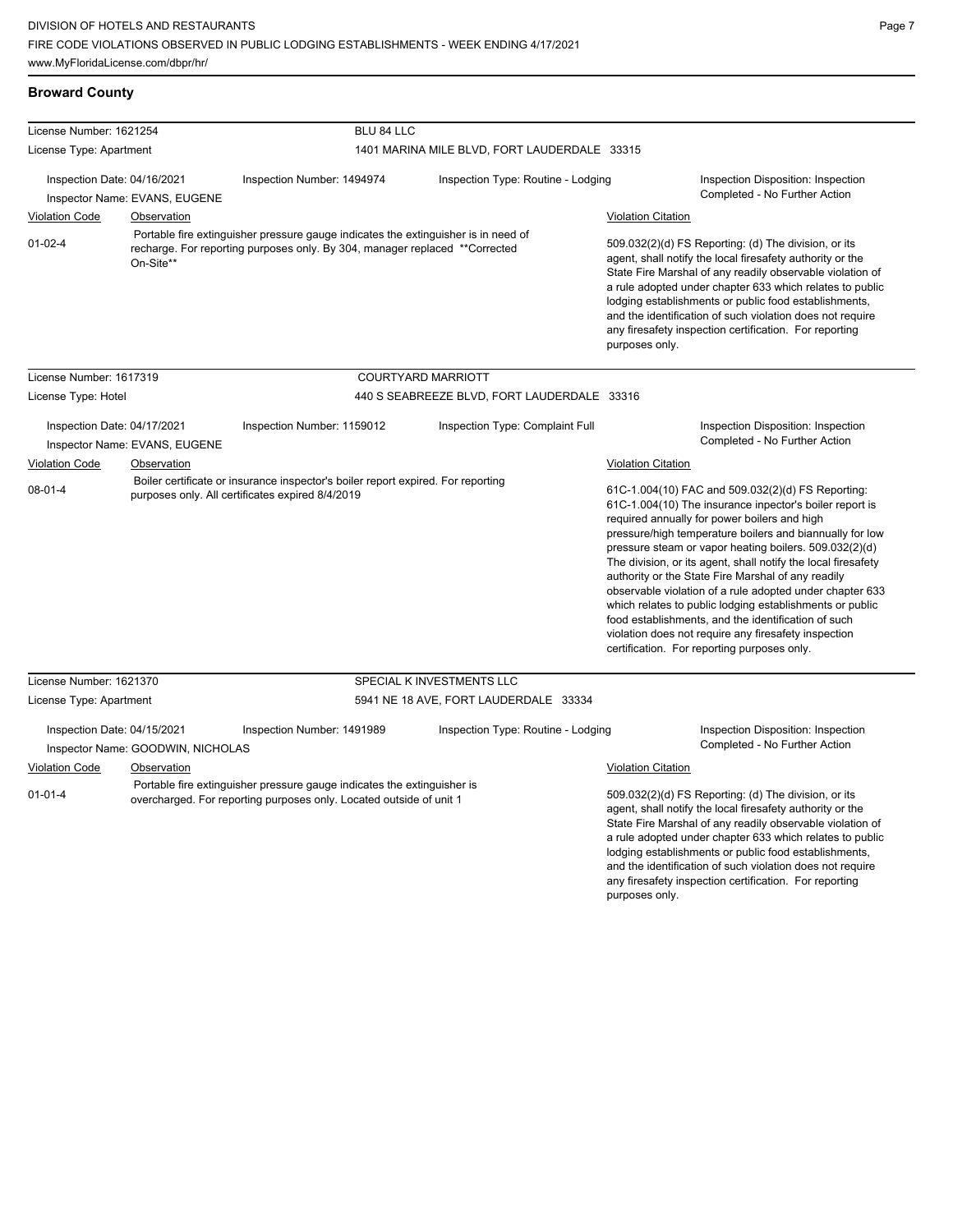| <b>Collier County</b>                                                   |                             |                                                                                                                                                                                                                                                                                                                                                                                                                                                                                                                                                                                                  |                                                                                   |                           |                                                                                                                                                                                                                                                                                                                                                                                                                                              |
|-------------------------------------------------------------------------|-----------------------------|--------------------------------------------------------------------------------------------------------------------------------------------------------------------------------------------------------------------------------------------------------------------------------------------------------------------------------------------------------------------------------------------------------------------------------------------------------------------------------------------------------------------------------------------------------------------------------------------------|-----------------------------------------------------------------------------------|---------------------------|----------------------------------------------------------------------------------------------------------------------------------------------------------------------------------------------------------------------------------------------------------------------------------------------------------------------------------------------------------------------------------------------------------------------------------------------|
| License Number: 2100459                                                 |                             | BW RRI III LLC                                                                                                                                                                                                                                                                                                                                                                                                                                                                                                                                                                                   |                                                                                   |                           |                                                                                                                                                                                                                                                                                                                                                                                                                                              |
| License Type: Hotel                                                     |                             |                                                                                                                                                                                                                                                                                                                                                                                                                                                                                                                                                                                                  | 1925 DAVIS BLVD, NAPLES 34104                                                     |                           |                                                                                                                                                                                                                                                                                                                                                                                                                                              |
| Inspection Date: 04/15/2021                                             |                             | Inspection Number: 1156840                                                                                                                                                                                                                                                                                                                                                                                                                                                                                                                                                                       | Inspection Type: Routine - Lodging                                                |                           | Inspection Disposition: Warning<br>Issued                                                                                                                                                                                                                                                                                                                                                                                                    |
| Inspector Name: DILLON, TIMOTHY<br><b>Violation Code</b><br>Observation |                             |                                                                                                                                                                                                                                                                                                                                                                                                                                                                                                                                                                                                  |                                                                                   | <b>Violation Citation</b> |                                                                                                                                                                                                                                                                                                                                                                                                                                              |
|                                                                         |                             | Portable fire extinguisher locked in a box with no means of access to the fire                                                                                                                                                                                                                                                                                                                                                                                                                                                                                                                   |                                                                                   |                           |                                                                                                                                                                                                                                                                                                                                                                                                                                              |
| $01 - 06 - 4$                                                           |                             | 319 has no means of access to the fire extinguisher.                                                                                                                                                                                                                                                                                                                                                                                                                                                                                                                                             | extinguisher. For reporting purposes only. Observed the fire extinguisher by room |                           | 509.032(2)(d) FS Reporting: (d) The division, or its<br>agent, shall notify the local firesafety authority or the<br>State Fire Marshal of any readily observable violation of<br>a rule adopted under chapter 633 which relates to public<br>lodging establishments or public food establishments,<br>and the identification of such violation does not require<br>any firesafety inspection certification. For reporting<br>purposes only. |
| License Number: 2102315                                                 |                             |                                                                                                                                                                                                                                                                                                                                                                                                                                                                                                                                                                                                  | THE POINT AT NAPLES                                                               |                           |                                                                                                                                                                                                                                                                                                                                                                                                                                              |
| License Type: Apartment                                                 |                             |                                                                                                                                                                                                                                                                                                                                                                                                                                                                                                                                                                                                  | 2155 GREAT BLUE DR, NAPLES 34112                                                  |                           |                                                                                                                                                                                                                                                                                                                                                                                                                                              |
| Inspection Date: 04/15/2021                                             | Inspector Name: PICO, JORGE | Inspection Number: 1499196                                                                                                                                                                                                                                                                                                                                                                                                                                                                                                                                                                       | Inspection Type: Routine - Lodging                                                |                           | Inspection Disposition: Warning<br>Issued                                                                                                                                                                                                                                                                                                                                                                                                    |
| Violation Code                                                          | Observation                 |                                                                                                                                                                                                                                                                                                                                                                                                                                                                                                                                                                                                  |                                                                                   | Violation Citation        |                                                                                                                                                                                                                                                                                                                                                                                                                                              |
| $01 - 03 - 4$                                                           | near apartment 102,         | Portable fire extinguisher missing from it's designated location (sign present<br>indicating designated location). For reporting purposes only.<br>Observed fire extinguisher missing in building 6 near apartment 106, building 10,<br>Building 14, near apartment 105,205,305,306                                                                                                                                                                                                                                                                                                              |                                                                                   | purposes only.            | 509.032(2)(d) FS Reporting: (d) The division, or its<br>agent, shall notify the local firesafety authority or the<br>State Fire Marshal of any readily observable violation of<br>a rule adopted under chapter 633 which relates to public<br>lodging establishments or public food establishments,<br>and the identification of such violation does not require<br>any firesafety inspection certification. For reporting                   |
| $01 - 05 - 4$                                                           |                             | Portable fire extinguisher obstructed/not accessible. For reporting purposes only.<br>Observed fire extinguisher at building 3, in front of apart 103, Building 5 near<br>apartment 103, 204, 203, 107, 208, Building 6 near apartment 306, 206, building 7,<br>near apartment 101, 103,304, building 8, near apartment 101, building 9, near<br>apartment 103,203, 107, building 10, near apartment 103, Building 11, near<br>apartment 203, 102, building 12, near apartment 202, building 13, near apartment<br>101, 202, building 14, near apartment 201, missing the glass breaking device. |                                                                                   | purposes only.            | 509.032(2)(d) FS Reporting: (d) The division, or its<br>agent, shall notify the local firesafety authority or the<br>State Fire Marshal of any readily observable violation of<br>a rule adopted under chapter 633 which relates to public<br>lodging establishments or public food establishments,<br>and the identification of such violation does not require<br>any firesafety inspection certification. For reporting                   |
| $04 - 01 - 4$                                                           | purposes only.              | Trouble/alarm light illuminated on the fire alarm control panel. For reporting                                                                                                                                                                                                                                                                                                                                                                                                                                                                                                                   |                                                                                   | purposes only.            | 509.032(2)(d) FS Reporting: The division, or its agent,<br>shall notify the local firesafety authority or the State Fire<br>Marshal of any readily observable violation of a rule<br>adopted under chapter 633 which relates to public<br>lodging establishments or public food establishments,<br>and the identification of such violation does not require<br>any firesafety inspection certification. For reporting                       |
| License Number: 2102368                                                 |                             | PALMDALE APTS                                                                                                                                                                                                                                                                                                                                                                                                                                                                                                                                                                                    |                                                                                   |                           |                                                                                                                                                                                                                                                                                                                                                                                                                                              |
| License Type: Apartment                                                 |                             |                                                                                                                                                                                                                                                                                                                                                                                                                                                                                                                                                                                                  | 2884 PINE ST, NAPLES 34112                                                        |                           |                                                                                                                                                                                                                                                                                                                                                                                                                                              |

Inspection Date: 04/14/2021 Inspection Number: 1504749 Inspection Type: Routine - Lodging Inspection Disposition: Inspection

Inspector Name: MASKASEM, SUPPACHAI No Further Action Inspector Name: MASKASEM, SUPPACHAI

Violation Code Observation Violation Citation 01-04-4 No portable fire extinguisher present on the premises. For reporting purposes only. Observed no portable fire extinguisher at the building 2881 and 2882. \*\*Repeat Violation\*\*

509.032(2)(d) FS Reporting: (d) The division, or its agent, shall notify the local firesafety authority or the State Fire Marshal of any readily observable violation of a rule adopted under chapter 633 which relates to public lodging establishments or public food establishments, and the identification of such violation does not require any firesafety inspection certification. For reporting purposes only.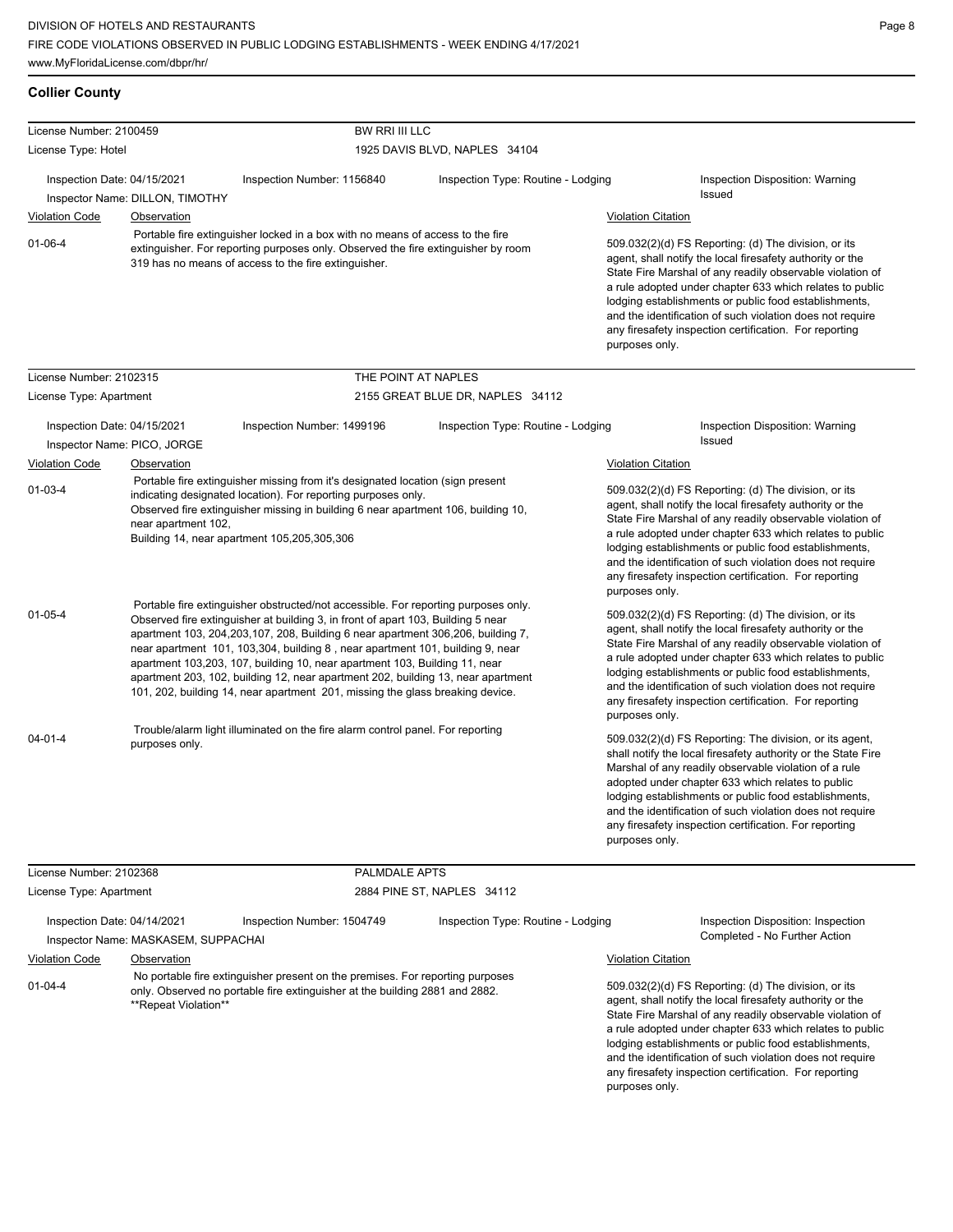## **Collier County**

| License Number: 2101761     |                                                       |                                                                                                                             | <b>COMFORT INN &amp; EXECUTIVE SUITES</b> |                           |                                                                                                                                                                                                                                                                                                                                                                                                                                                                                                                                                                                                                                                                                                 |
|-----------------------------|-------------------------------------------------------|-----------------------------------------------------------------------------------------------------------------------------|-------------------------------------------|---------------------------|-------------------------------------------------------------------------------------------------------------------------------------------------------------------------------------------------------------------------------------------------------------------------------------------------------------------------------------------------------------------------------------------------------------------------------------------------------------------------------------------------------------------------------------------------------------------------------------------------------------------------------------------------------------------------------------------------|
| License Type: Motel         |                                                       |                                                                                                                             | 3860 TOLL GATE BLVD, NAPLES 34114         |                           |                                                                                                                                                                                                                                                                                                                                                                                                                                                                                                                                                                                                                                                                                                 |
| Inspection Date: 04/16/2021 | Inspector Name: PICO, JORGE                           | Inspection Number: 1214123                                                                                                  | Inspection Type: Routine - Lodging        |                           | Inspection Disposition: Warning<br>Issued                                                                                                                                                                                                                                                                                                                                                                                                                                                                                                                                                                                                                                                       |
| <b>Violation Code</b>       | Observation                                           |                                                                                                                             |                                           | <b>Violation Citation</b> |                                                                                                                                                                                                                                                                                                                                                                                                                                                                                                                                                                                                                                                                                                 |
| 08-01-4                     | purposes only.<br>Observed boiler certificate expired | Boiler certificate or insurance inspector's boiler report expired. For reporting<br>FL 055358. Exp. 01-08-2020 ** Warning** |                                           |                           | 61C-1.004(10) FAC and 509.032(2)(d) FS Reporting:<br>61C-1.004(10) The insurance inpector's boiler report is<br>required annually for power boilers and high<br>pressure/high temperature boilers and biannually for low<br>pressure steam or vapor heating boilers. 509.032(2)(d)<br>The division, or its agent, shall notify the local firesafety<br>authority or the State Fire Marshal of any readily<br>observable violation of a rule adopted under chapter 633<br>which relates to public lodging establishments or public<br>food establishments, and the identification of such<br>violation does not require any firesafety inspection<br>certification. For reporting purposes only. |
| 08-03-4                     | purposes only.                                        | No boiler certificate or insurance inspector's boiler report available. For reporting                                       |                                           |                           | 61C-1.004(10) FAC and 509.032(2)(d) FS Reporting:<br>61C-1.004(10) The insurance inpector's boiler report is<br>required annually for power boilers and high<br>pressure/high temperature boilers and biannually for low<br>pressure steam or vapor heating boilers. 509.032(2)(d)<br>The division, or its agent, shall notify the local firesafety<br>authority or the State Fire Marshal of any readily<br>observable violation of a rule adopted under chapter 633<br>which relates to public lodging establishments or public<br>food establishments, and the identification of such<br>violation does not require any firesafety inspection<br>certification. For reporting purposes only. |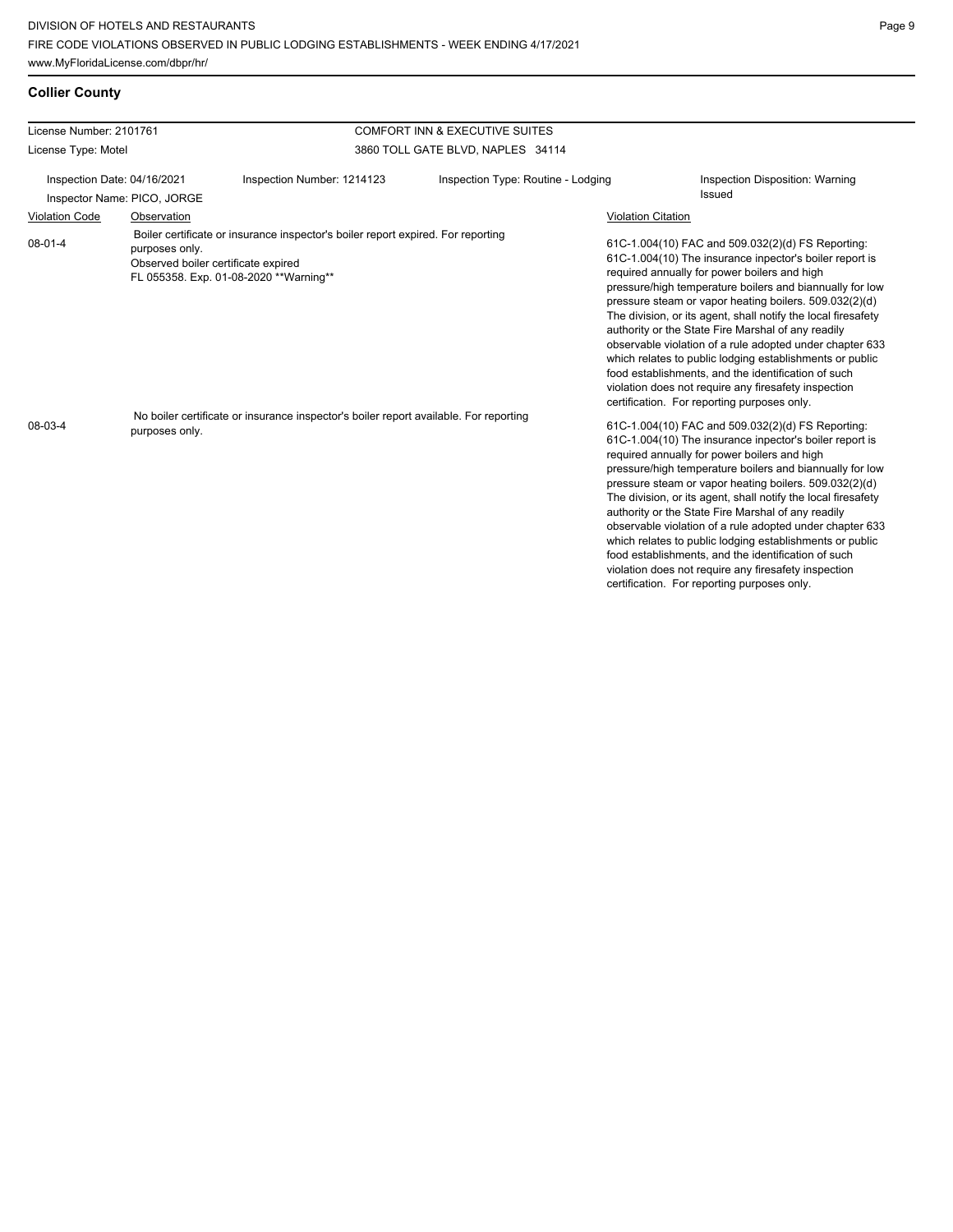and the identification of such violation does not require any firesafety inspection certification. For reporting

purposes only.

| <b>Columbia County</b>  |                                     |
|-------------------------|-------------------------------------|
| License Number: 2200384 | DREAM INN                           |
| License Type: Motel     | 13771 S US HWY 441, LAKE CITY 32025 |

Inspection Date: 04/16/2021 Inspection Number: 1215115 Inspection Type: Routine - Lodging Inspection Disposition: Warning Issued Inspector Name: BAILEY, KIMBERLY Violation Code Observation Violation Citation 509.032(2)(d) FS Reporting: (d) The division, or its agent, shall notify the local firesafety authority or the State Fire Marshal of any readily observable violation of a rule adopted under chapter 633 which relates to public lodging establishments or public food establishments, 01-03-4 Portable fire extinguisher missing from it's designated location (sign present indicating designated location). For reporting purposes only. Between rooms 149 and 147. Back building. \*\* Repeat Violation\*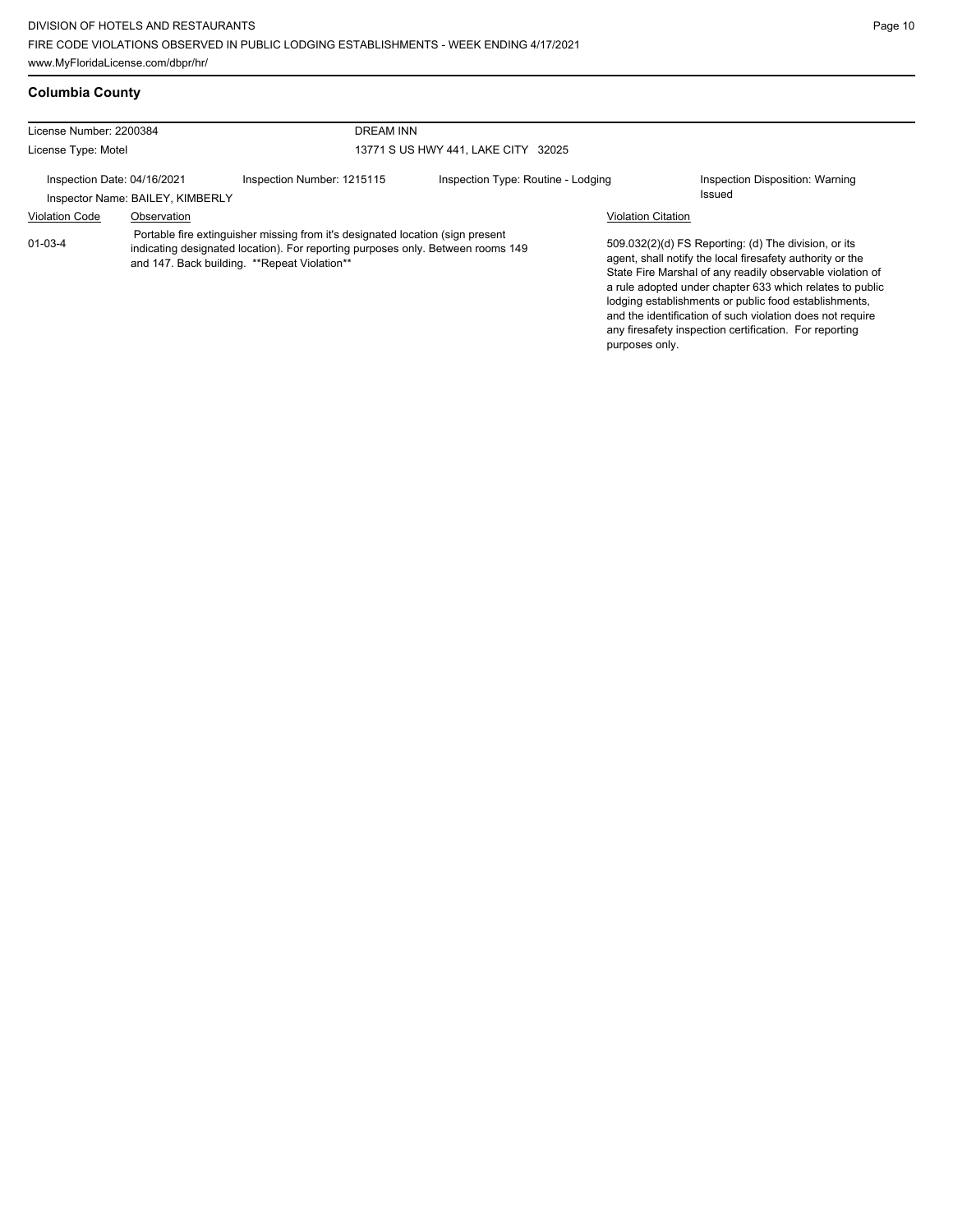| License Number: 2328381     |                                 |                                                                                                                                                                                                                     | OCEAN MAR PARK APARTMENTS          |                                                                                                                                                                                                                                                                                                                                                                                                                                              |
|-----------------------------|---------------------------------|---------------------------------------------------------------------------------------------------------------------------------------------------------------------------------------------------------------------|------------------------------------|----------------------------------------------------------------------------------------------------------------------------------------------------------------------------------------------------------------------------------------------------------------------------------------------------------------------------------------------------------------------------------------------------------------------------------------------|
| License Type: Apartment     |                                 |                                                                                                                                                                                                                     | 1200 W 25 PL, HIALEAH 33010        |                                                                                                                                                                                                                                                                                                                                                                                                                                              |
|                             |                                 |                                                                                                                                                                                                                     |                                    |                                                                                                                                                                                                                                                                                                                                                                                                                                              |
| Inspection Date: 04/13/2021 |                                 | Inspection Number: 1501446                                                                                                                                                                                          | Inspection Type: Routine - Lodging | Inspection Disposition: Warning                                                                                                                                                                                                                                                                                                                                                                                                              |
|                             | Inspector Name: PRIETO, EDGAR   |                                                                                                                                                                                                                     |                                    | Issued                                                                                                                                                                                                                                                                                                                                                                                                                                       |
| <b>Violation Code</b>       | Observation                     |                                                                                                                                                                                                                     |                                    | <b>Violation Citation</b>                                                                                                                                                                                                                                                                                                                                                                                                                    |
| $01 - 01 - 4$               |                                 | Portable fire extinguisher pressure gauge indicates the extinguisher is<br>overcharged. For reporting purposes only. Building #1200 by apartment 3.                                                                 |                                    | 509.032(2)(d) FS Reporting: (d) The division, or its<br>agent, shall notify the local firesafety authority or the<br>State Fire Marshal of any readily observable violation of<br>a rule adopted under chapter 633 which relates to public<br>lodging establishments or public food establishments,<br>and the identification of such violation does not require<br>any firesafety inspection certification. For reporting<br>purposes only. |
| License Number: 2324625     |                                 | J X & SON'S LLC                                                                                                                                                                                                     |                                    |                                                                                                                                                                                                                                                                                                                                                                                                                                              |
| License Type: Apartment     |                                 |                                                                                                                                                                                                                     | 1127 NE 1 AVE, HOMESTEAD 33030     |                                                                                                                                                                                                                                                                                                                                                                                                                                              |
|                             |                                 |                                                                                                                                                                                                                     |                                    |                                                                                                                                                                                                                                                                                                                                                                                                                                              |
| Inspection Date: 04/14/2021 |                                 | Inspection Number: 1490848                                                                                                                                                                                          | Inspection Type: Routine - Lodging | Inspection Disposition: Warning<br>Issued                                                                                                                                                                                                                                                                                                                                                                                                    |
|                             | Inspector Name: AZPURUA, JULIO  |                                                                                                                                                                                                                     |                                    |                                                                                                                                                                                                                                                                                                                                                                                                                                              |
| <b>Violation Code</b>       | Observation                     | Trouble/alarm light illuminated on the fire alarm control panel. For reporting                                                                                                                                      |                                    | <b>Violation Citation</b>                                                                                                                                                                                                                                                                                                                                                                                                                    |
| $04 - 01 - 4$               | purposes only.                  | Observed trouble light at panel next to unit #5                                                                                                                                                                     |                                    | 509.032(2)(d) FS Reporting: The division, or its agent,<br>shall notify the local firesafety authority or the State Fire<br>Marshal of any readily observable violation of a rule<br>adopted under chapter 633 which relates to public<br>lodging establishments or public food establishments,<br>and the identification of such violation does not require<br>any firesafety inspection certification. For reporting<br>purposes only.     |
| License Number: 2307286     |                                 | <b>MARIA T ALVARADO</b>                                                                                                                                                                                             |                                    |                                                                                                                                                                                                                                                                                                                                                                                                                                              |
| License Type: Apartment     |                                 | 1346 NW 6 ST, MIAMI 33125                                                                                                                                                                                           |                                    |                                                                                                                                                                                                                                                                                                                                                                                                                                              |
| Inspection Date: 04/02/2021 |                                 | Inspection Number: 1511368                                                                                                                                                                                          | Inspection Type: Routine - Lodging | Inspection Disposition: Warning                                                                                                                                                                                                                                                                                                                                                                                                              |
|                             | Inspector Name: PRIETO, VICENTE |                                                                                                                                                                                                                     |                                    | Issued                                                                                                                                                                                                                                                                                                                                                                                                                                       |
| <b>Violation Code</b>       | Observation                     |                                                                                                                                                                                                                     |                                    | <b>Violation Citation</b>                                                                                                                                                                                                                                                                                                                                                                                                                    |
| $01 - 05 - 4$               | building.                       | Portable fire extinguisher obstructed/not accessible. For reporting purposes only.<br>Observed missing breaking device in fire extinguisher boxes at the right alley of tha                                         |                                    | 509.032(2)(d) FS Reporting: (d) The division, or its<br>agent, shall notify the local firesafety authority or the<br>State Fire Marshal of any readily observable violation of<br>a rule adopted under chapter 633 which relates to public<br>lodging establishments or public food establishments,<br>and the identification of such violation does not require<br>any firesafety inspection certification. For reporting<br>purposes only. |
| License Number: 2330199     |                                 |                                                                                                                                                                                                                     | ANNE ENTERPRISES LLC               |                                                                                                                                                                                                                                                                                                                                                                                                                                              |
| License Type: Apartment     |                                 |                                                                                                                                                                                                                     | 254 NW 36 ST APT A, MIAMI 33127    |                                                                                                                                                                                                                                                                                                                                                                                                                                              |
| Inspection Date: 04/14/2021 | Inspector Name: UNZAGA, MILADYS | Inspection Number: 1494648                                                                                                                                                                                          | Inspection Type: Routine - Lodging | Inspection Disposition: Inspection<br>Completed - No Further Action                                                                                                                                                                                                                                                                                                                                                                          |
| <b>Violation Code</b>       | Observation                     |                                                                                                                                                                                                                     |                                    | <b>Violation Citation</b>                                                                                                                                                                                                                                                                                                                                                                                                                    |
| 01-02-4                     |                                 | Portable fire extinguisher pressure gauge indicates the extinguisher is in need of<br>recharge. For reporting purposes only. Observed fire extinguisher in needs of<br>charge (fire extinguisher located on unit B) |                                    | 509.032(2)(d) FS Reporting: (d) The division, or its<br>agent, shall notify the local firesafety authority or the<br>State Fire Marshal of any readily observable violation of<br>a rule adopted under chapter 633 which relates to public<br>lodging establishments or public food establishments,<br>and the identification of such violation does not require<br>any firesafety inspection certification. For reporting<br>purposes only. |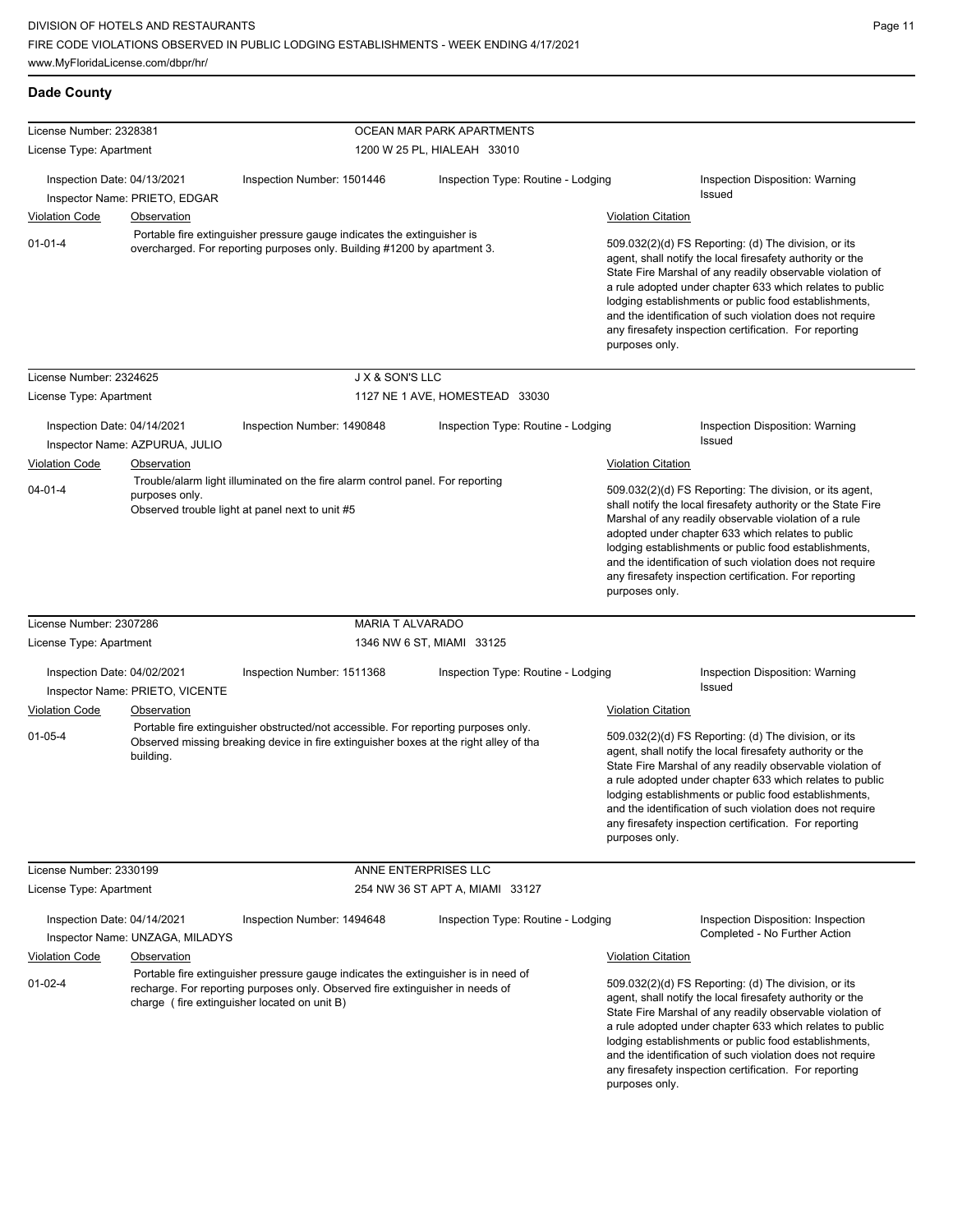| <b>Dade County</b>                                                                                                                                             |                                   |                                                                                                                                                                |                                    |                                                                                                                                                                                                                                                                                                                                                                                                                                              |                                                                                                                                                                                                                                                                                                                                                                                                                            |
|----------------------------------------------------------------------------------------------------------------------------------------------------------------|-----------------------------------|----------------------------------------------------------------------------------------------------------------------------------------------------------------|------------------------------------|----------------------------------------------------------------------------------------------------------------------------------------------------------------------------------------------------------------------------------------------------------------------------------------------------------------------------------------------------------------------------------------------------------------------------------------------|----------------------------------------------------------------------------------------------------------------------------------------------------------------------------------------------------------------------------------------------------------------------------------------------------------------------------------------------------------------------------------------------------------------------------|
| License Number: 2301233                                                                                                                                        |                                   | <b>VILLA LOURDES</b>                                                                                                                                           |                                    |                                                                                                                                                                                                                                                                                                                                                                                                                                              |                                                                                                                                                                                                                                                                                                                                                                                                                            |
| License Type: Apartment                                                                                                                                        |                                   |                                                                                                                                                                | 337 SW 5 AVENUE, MIAMI 33130       |                                                                                                                                                                                                                                                                                                                                                                                                                                              |                                                                                                                                                                                                                                                                                                                                                                                                                            |
| Inspection Date: 04/13/2021                                                                                                                                    |                                   | Inspection Number: 1502706                                                                                                                                     | Inspection Type: Routine - Lodging |                                                                                                                                                                                                                                                                                                                                                                                                                                              | Inspection Disposition: Inspection<br>Completed - No Further Action                                                                                                                                                                                                                                                                                                                                                        |
| Inspector Name: CABANAS, NATALIE<br><b>Violation Code</b><br><b>Observation</b>                                                                                |                                   |                                                                                                                                                                |                                    | <b>Violation Citation</b>                                                                                                                                                                                                                                                                                                                                                                                                                    |                                                                                                                                                                                                                                                                                                                                                                                                                            |
| $04 - 01 - 4$                                                                                                                                                  | purposes only.                    | Trouble/alarm light illuminated on the fire alarm control panel. For reporting<br>purposes only.                                                               |                                    | 509.032(2)(d) FS Reporting: The division, or its agent,<br>shall notify the local firesafety authority or the State Fire<br>Marshal of any readily observable violation of a rule<br>adopted under chapter 633 which relates to public<br>lodging establishments or public food establishments,<br>and the identification of such violation does not require<br>any firesafety inspection certification. For reporting                       |                                                                                                                                                                                                                                                                                                                                                                                                                            |
| License Number: 2316565                                                                                                                                        |                                   |                                                                                                                                                                | <b>VILLA ELENA APARTMENTS</b>      |                                                                                                                                                                                                                                                                                                                                                                                                                                              |                                                                                                                                                                                                                                                                                                                                                                                                                            |
| License Type: Apartment                                                                                                                                        |                                   |                                                                                                                                                                | 636 SW 6 STREET, MIAMI 33130       |                                                                                                                                                                                                                                                                                                                                                                                                                                              |                                                                                                                                                                                                                                                                                                                                                                                                                            |
| Inspection Date: 04/15/2021                                                                                                                                    | Inspector Name: WILLIAMS, ALFREDA | Inspection Number: 1507625                                                                                                                                     | Inspection Type: Routine - Lodging |                                                                                                                                                                                                                                                                                                                                                                                                                                              | Inspection Disposition: Warning<br>Issued                                                                                                                                                                                                                                                                                                                                                                                  |
| Violation Code                                                                                                                                                 | Observation                       |                                                                                                                                                                |                                    | <b>Violation Citation</b>                                                                                                                                                                                                                                                                                                                                                                                                                    |                                                                                                                                                                                                                                                                                                                                                                                                                            |
| Portable fire extinguisher locked in a box with no means of access to the fire<br>$01 - 06 - 4$<br>extinguisher. For reporting purposes only.<br>On 1st floor. |                                   |                                                                                                                                                                |                                    | 509.032(2)(d) FS Reporting: (d) The division, or its<br>agent, shall notify the local firesafety authority or the<br>State Fire Marshal of any readily observable violation of<br>a rule adopted under chapter 633 which relates to public<br>lodging establishments or public food establishments,<br>and the identification of such violation does not require<br>any firesafety inspection certification. For reporting<br>purposes only. |                                                                                                                                                                                                                                                                                                                                                                                                                            |
| License Number: 2330310                                                                                                                                        |                                   | 1134 APT LLC                                                                                                                                                   |                                    |                                                                                                                                                                                                                                                                                                                                                                                                                                              |                                                                                                                                                                                                                                                                                                                                                                                                                            |
| License Type: Apartment                                                                                                                                        |                                   |                                                                                                                                                                | 1134 SW 4 ST, MIAMI 33130          |                                                                                                                                                                                                                                                                                                                                                                                                                                              |                                                                                                                                                                                                                                                                                                                                                                                                                            |
| Inspection Date: 04/13/2021                                                                                                                                    | Inspector Name: VILCHEZ, NABEL    | Inspection Number: 1501965                                                                                                                                     | Inspection Type: Routine - Lodging |                                                                                                                                                                                                                                                                                                                                                                                                                                              | Inspection Disposition: Administrative<br>complaint recommended                                                                                                                                                                                                                                                                                                                                                            |
| <b>Violation Code</b>                                                                                                                                          | Observation                       |                                                                                                                                                                |                                    | <b>Violation Citation</b>                                                                                                                                                                                                                                                                                                                                                                                                                    |                                                                                                                                                                                                                                                                                                                                                                                                                            |
| $01 - 06 - 4$                                                                                                                                                  |                                   | Portable fire extinguisher locked in a box with no means of access to the fire<br>extinguisher. For reporting purposes only. Next to apartment 9 second floor. |                                    | purposes only.                                                                                                                                                                                                                                                                                                                                                                                                                               | 509.032(2)(d) FS Reporting: (d) The division, or its<br>agent, shall notify the local firesafety authority or the<br>State Fire Marshal of any readily observable violation of<br>a rule adopted under chapter 633 which relates to public<br>lodging establishments or public food establishments,<br>and the identification of such violation does not require<br>any firesafety inspection certification. For reporting |
| License Number: 2301745                                                                                                                                        |                                   | 1235 APARTMENTS                                                                                                                                                |                                    |                                                                                                                                                                                                                                                                                                                                                                                                                                              |                                                                                                                                                                                                                                                                                                                                                                                                                            |
| License Type: Apartment                                                                                                                                        |                                   |                                                                                                                                                                | 1235 SW 6 ST, MIAMI 331354053      |                                                                                                                                                                                                                                                                                                                                                                                                                                              |                                                                                                                                                                                                                                                                                                                                                                                                                            |
| Inspection Date: 04/14/2021                                                                                                                                    | Inspector Name: PRIETO, VICENTE   | Inspection Number: 1499843                                                                                                                                     | Inspection Type: Routine - Lodging |                                                                                                                                                                                                                                                                                                                                                                                                                                              | Inspection Disposition: Warning<br>Issued                                                                                                                                                                                                                                                                                                                                                                                  |
| <b>Violation Code</b>                                                                                                                                          | Observation                       |                                                                                                                                                                |                                    | <b>Violation Citation</b>                                                                                                                                                                                                                                                                                                                                                                                                                    |                                                                                                                                                                                                                                                                                                                                                                                                                            |
| $01 - 05 - 4$                                                                                                                                                  |                                   | Portable fire extinguisher obstructed/not accessible. For reporting purposes only.<br>Observed missing breaking device in extinguisher box by unit 1.          |                                    |                                                                                                                                                                                                                                                                                                                                                                                                                                              | 509.032(2)(d) FS Reporting: (d) The division, or its<br>agent, shall notify the local firesafety authority or the<br>State Fire Marshal of any readily observable violation of<br>a rule adopted under chapter 633 which relates to public<br>lodging establishments or public food establishments,<br>and the identification of such violation does not require<br>any firesafety inspection certification. For reporting |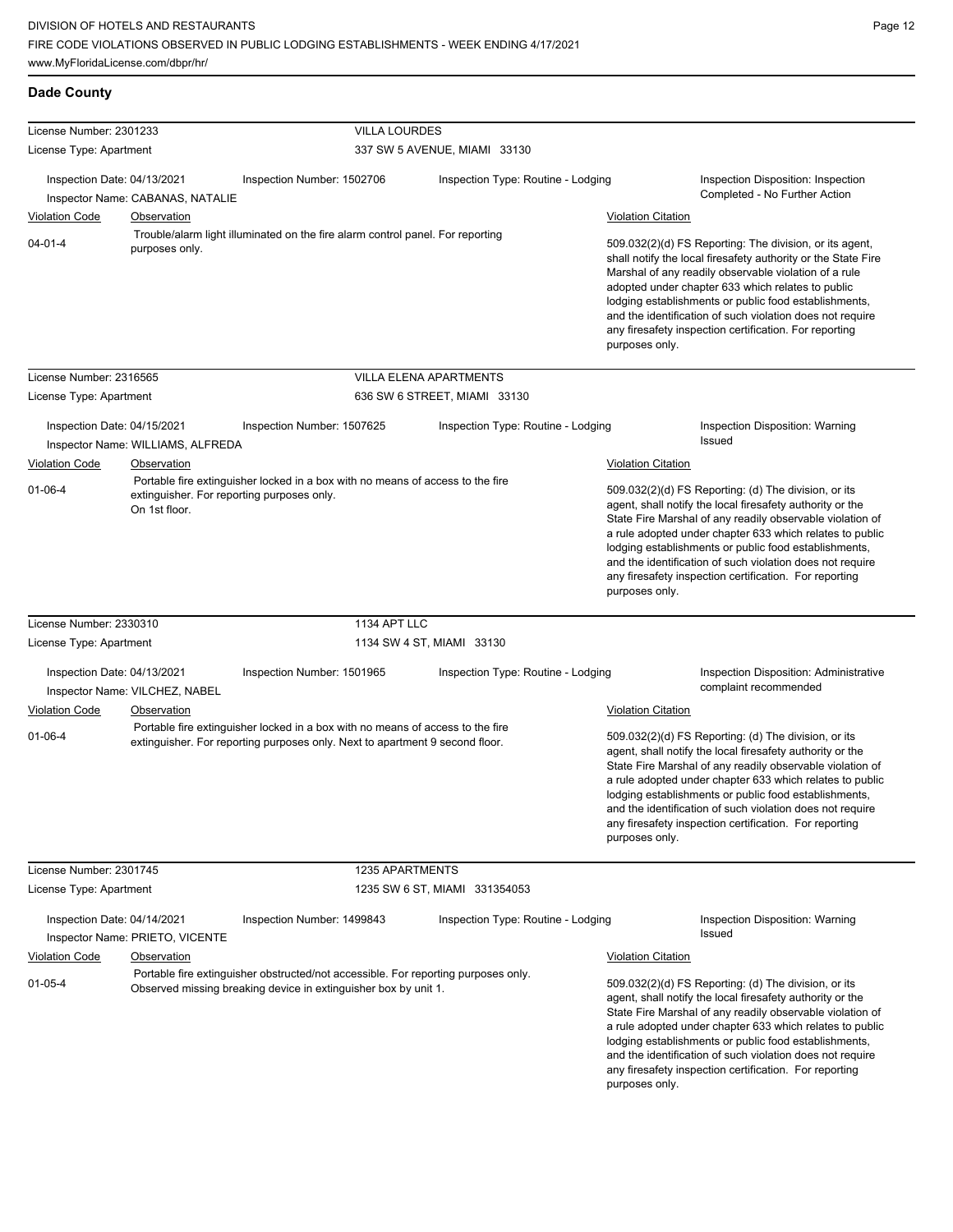**Dade County**

| License Number: 2302791     |                                            | 1745 NW 1 PL LLC                                                                                                                                                                                                                     |                                     |                           |                                                                                                                                                                                                                                                                                                                                                                                                                            |
|-----------------------------|--------------------------------------------|--------------------------------------------------------------------------------------------------------------------------------------------------------------------------------------------------------------------------------------|-------------------------------------|---------------------------|----------------------------------------------------------------------------------------------------------------------------------------------------------------------------------------------------------------------------------------------------------------------------------------------------------------------------------------------------------------------------------------------------------------------------|
| License Type: Apartment     |                                            |                                                                                                                                                                                                                                      | 1745 NW 1 PL, MIAMI 33136           |                           |                                                                                                                                                                                                                                                                                                                                                                                                                            |
| Inspection Date: 04/14/2021 | Inspector Name: TAYLOR, JOHN               | Inspection Number: 1506286                                                                                                                                                                                                           | Inspection Type: Routine - Lodging  |                           | Inspection Disposition: Warning<br>Issued                                                                                                                                                                                                                                                                                                                                                                                  |
| <b>Violation Code</b>       | Observation                                |                                                                                                                                                                                                                                      |                                     | <b>Violation Citation</b> |                                                                                                                                                                                                                                                                                                                                                                                                                            |
| $01 - 06 - 4$               | extinguisher. For reporting purposes only. | Portable fire extinguisher locked in a box with no means of access to the fire                                                                                                                                                       |                                     | purposes only.            | 509.032(2)(d) FS Reporting: (d) The division, or its<br>agent, shall notify the local firesafety authority or the<br>State Fire Marshal of any readily observable violation of<br>a rule adopted under chapter 633 which relates to public<br>lodging establishments or public food establishments,<br>and the identification of such violation does not require<br>any firesafety inspection certification. For reporting |
| License Number: 2303085     |                                            | 7ST LLC                                                                                                                                                                                                                              |                                     |                           |                                                                                                                                                                                                                                                                                                                                                                                                                            |
| License Type: Apartment     |                                            |                                                                                                                                                                                                                                      | 1000 7 ST, MIAMI BEACH 33139        |                           |                                                                                                                                                                                                                                                                                                                                                                                                                            |
| Inspection Date: 04/13/2021 | Inspector Name: WILLIAMS, ALFREDA          | Inspection Number: 1508748                                                                                                                                                                                                           | Inspection Type: Routine - Lodging  |                           | Inspection Disposition: Call Back -<br>Admin. complaint recommended                                                                                                                                                                                                                                                                                                                                                        |
| Violation Code              | Observation                                |                                                                                                                                                                                                                                      |                                     | <b>Violation Citation</b> |                                                                                                                                                                                                                                                                                                                                                                                                                            |
| $01-06-4$                   |                                            | - From initial inspection : Portable fire extinguisher locked in a box with no means<br>of access to the fire extinguisher. For reporting purposes only.<br>Second floor. - From follow-up inspection 2021-04-13: ** Time Extended** |                                     | purposes only.            | 509.032(2)(d) FS Reporting: (d) The division, or its<br>agent, shall notify the local firesafety authority or the<br>State Fire Marshal of any readily observable violation of<br>a rule adopted under chapter 633 which relates to public<br>lodging establishments or public food establishments,<br>and the identification of such violation does not require<br>any firesafety inspection certification. For reporting |
| License Number: 2329420     |                                            | NEW AGE 2012 LLC                                                                                                                                                                                                                     |                                     |                           |                                                                                                                                                                                                                                                                                                                                                                                                                            |
| License Type: Hotel         |                                            |                                                                                                                                                                                                                                      | 807 ALTON RD, MIAMI BEACH 33139     |                           |                                                                                                                                                                                                                                                                                                                                                                                                                            |
| Inspection Date: 04/15/2021 | Inspector Name: WILLIAMS, ALFREDA          | Inspection Number: 1158398                                                                                                                                                                                                           | Inspection Type: Routine - Lodging  |                           | Inspection Disposition: Warning<br><b>Issued</b>                                                                                                                                                                                                                                                                                                                                                                           |
| Violation Code              | Observation                                |                                                                                                                                                                                                                                      |                                     | <b>Violation Citation</b> |                                                                                                                                                                                                                                                                                                                                                                                                                            |
| 04-01-4                     | purposes only.                             | Trouble/alarm light illuminated on the fire alarm control panel. For reporting                                                                                                                                                       |                                     | purposes only.            | 509.032(2)(d) FS Reporting: The division, or its agent,<br>shall notify the local firesafety authority or the State Fire<br>Marshal of any readily observable violation of a rule<br>adopted under chapter 633 which relates to public<br>lodging establishments or public food establishments,<br>and the identification of such violation does not require<br>any firesafety inspection certification. For reporting     |
| License Number: 2329460     |                                            | 17 WEST                                                                                                                                                                                                                              |                                     |                           |                                                                                                                                                                                                                                                                                                                                                                                                                            |
| License Type: Hotel         |                                            |                                                                                                                                                                                                                                      | 1220 17TH STREET, MIAMI BEACH 33139 |                           |                                                                                                                                                                                                                                                                                                                                                                                                                            |
| Inspection Date: 04/12/2021 | Inspector Name: HODGE, KRISTEN             | Inspection Number: 1158042                                                                                                                                                                                                           | Inspection Type: Routine - Lodging  |                           | Inspection Disposition: Warning<br><b>Issued</b>                                                                                                                                                                                                                                                                                                                                                                           |
| <b>Violation Code</b>       | Observation                                |                                                                                                                                                                                                                                      |                                     | <b>Violation Citation</b> |                                                                                                                                                                                                                                                                                                                                                                                                                            |
| 04-01-4                     | purposes only. **Repeat Violation**        | Trouble/alarm light illuminated on the fire alarm control panel. For reporting                                                                                                                                                       |                                     |                           | 509.032(2)(d) FS Reporting: The division, or its agent,<br>shall notify the local firesafety authority or the State Fire<br>Marshal of any readily observable violation of a rule<br>adopted under chapter 633 which relates to public<br>lodging establishments or public food establishments,<br>and the identification of such violation does not require<br>any firesafety inspection certification. For reporting     |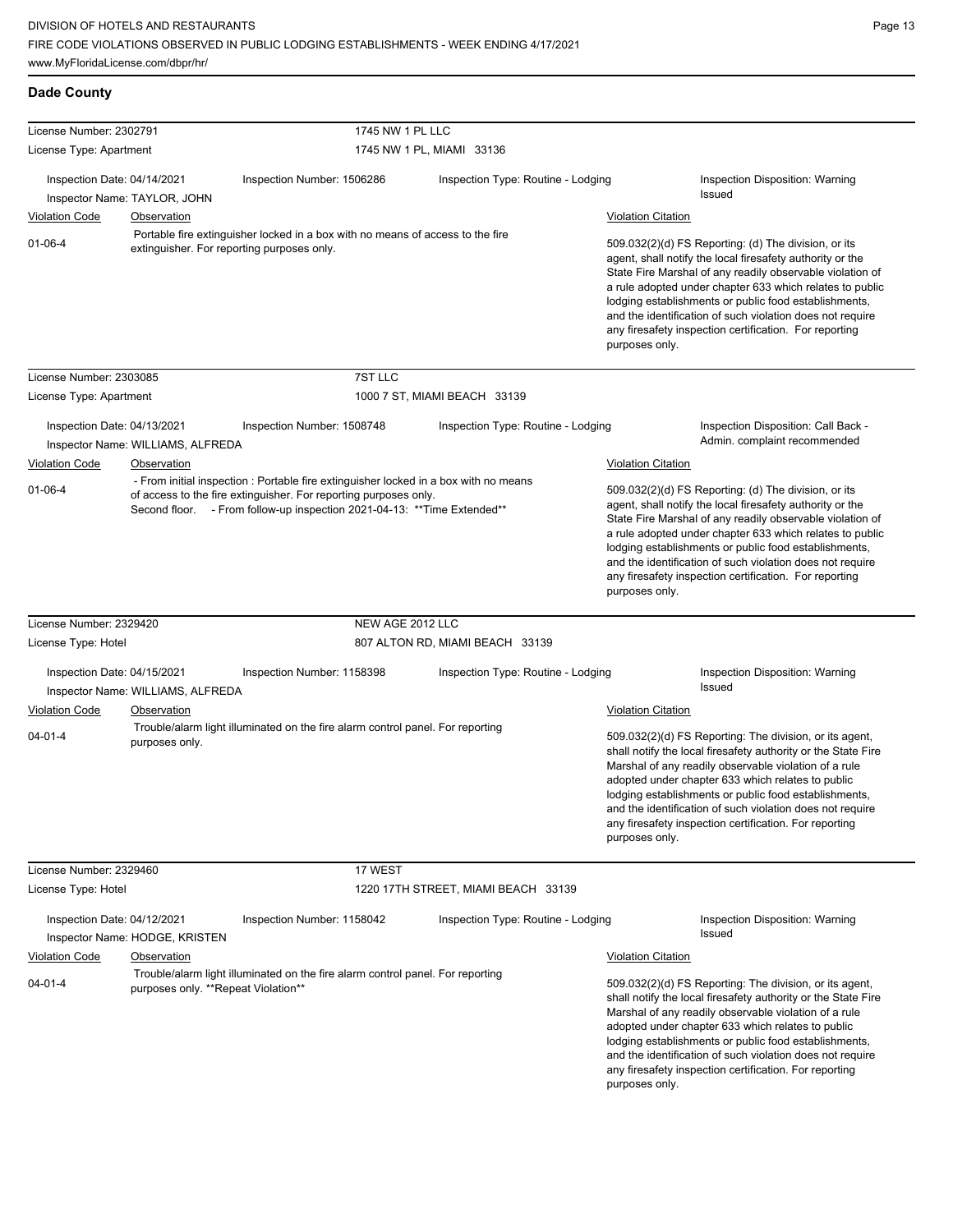**Dade County**

| License Number: 2329562                                                                                                                                   |                              |                                                                                                                                                     | GINGER HOLDINGS320, LLC                  |                                                                                                                                                                                                                                                                                                                                                                                                                                          |                                                                                                                                                                                                                                                                                                                                                                                                                            |
|-----------------------------------------------------------------------------------------------------------------------------------------------------------|------------------------------|-----------------------------------------------------------------------------------------------------------------------------------------------------|------------------------------------------|------------------------------------------------------------------------------------------------------------------------------------------------------------------------------------------------------------------------------------------------------------------------------------------------------------------------------------------------------------------------------------------------------------------------------------------|----------------------------------------------------------------------------------------------------------------------------------------------------------------------------------------------------------------------------------------------------------------------------------------------------------------------------------------------------------------------------------------------------------------------------|
| License Type: Apartment                                                                                                                                   |                              |                                                                                                                                                     | 320-330 84TH STREET, MIAMI BEACH 33141   |                                                                                                                                                                                                                                                                                                                                                                                                                                          |                                                                                                                                                                                                                                                                                                                                                                                                                            |
| Inspection Date: 04/13/2021<br>Inspector Name: PRIETO, VICENTE                                                                                            |                              | Inspection Type: Lodging-Licensing<br>Inspection Number: 1511806<br>Inspection                                                                      |                                          |                                                                                                                                                                                                                                                                                                                                                                                                                                          | Inspection Disposition: Inspection<br>Completed - No Further Action                                                                                                                                                                                                                                                                                                                                                        |
| <b>Violation Code</b><br>Observation<br>Trouble/alarm light illuminated on the fire alarm control panel. For reporting<br>$04 - 01 - 4$<br>purposes only. |                              |                                                                                                                                                     |                                          | <b>Violation Citation</b>                                                                                                                                                                                                                                                                                                                                                                                                                |                                                                                                                                                                                                                                                                                                                                                                                                                            |
|                                                                                                                                                           |                              |                                                                                                                                                     |                                          | 509.032(2)(d) FS Reporting: The division, or its agent,<br>shall notify the local firesafety authority or the State Fire<br>Marshal of any readily observable violation of a rule<br>adopted under chapter 633 which relates to public<br>lodging establishments or public food establishments,<br>and the identification of such violation does not require<br>any firesafety inspection certification. For reporting<br>purposes only. |                                                                                                                                                                                                                                                                                                                                                                                                                            |
| License Number: 2329990                                                                                                                                   |                              |                                                                                                                                                     | THE MILE CORAL GABLES                    |                                                                                                                                                                                                                                                                                                                                                                                                                                          |                                                                                                                                                                                                                                                                                                                                                                                                                            |
| License Type: Apartment                                                                                                                                   |                              |                                                                                                                                                     | 3622 CORAL WAY, MIAMI 33145              |                                                                                                                                                                                                                                                                                                                                                                                                                                          |                                                                                                                                                                                                                                                                                                                                                                                                                            |
| Inspection Date: 04/14/2021<br>Inspector Name: GONZALEZ, ERIK                                                                                             |                              | Inspection Number: 1494944                                                                                                                          | Inspection Type: Routine - Lodging       |                                                                                                                                                                                                                                                                                                                                                                                                                                          | Inspection Disposition: Administrative<br>complaint recommended                                                                                                                                                                                                                                                                                                                                                            |
| <b>Violation Code</b>                                                                                                                                     | Observation                  |                                                                                                                                                     |                                          | <b>Violation Citation</b>                                                                                                                                                                                                                                                                                                                                                                                                                |                                                                                                                                                                                                                                                                                                                                                                                                                            |
| $04 - 01 - 4$                                                                                                                                             | purposes only.               | Trouble/alarm light illuminated on the fire alarm control panel. For reporting                                                                      |                                          | purposes only.                                                                                                                                                                                                                                                                                                                                                                                                                           | 509.032(2)(d) FS Reporting: The division, or its agent,<br>shall notify the local firesafety authority or the State Fire<br>Marshal of any readily observable violation of a rule<br>adopted under chapter 633 which relates to public<br>lodging establishments or public food establishments,<br>and the identification of such violation does not require<br>any firesafety inspection certification. For reporting     |
| License Number: 2301713                                                                                                                                   |                              |                                                                                                                                                     | <b>REALBIZ MANAGEMENT LLC</b>            |                                                                                                                                                                                                                                                                                                                                                                                                                                          |                                                                                                                                                                                                                                                                                                                                                                                                                            |
| License Type: Apartment                                                                                                                                   |                              |                                                                                                                                                     | 17080 NE 23 AVE, NORTH MIAMI BEACH 33160 |                                                                                                                                                                                                                                                                                                                                                                                                                                          |                                                                                                                                                                                                                                                                                                                                                                                                                            |
| Inspection Date: 04/12/2021                                                                                                                               | Inspector Name: TAYLOR, JOHN | Inspection Number: 1510088                                                                                                                          | Inspection Type: Routine - Lodging       |                                                                                                                                                                                                                                                                                                                                                                                                                                          | <b>Inspection Disposition: Administrative</b><br>complaint recommended                                                                                                                                                                                                                                                                                                                                                     |
| Violation Code                                                                                                                                            | Observation                  |                                                                                                                                                     |                                          | <b>Violation Citation</b>                                                                                                                                                                                                                                                                                                                                                                                                                |                                                                                                                                                                                                                                                                                                                                                                                                                            |
| $01 - 06 - 4$                                                                                                                                             |                              | Portable fire extinguisher locked in a box with no means of access to the fire<br>extinguisher. For reporting purposes only. Located next to apt 3. |                                          |                                                                                                                                                                                                                                                                                                                                                                                                                                          | 509.032(2)(d) FS Reporting: (d) The division, or its<br>agent, shall notify the local firesafety authority or the<br>State Fire Marshal of any readily observable violation of<br>a rule adopted under chapter 633 which relates to public<br>lodging establishments or public food establishments,<br>and the identification of such violation does not require<br>any firesafety inspection certification. For reporting |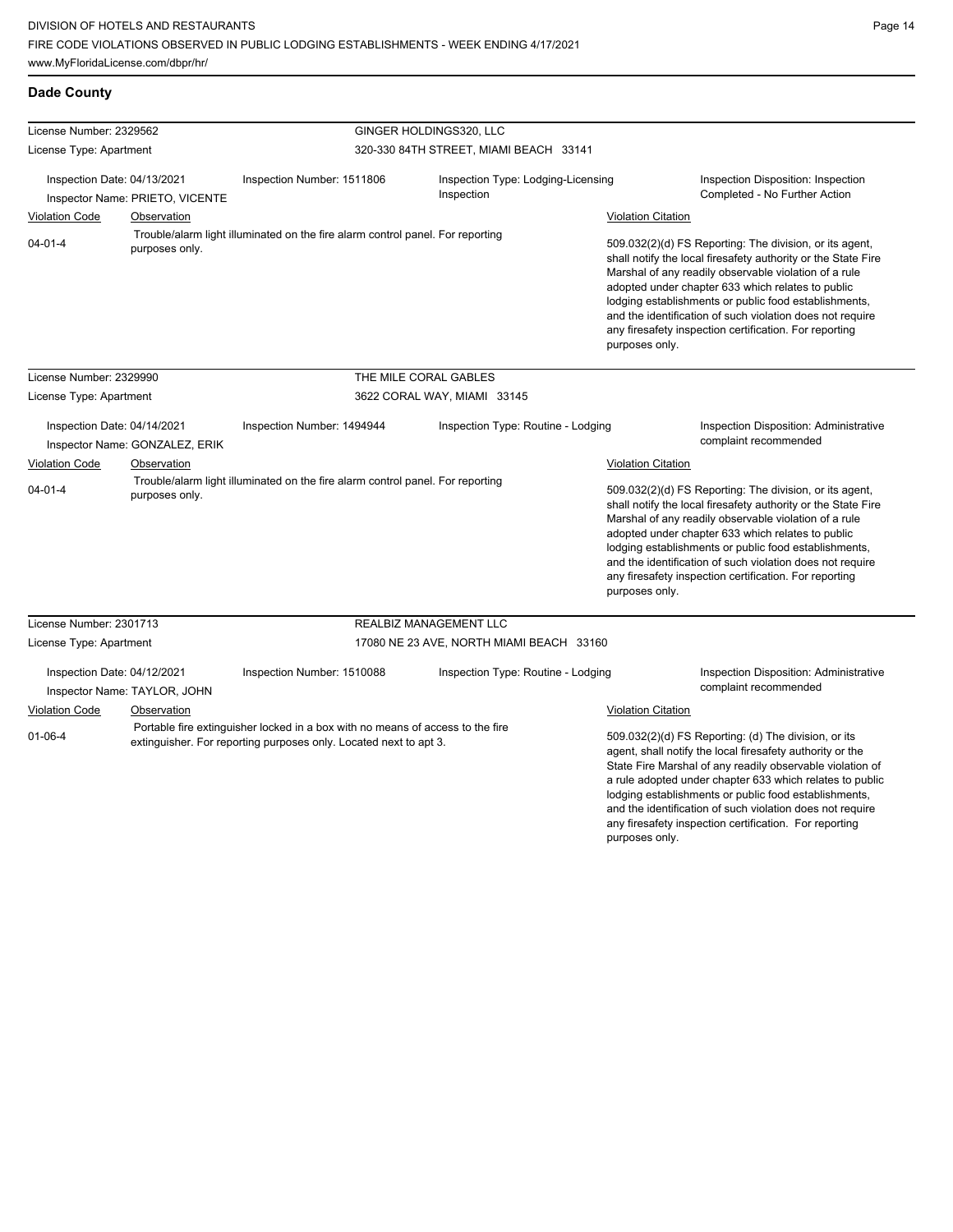| License Number: 2310230 |                                 |                                                                                                                                                                                                                      | WHITE HOUSE LIQUIDATION            |                                                                                                                                                                                                                                                                                                                                                                                                                                              |
|-------------------------|---------------------------------|----------------------------------------------------------------------------------------------------------------------------------------------------------------------------------------------------------------------|------------------------------------|----------------------------------------------------------------------------------------------------------------------------------------------------------------------------------------------------------------------------------------------------------------------------------------------------------------------------------------------------------------------------------------------------------------------------------------------|
| License Type: Apartment |                                 |                                                                                                                                                                                                                      | 13700 NE 6 AVE, MIAMI 33161        |                                                                                                                                                                                                                                                                                                                                                                                                                                              |
|                         | Inspection Date: 04/15/2021     | Inspection Number: 1496210                                                                                                                                                                                           | Inspection Type: Routine - Lodging | Inspection Disposition: Warning                                                                                                                                                                                                                                                                                                                                                                                                              |
|                         | Inspector Name: UNZAGA, MILADYS |                                                                                                                                                                                                                      |                                    | Issued                                                                                                                                                                                                                                                                                                                                                                                                                                       |
| <b>Violation Code</b>   | Observation                     |                                                                                                                                                                                                                      |                                    | <b>Violation Citation</b>                                                                                                                                                                                                                                                                                                                                                                                                                    |
| $01 - 06 - 4$           |                                 | Portable fire extinguisher locked in a box with no means of access to the fire<br>extinguisher. For reporting purposes only. No breaking device on fire extinguisher<br>located between 109 and 110 and by unit 101. |                                    | 509.032(2)(d) FS Reporting: (d) The division, or its<br>agent, shall notify the local firesafety authority or the<br>State Fire Marshal of any readily observable violation of<br>a rule adopted under chapter 633 which relates to public<br>lodging establishments or public food establishments,<br>and the identification of such violation does not require<br>any firesafety inspection certification. For reporting<br>purposes only. |
| $07-01-4$               | cables loose outside.           | Damaged electrical wire(s). For reporting purposes only. Observed electrical wire                                                                                                                                    |                                    | 509.032(2)(d) FS Reporting: (d) The division, or its<br>agent, shall notify the local firesafety authority or the<br>State Fire Marshal of any readily observable violation of<br>a rule adopted under chapter 633 which relates to public<br>lodging establishments or public food establishments,<br>and the identification of such violation does not require<br>any firesafety inspection certification. For reporting<br>purposes only. |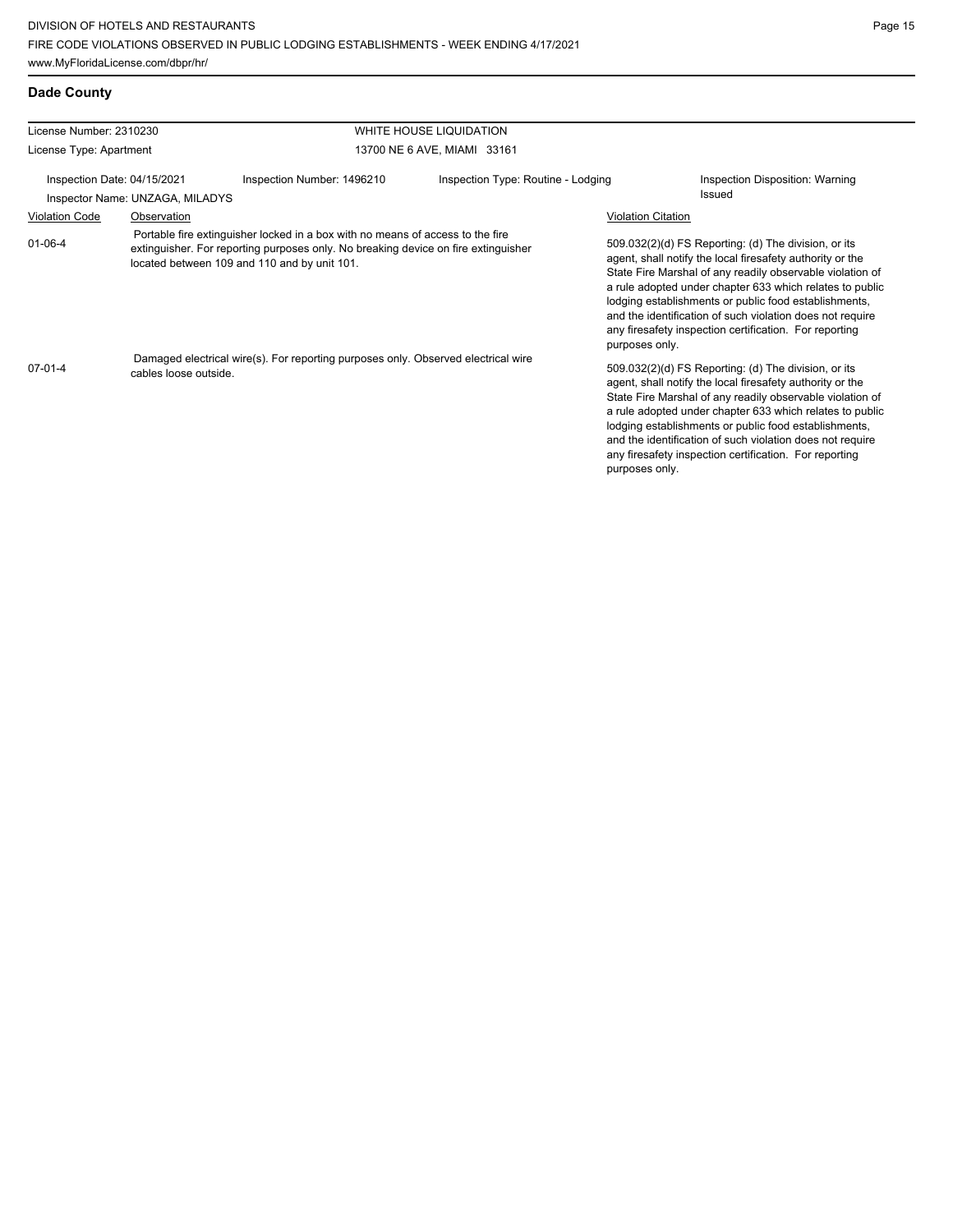**Duval County**

| License Number: 2600296     |                                          | <b>MIDTOWN LODGE</b>                                                                                                                                                                                                                                                                                                                                |                                         |                           |                                                                                                                                                                                                                                                                                                                                                                                                                            |
|-----------------------------|------------------------------------------|-----------------------------------------------------------------------------------------------------------------------------------------------------------------------------------------------------------------------------------------------------------------------------------------------------------------------------------------------------|-----------------------------------------|---------------------------|----------------------------------------------------------------------------------------------------------------------------------------------------------------------------------------------------------------------------------------------------------------------------------------------------------------------------------------------------------------------------------------------------------------------------|
| License Type: Motel         |                                          |                                                                                                                                                                                                                                                                                                                                                     | 4141 PHILLIPS HWY, JACKSONVILLE 32207   |                           |                                                                                                                                                                                                                                                                                                                                                                                                                            |
| Inspection Date: 04/13/2021 | Inspector Name: JEFFERS, MARY-BETH       | Inspection Number: 1215296                                                                                                                                                                                                                                                                                                                          | Inspection Type: Routine - Lodging      |                           | Inspection Disposition: Call Back -<br>Complied                                                                                                                                                                                                                                                                                                                                                                            |
| <b>Violation Code</b>       | <b>Observation</b>                       |                                                                                                                                                                                                                                                                                                                                                     |                                         | <b>Violation Citation</b> |                                                                                                                                                                                                                                                                                                                                                                                                                            |
| 04-03-4                     |                                          | - From initial inspection : Smoke detector/alarm in guest room/unit damaged as to<br>appear to be inoperable. For reporting purposes only.<br>Smoke detector in room #263 in disrepair/ unit damaged and appear to be<br>inoperable - From follow-up inspection 2021-04-13: At callback still the same.<br>Time needed to replace **Time Extended** |                                         | purposes only.            | 509.032(2)(d) FS Reporting: The division, or its agent,<br>shall notify the local firesafety authority or the State Fire<br>Marshal of any readily observable violation of a rule<br>adopted under chapter 633 which relates to public<br>lodging establishments or public food establishments,<br>and the identification of such violation does not require<br>any firesafety inspection certification. For reporting     |
| License Number: 2600595     |                                          | <b>REGENCY INN</b>                                                                                                                                                                                                                                                                                                                                  |                                         |                           |                                                                                                                                                                                                                                                                                                                                                                                                                            |
| License Type: Motel         |                                          |                                                                                                                                                                                                                                                                                                                                                     | 6237 ARLINGTON EXPY, JACKSONVILLE 32211 |                           |                                                                                                                                                                                                                                                                                                                                                                                                                            |
| Inspection Date: 04/13/2021 | Inspector Name: THOMAS, PHILIP           | Inspection Number: 1216839                                                                                                                                                                                                                                                                                                                          | Inspection Type: Complaint Full         |                           | Inspection Disposition: Warning<br>Issued                                                                                                                                                                                                                                                                                                                                                                                  |
| Violation Code              | <b>Observation</b>                       |                                                                                                                                                                                                                                                                                                                                                     |                                         | <b>Violation Citation</b> |                                                                                                                                                                                                                                                                                                                                                                                                                            |
| 01-03-4                     |                                          | Portable fire extinguisher missing from it's designated location (sign present<br>indicating designated location). For reporting purposes only.<br>Fire extinguisher missing from marked fire box between rooms 103 and 104.<br>Operator supplied extinguisher **Corrected On-Site**                                                                |                                         | purposes only.            | 509.032(2)(d) FS Reporting: (d) The division, or its<br>agent, shall notify the local firesafety authority or the<br>State Fire Marshal of any readily observable violation of<br>a rule adopted under chapter 633 which relates to public<br>lodging establishments or public food establishments,<br>and the identification of such violation does not require<br>any firesafety inspection certification. For reporting |
| License Number: 2603661     |                                          |                                                                                                                                                                                                                                                                                                                                                     | TRAVELODGE INN & SUITES                 |                           |                                                                                                                                                                                                                                                                                                                                                                                                                            |
| License Type: Motel         |                                          |                                                                                                                                                                                                                                                                                                                                                     | 1153 AIRPORT RD, JACKSONVILLE 32218     |                           |                                                                                                                                                                                                                                                                                                                                                                                                                            |
| Inspection Date: 04/15/2021 | Inspector Name: PERRY, DENNIS            | Inspection Number: 1216845                                                                                                                                                                                                                                                                                                                          | Inspection Type: Complaint Full         |                           | Inspection Disposition: Warning<br><b>Issued</b>                                                                                                                                                                                                                                                                                                                                                                           |
| Violation Code              | Observation                              |                                                                                                                                                                                                                                                                                                                                                     |                                         | <b>Violation Citation</b> |                                                                                                                                                                                                                                                                                                                                                                                                                            |
| 01-03-4                     | Missing by 116/118. **Repeat Violation** | Portable fire extinguisher missing from it's designated location (sign present<br>indicating designated location). For reporting purposes only.                                                                                                                                                                                                     |                                         | purposes only.            | 509.032(2)(d) FS Reporting: (d) The division, or its<br>agent, shall notify the local firesafety authority or the<br>State Fire Marshal of any readily observable violation of<br>a rule adopted under chapter 633 which relates to public<br>lodging establishments or public food establishments,<br>and the identification of such violation does not require<br>any firesafety inspection certification. For reporting |
| License Number: 2603603     |                                          |                                                                                                                                                                                                                                                                                                                                                     | ONE OCEAN RESORT HOTEL & SPA            |                           |                                                                                                                                                                                                                                                                                                                                                                                                                            |
| License Type: Hotel         |                                          |                                                                                                                                                                                                                                                                                                                                                     | 1 OCEAN BLVD, ATLANTIC BEACH 32233      |                           |                                                                                                                                                                                                                                                                                                                                                                                                                            |
| Inspection Date: 04/09/2021 | Inspector Name: ESPINOSA-BECKERT, ILIANA | Inspection Number: 1158422                                                                                                                                                                                                                                                                                                                          | Inspection Type: Routine - Lodging      |                           | <b>Inspection Disposition: Inspection</b><br>Completed - No Further Action                                                                                                                                                                                                                                                                                                                                                 |
| <b>Violation Code</b>       | Observation                              |                                                                                                                                                                                                                                                                                                                                                     |                                         | <b>Violation Citation</b> |                                                                                                                                                                                                                                                                                                                                                                                                                            |
| 02-04-4                     |                                          | Propane (LP gas) tank having a water capacity greater than 2.7 lbs. stored inside<br>the building. For reporting purposes only. 6 in maintenance shop                                                                                                                                                                                               |                                         |                           | 509.032(2)(d) FS Reporting: (d) The division, or its<br>agent, shall notify the local firesafety authority or the<br>State Fire Marshal of any readily observable violation of<br>a rule adopted under chapter 633 which relates to public<br>lodging establishments or public food establishments,<br>and the identification of such violation does not require<br>any firesafety inspection certification. For reporting |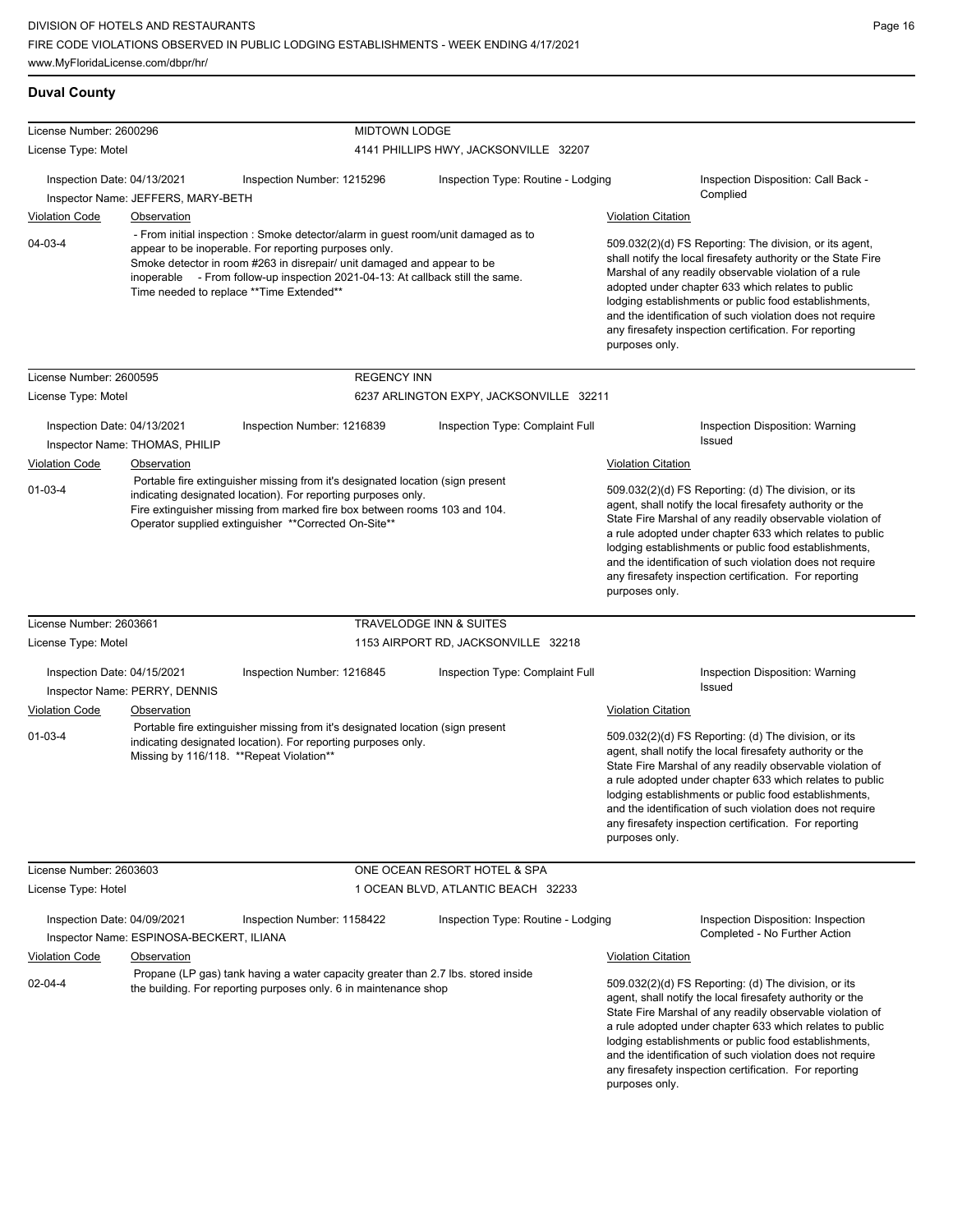# **Hendry County**

| License Number: 3600024                                                                                                                   |             |                            | <b>RELAX INN</b>                     |                           |                                                                                                                                                                                                                                                                                                       |  |  |
|-------------------------------------------------------------------------------------------------------------------------------------------|-------------|----------------------------|--------------------------------------|---------------------------|-------------------------------------------------------------------------------------------------------------------------------------------------------------------------------------------------------------------------------------------------------------------------------------------------------|--|--|
| License Type: Motel                                                                                                                       |             |                            | 820 E SUGARLAND HWY, CLEWISTON 33440 |                           |                                                                                                                                                                                                                                                                                                       |  |  |
| Inspection Date: 04/12/2021<br>Inspector Name: BRADY, OSSIAN                                                                              |             | Inspection Number: 1215430 | Inspection Type: Routine - Lodging   |                           | Inspection Disposition: Inspection<br>Completed - No Further Action                                                                                                                                                                                                                                   |  |  |
| <b>Violation Code</b>                                                                                                                     | Observation |                            |                                      | <b>Violation Citation</b> |                                                                                                                                                                                                                                                                                                       |  |  |
| Portable fire extinguisher pressure gauge indicates the extinguisher is in need of<br>$01-02-4$<br>recharge. For reporting purposes only. |             |                            |                                      |                           | 509.032(2)(d) FS Reporting: (d) The division, or its<br>agent, shall notify the local firesafety authority or the                                                                                                                                                                                     |  |  |
| Between units 107 and 108.                                                                                                                |             |                            |                                      | purposes only.            | State Fire Marshal of any readily observable violation of<br>a rule adopted under chapter 633 which relates to public<br>lodging establishments or public food establishments,<br>and the identification of such violation does not require<br>any firesafety inspection certification. For reporting |  |  |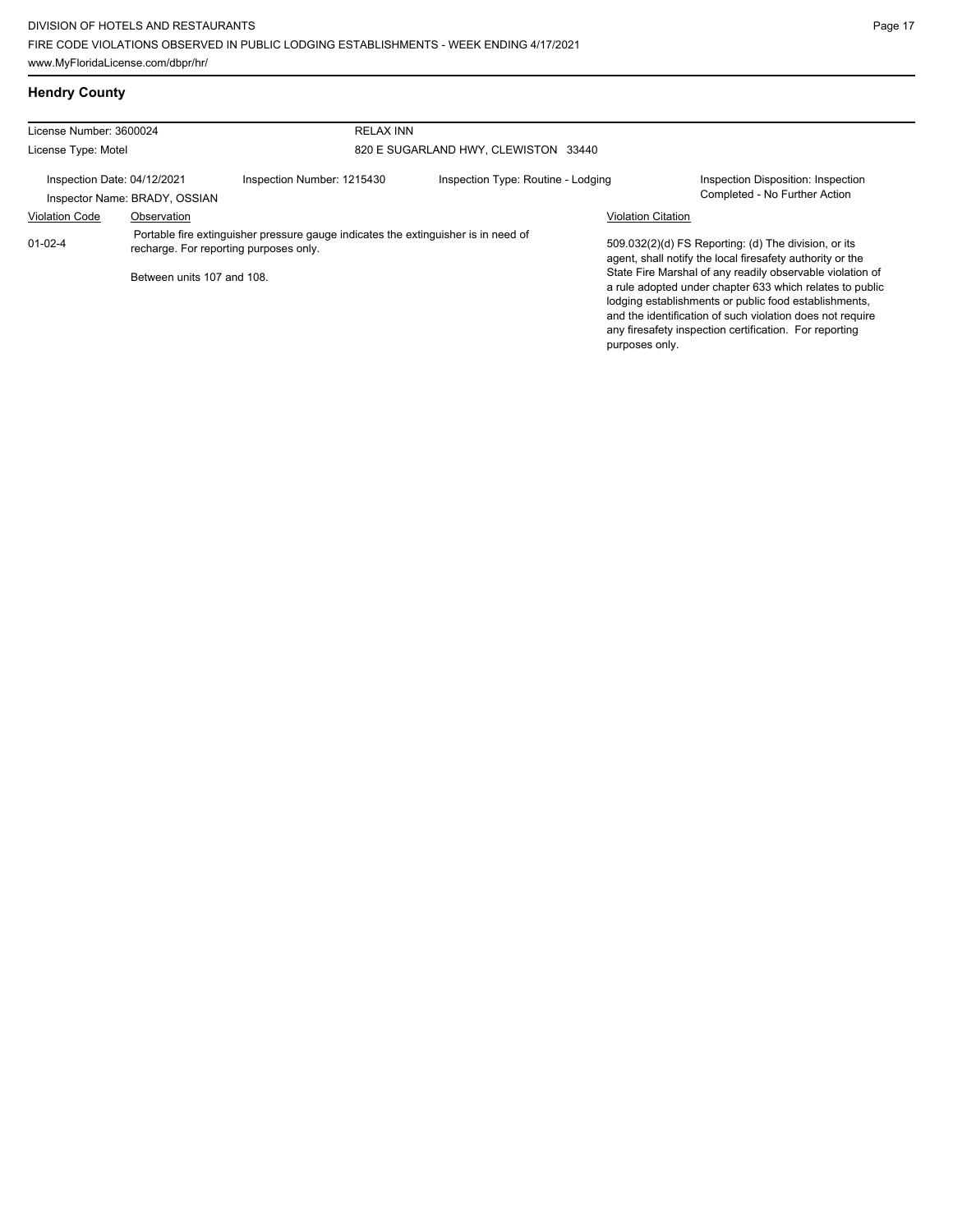# **Hillsborough County**

| License Number: 3913977<br>License Type: Apartment            |             |                                                                                                                                                                                                                          | OAKS AT UNIVERSITY APARTMENTS - PARCEL 2         |                           |                                                                                                                                                                                                                                                                                                                                                                                                                            |
|---------------------------------------------------------------|-------------|--------------------------------------------------------------------------------------------------------------------------------------------------------------------------------------------------------------------------|--------------------------------------------------|---------------------------|----------------------------------------------------------------------------------------------------------------------------------------------------------------------------------------------------------------------------------------------------------------------------------------------------------------------------------------------------------------------------------------------------------------------------|
|                                                               |             |                                                                                                                                                                                                                          | 1514 EAST 140TH AVE, TAMPA 33613                 |                           |                                                                                                                                                                                                                                                                                                                                                                                                                            |
| Inspection Date: 04/12/2021<br>Inspector Name: REGAS, ANTHONY |             | Inspection Number: 1511619                                                                                                                                                                                               | Inspection Type: Lodging-Licensing<br>Inspection |                           | Inspection Disposition: Inspection<br>Completed - No Further Action                                                                                                                                                                                                                                                                                                                                                        |
| <b>Violation Code</b>                                         | Observation |                                                                                                                                                                                                                          |                                                  | <b>Violation Citation</b> |                                                                                                                                                                                                                                                                                                                                                                                                                            |
| 01-02-4                                                       |             | Portable fire extinguisher pressure gauge indicates the extinguisher is in need of<br>recharge. For reporting purposes only. Observed at apartment 1513. Manager<br>called for replacement. ** Corrective Action Taken** |                                                  | purposes only.            | 509.032(2)(d) FS Reporting: (d) The division, or its<br>agent, shall notify the local firesafety authority or the<br>State Fire Marshal of any readily observable violation of<br>a rule adopted under chapter 633 which relates to public<br>lodging establishments or public food establishments,<br>and the identification of such violation does not require<br>any firesafety inspection certification. For reporting |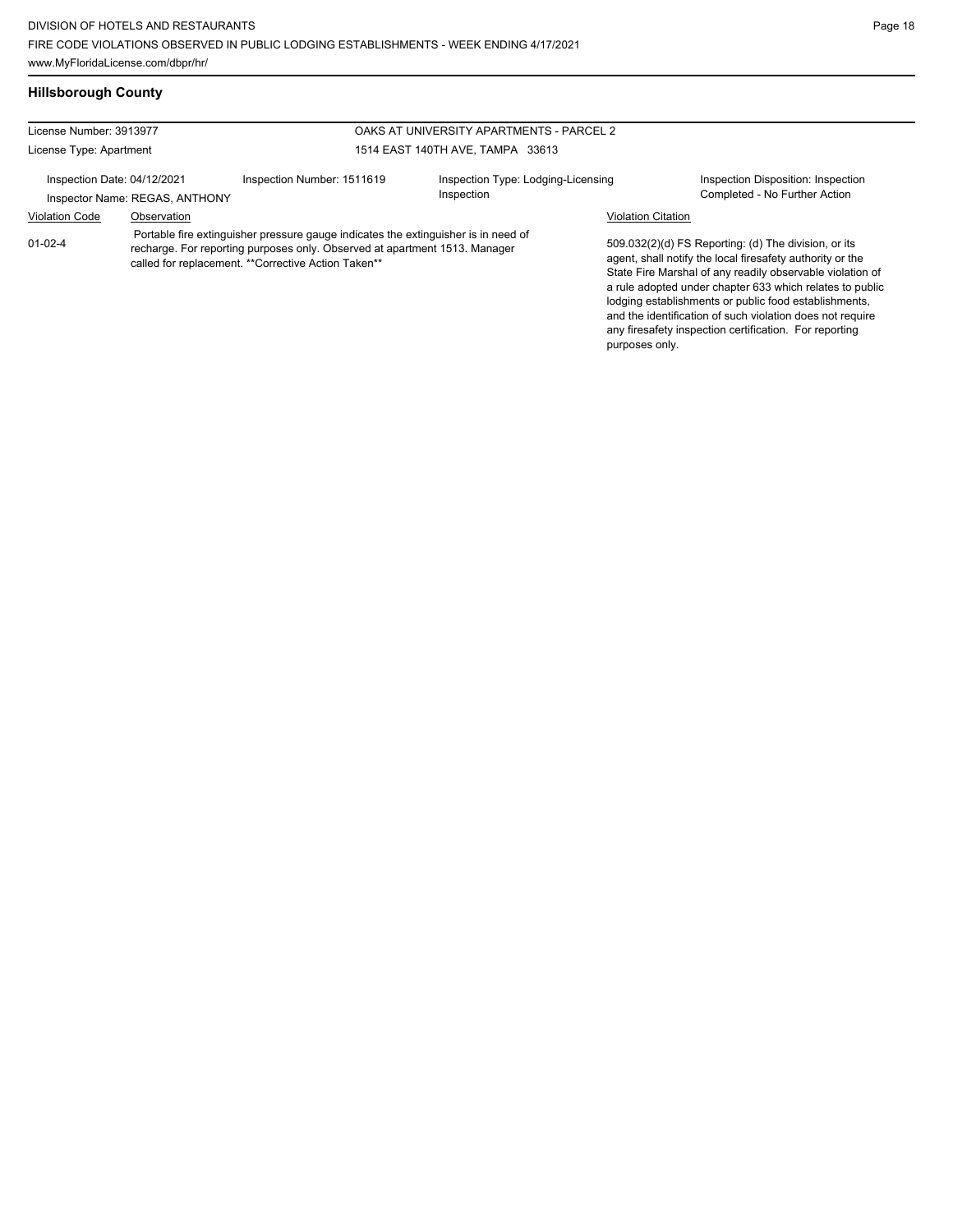| <b>Lee County</b> |
|-------------------|
|-------------------|

| License Type: Hotel<br>20091 SUMMERLIN RD, FORT MYERS 33908                                                                                                                                                                                                  |                                                                                                                                                                                                                                                                                                                                                                                                                                                                                                                                                                                                                                                                                                                                                                                                                                                                                                                                                                                                                                                                                                                                                                                                                                                                                 |
|--------------------------------------------------------------------------------------------------------------------------------------------------------------------------------------------------------------------------------------------------------------|---------------------------------------------------------------------------------------------------------------------------------------------------------------------------------------------------------------------------------------------------------------------------------------------------------------------------------------------------------------------------------------------------------------------------------------------------------------------------------------------------------------------------------------------------------------------------------------------------------------------------------------------------------------------------------------------------------------------------------------------------------------------------------------------------------------------------------------------------------------------------------------------------------------------------------------------------------------------------------------------------------------------------------------------------------------------------------------------------------------------------------------------------------------------------------------------------------------------------------------------------------------------------------|
| Inspection Date: 04/15/2021<br>Inspection Type: Complaint Full<br>Inspection Number: 1159002<br>Inspector Name: REED, RICARDO                                                                                                                                | Inspection Disposition: Warning<br>Issued                                                                                                                                                                                                                                                                                                                                                                                                                                                                                                                                                                                                                                                                                                                                                                                                                                                                                                                                                                                                                                                                                                                                                                                                                                       |
| <b>Violation Code</b><br><b>Violation Citation</b><br>Observation                                                                                                                                                                                            |                                                                                                                                                                                                                                                                                                                                                                                                                                                                                                                                                                                                                                                                                                                                                                                                                                                                                                                                                                                                                                                                                                                                                                                                                                                                                 |
| No boiler certificate or insurance inspector's boiler report available. For reporting<br>08-03-4<br>purposes only. **Repeat Violation**<br>Boiler certificate not posted in the boiler room. For reporting purposes only.<br>08-04-4<br>**Repeat Violation** | 61C-1.004(10) FAC and 509.032(2)(d) FS Reporting:<br>61C-1.004(10) The insurance inpector's boiler report is<br>required annually for power boilers and high<br>pressure/high temperature boilers and biannually for low<br>pressure steam or vapor heating boilers. 509.032(2)(d)<br>The division, or its agent, shall notify the local firesafety<br>authority or the State Fire Marshal of any readily<br>observable violation of a rule adopted under chapter 633<br>which relates to public lodging establishments or public<br>food establishments, and the identification of such<br>violation does not require any firesafety inspection<br>certification. For reporting purposes only.<br>61C-1.004(10) FAC and 509.032(2)(d) FS Reporting:<br>61C-1.004(10) The insurance inspector's boiler report<br>shall be posted in the boiler room. 509.032(2)(d) The<br>division, or its agent, shall notify the local firesafety<br>authority or the State Fire Marshal of any readily<br>observable violation of a rule adopted under chapter 633<br>which relates to public lodging establishments or public<br>food establishments, and the identification of such<br>violation does not require any firesafety inspection<br>certification. For reporting purposes only. |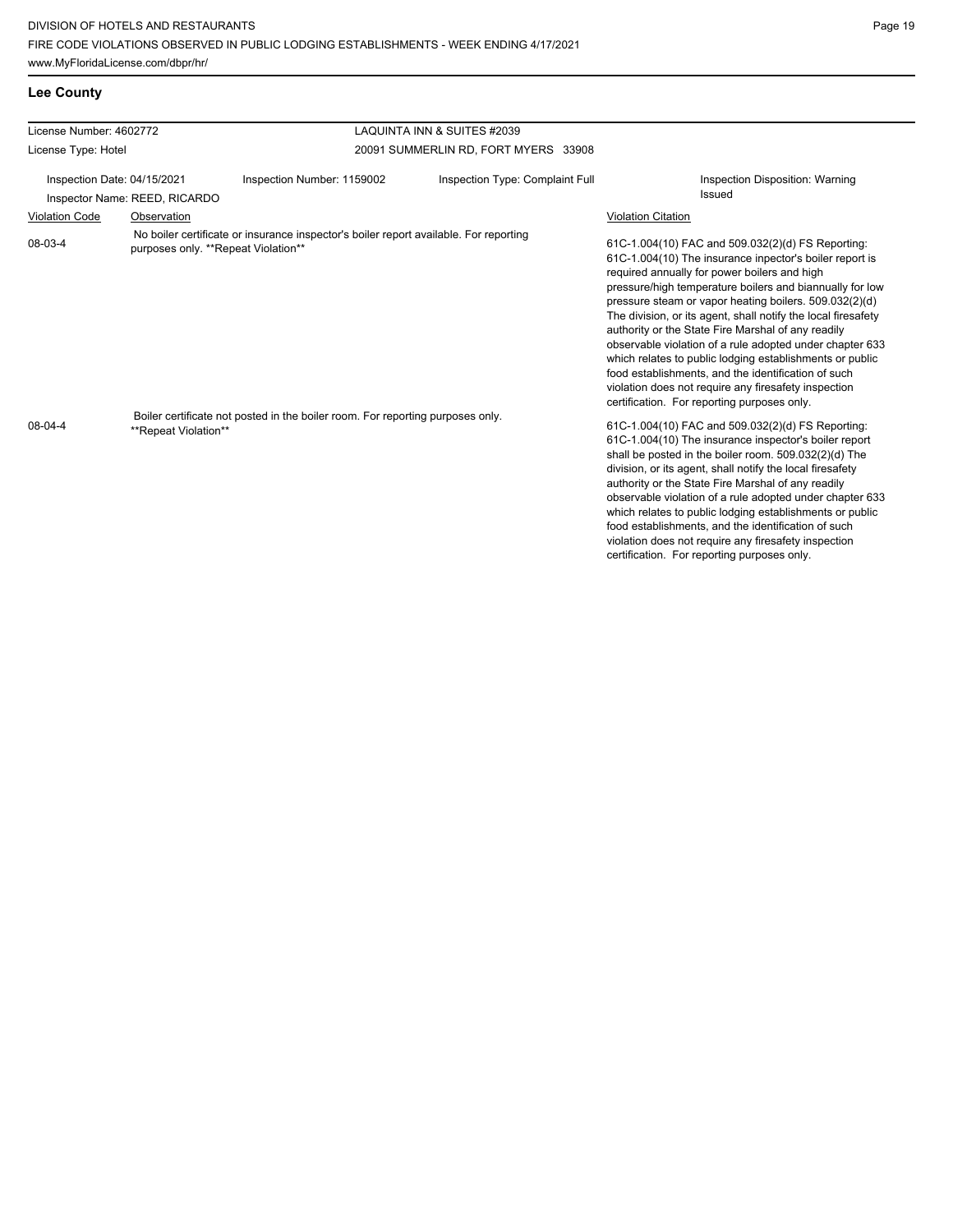## **Leon County**

| License Number: 4701524                                                                                                                                                                                            |                                                                |                                                                                                                                                                                            | <b>MELROSE APARTMENTS</b>                |                           |                                                                                                                                                                                                                                                                                                                                                                                                                                              |  |
|--------------------------------------------------------------------------------------------------------------------------------------------------------------------------------------------------------------------|----------------------------------------------------------------|--------------------------------------------------------------------------------------------------------------------------------------------------------------------------------------------|------------------------------------------|---------------------------|----------------------------------------------------------------------------------------------------------------------------------------------------------------------------------------------------------------------------------------------------------------------------------------------------------------------------------------------------------------------------------------------------------------------------------------------|--|
| License Type: Apartment                                                                                                                                                                                            |                                                                | 1533 S BRONOUGH ST, TALLAHASSEE 32301                                                                                                                                                      |                                          |                           |                                                                                                                                                                                                                                                                                                                                                                                                                                              |  |
| Inspection Date: 04/12/2021<br>Inspector Name: GOSAI, MATT                                                                                                                                                         |                                                                | Inspection Number: 1499566                                                                                                                                                                 | Inspection Type: Routine - Lodging       |                           | Inspection Disposition: Inspection<br>Completed - No Further Action                                                                                                                                                                                                                                                                                                                                                                          |  |
|                                                                                                                                                                                                                    |                                                                |                                                                                                                                                                                            |                                          |                           |                                                                                                                                                                                                                                                                                                                                                                                                                                              |  |
| <b>Violation Code</b>                                                                                                                                                                                              | Observation                                                    |                                                                                                                                                                                            |                                          | <b>Violation Citation</b> |                                                                                                                                                                                                                                                                                                                                                                                                                                              |  |
| Portable fire extinguisher pressure gauge indicates the extinguisher is in need of<br>$01 - 02 - 4$<br>recharge. For reporting purposes only.<br>Fire extinguisher in recharge zone. Outside unit E. Second floor. |                                                                |                                                                                                                                                                                            |                                          |                           | 509.032(2)(d) FS Reporting: (d) The division, or its<br>agent, shall notify the local firesafety authority or the<br>State Fire Marshal of any readily observable violation of<br>a rule adopted under chapter 633 which relates to public<br>lodging establishments or public food establishments,<br>and the identification of such violation does not require<br>any firesafety inspection certification. For reporting<br>purposes only. |  |
| License Number: 4703181                                                                                                                                                                                            |                                                                | <b>CASANAS VILLAGE</b>                                                                                                                                                                     |                                          |                           |                                                                                                                                                                                                                                                                                                                                                                                                                                              |  |
| License Type: Apartment                                                                                                                                                                                            |                                                                |                                                                                                                                                                                            | 448 W GEORGIA ST, TALLAHASSEE 32301      |                           |                                                                                                                                                                                                                                                                                                                                                                                                                                              |  |
|                                                                                                                                                                                                                    | Inspection Date: 04/12/2021<br>Inspector Name: PERRY, DENNIS   | Inspection Number: 1492294                                                                                                                                                                 | Inspection Type: Routine - Lodging       |                           | Inspection Disposition: Inspection<br>Completed - No Further Action                                                                                                                                                                                                                                                                                                                                                                          |  |
| <b>Violation Code</b>                                                                                                                                                                                              | Observation                                                    |                                                                                                                                                                                            |                                          | <b>Violation Citation</b> |                                                                                                                                                                                                                                                                                                                                                                                                                                              |  |
| $04 - 07 - 4$                                                                                                                                                                                                      |                                                                | Trouble/alarm light illuminated on the smoke detector panel connected to the fire<br>alarm system. For reporting purposes only.<br>Fire panel shows trouble for battery charger to system. |                                          | purposes only.            | 509.032(2)(d) FS Reporting: The division, or its agent,<br>shall notify the local firesafety authority or the State Fire<br>Marshal of any readily observable violation of a rule<br>adopted under chapter 633 which relates to public<br>lodging establishments or public food establishments,<br>and the identification of such violation does not require<br>any firesafety inspection certification. For reporting                       |  |
| License Number: 4700428                                                                                                                                                                                            |                                                                |                                                                                                                                                                                            | <b>TALLA VILLA APARTMENTS</b>            |                           |                                                                                                                                                                                                                                                                                                                                                                                                                                              |  |
| License Type: Apartment                                                                                                                                                                                            |                                                                |                                                                                                                                                                                            | 925 E MAGNOLIA DR, TALLAHASSEE 323016686 |                           |                                                                                                                                                                                                                                                                                                                                                                                                                                              |  |
|                                                                                                                                                                                                                    | Inspection Date: 04/12/2021<br>Inspector Name: GRODEWALD, PAUL | Inspection Number: 1506176                                                                                                                                                                 | Inspection Type: Routine - Lodging       |                           | Inspection Disposition: Administrative<br>complaint recommended                                                                                                                                                                                                                                                                                                                                                                              |  |
| <b>Violation Code</b><br>Observation<br>No smoke detector provided in guest room/unit. For reporting purposes only.<br>04-05-4<br>Smoke alarms missing from apartments P1 and K4.                                  |                                                                |                                                                                                                                                                                            |                                          | <b>Violation Citation</b> |                                                                                                                                                                                                                                                                                                                                                                                                                                              |  |
|                                                                                                                                                                                                                    |                                                                |                                                                                                                                                                                            |                                          |                           | 509.032(2)(d) FS Reporting: The division, or its agent,<br>shall notify the local firesafety authority or the State Fire<br>Marshal of any readily observable violation of a rule<br>adopted under chapter 633 which relates to public<br>lodging establishments or public food establishments,<br>and the identification of such violation does not require<br>any firesafety inspection certification. For reporting                       |  |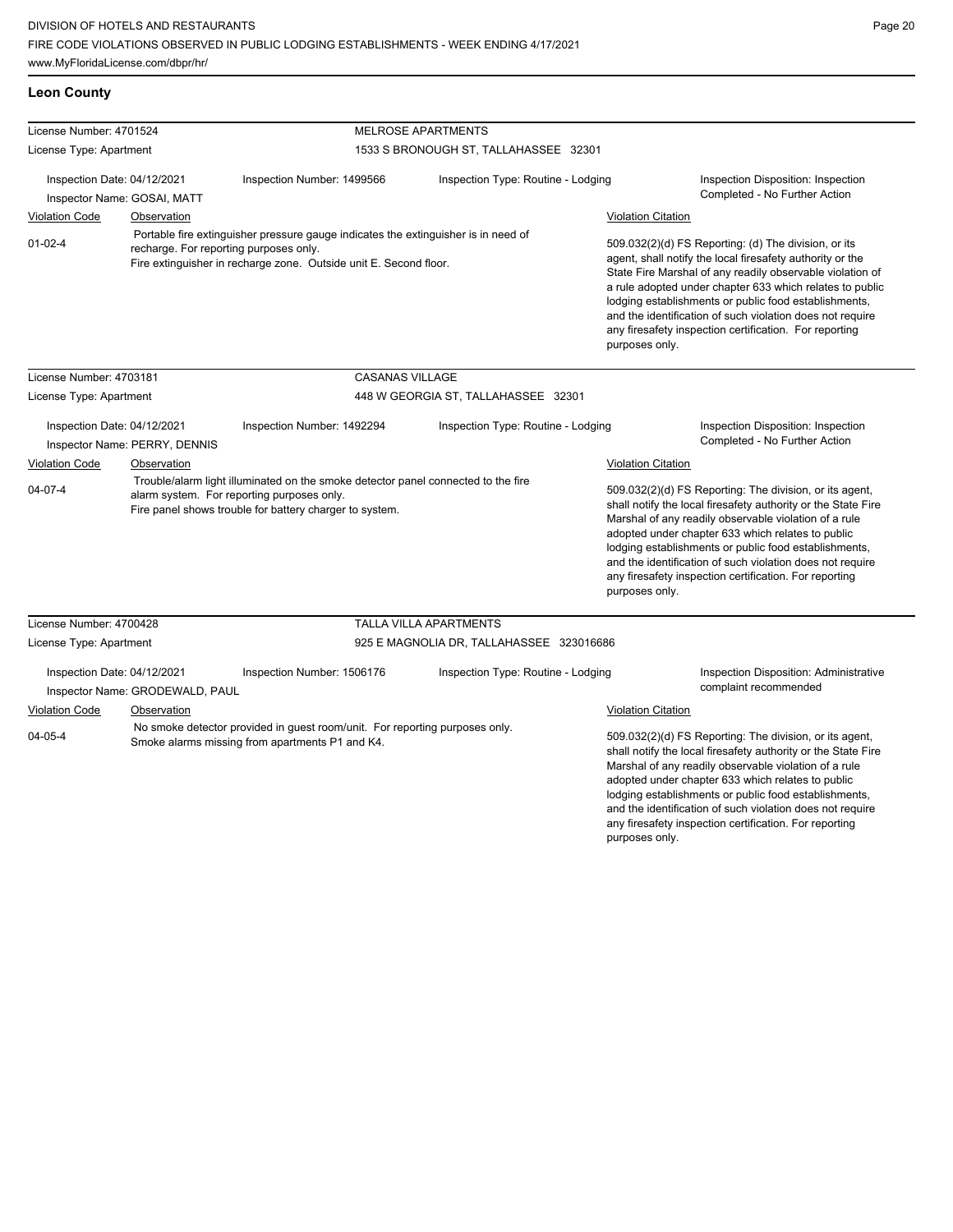| <b>Monroe County</b> |  |
|----------------------|--|
|                      |  |

| License Number: 5400459     |                                 | <b>HAVANA CABANA</b>                                                                                                   |                                       |                           |                                                                                                                                                                                                                                                                                                                                                                                                                        |
|-----------------------------|---------------------------------|------------------------------------------------------------------------------------------------------------------------|---------------------------------------|---------------------------|------------------------------------------------------------------------------------------------------------------------------------------------------------------------------------------------------------------------------------------------------------------------------------------------------------------------------------------------------------------------------------------------------------------------|
|                             |                                 |                                                                                                                        |                                       |                           |                                                                                                                                                                                                                                                                                                                                                                                                                        |
| License Type: Motel         |                                 |                                                                                                                        | 3420 N ROOSEVELT BLVD. KEY WEST 33040 |                           |                                                                                                                                                                                                                                                                                                                                                                                                                        |
| Inspection Date: 04/13/2021 | Inspector Name: GARCIA, B OSCAR | Inspection Number: 1213424                                                                                             | Inspection Type: Routine - Lodging    |                           | Inspection Disposition: Inspection<br>Completed - No Further Action                                                                                                                                                                                                                                                                                                                                                    |
| <b>Violation Code</b>       | Observation                     |                                                                                                                        |                                       | <b>Violation Citation</b> |                                                                                                                                                                                                                                                                                                                                                                                                                        |
| $04 - 01 - 4$               |                                 | Trouble/alarm light illuminated on the fire alarm control panel. For reporting<br>purposes only. **Corrected On-Site** |                                       | purposes only.            | 509.032(2)(d) FS Reporting: The division, or its agent,<br>shall notify the local firesafety authority or the State Fire<br>Marshal of any readily observable violation of a rule<br>adopted under chapter 633 which relates to public<br>lodging establishments or public food establishments,<br>and the identification of such violation does not require<br>any firesafety inspection certification. For reporting |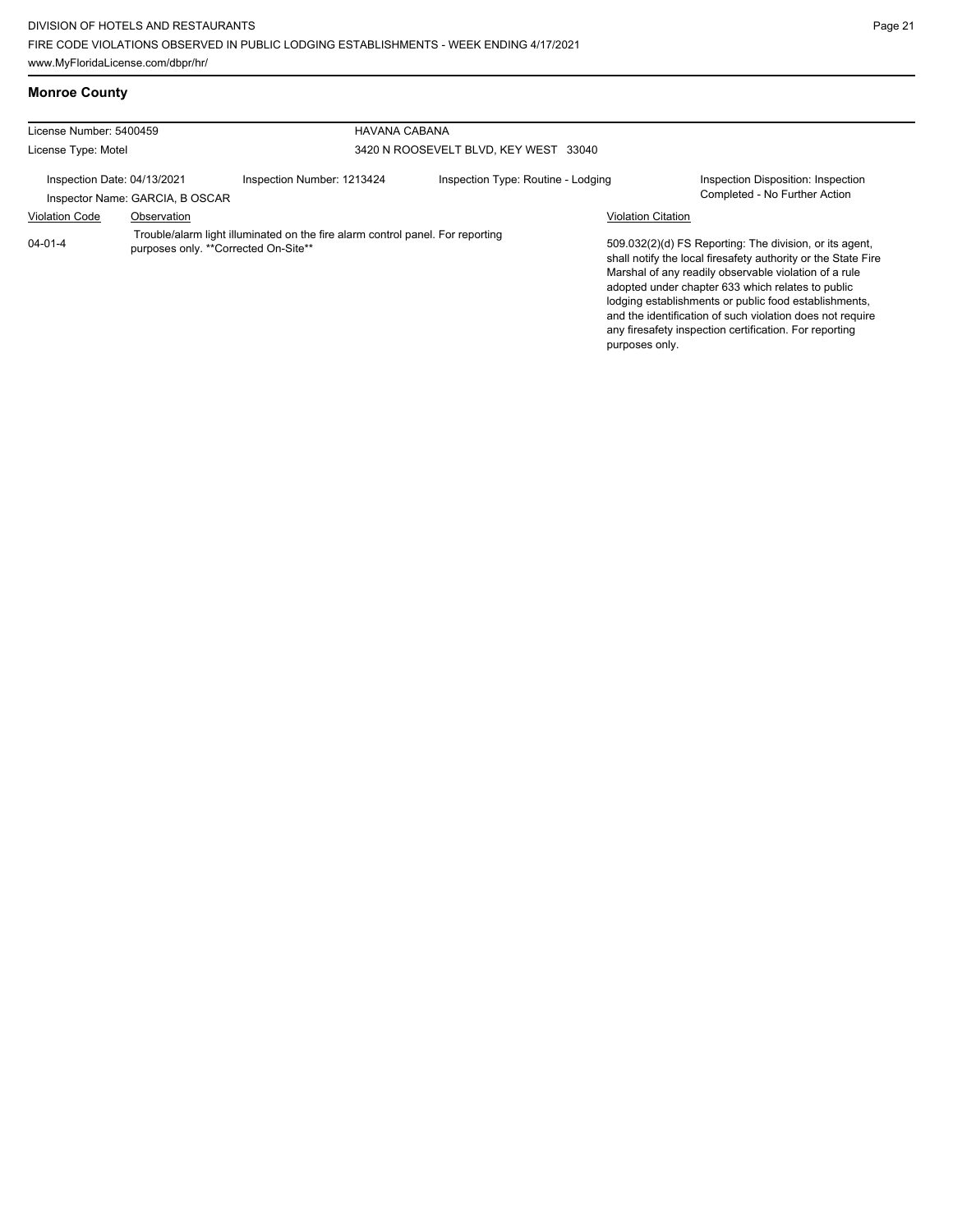## **Orange County**

| License Number: 5810574                                                                                                                                                                                                                                                                                                                                                                                                                           |                                 |                                                                                                                                                                                                                                                                                                   | <b>TOWNEPLACE SUITES BY MARRIOTT</b>   |                           |                                                                                                                                                                                                                                                                                                                                                                                                                        |
|---------------------------------------------------------------------------------------------------------------------------------------------------------------------------------------------------------------------------------------------------------------------------------------------------------------------------------------------------------------------------------------------------------------------------------------------------|---------------------------------|---------------------------------------------------------------------------------------------------------------------------------------------------------------------------------------------------------------------------------------------------------------------------------------------------|----------------------------------------|---------------------------|------------------------------------------------------------------------------------------------------------------------------------------------------------------------------------------------------------------------------------------------------------------------------------------------------------------------------------------------------------------------------------------------------------------------|
| License Type: Hotel                                                                                                                                                                                                                                                                                                                                                                                                                               |                                 |                                                                                                                                                                                                                                                                                                   | 11801 HIGH TECH AVE, ORLANDO 328171490 |                           |                                                                                                                                                                                                                                                                                                                                                                                                                        |
| Inspection Date: 04/14/2021                                                                                                                                                                                                                                                                                                                                                                                                                       | Inspector Name: JENKINS, JOSHUA | Inspection Number: 1158197                                                                                                                                                                                                                                                                        | Inspection Type: Routine - Lodging     |                           | Inspection Disposition: Call Back -<br>Complied                                                                                                                                                                                                                                                                                                                                                                        |
| <b>Violation Code</b>                                                                                                                                                                                                                                                                                                                                                                                                                             | Observation                     |                                                                                                                                                                                                                                                                                                   |                                        | <b>Violation Citation</b> |                                                                                                                                                                                                                                                                                                                                                                                                                        |
| $05-02-5$                                                                                                                                                                                                                                                                                                                                                                                                                                         |                                 | - From initial inspection : Hearing-impaired smoke detector is not functioning when<br>tested. For reporting purposes only. - From follow-up inspection 2021-04-14:<br>Test button on detectors in rooms 315 316, 410 not working. Room 324 detectors<br>not fully functional. ** Time Extended** |                                        | purposes only.            | 509.032(2)(d) FS Reporting: The division, or its agent,<br>shall notify the local firesafety authority or the State Fire<br>Marshal of any readily observable violation of a rule<br>adopted under chapter 633 which relates to public<br>lodging establishments or public food establishments,<br>and the identification of such violation does not require<br>any firesafety inspection certification. For reporting |
| License Number: 5809167                                                                                                                                                                                                                                                                                                                                                                                                                           |                                 |                                                                                                                                                                                                                                                                                                   | LA QUINTA INN & SUITES UCS #180        |                           |                                                                                                                                                                                                                                                                                                                                                                                                                        |
| License Type: Hotel                                                                                                                                                                                                                                                                                                                                                                                                                               |                                 |                                                                                                                                                                                                                                                                                                   | 11805 RESEARCH PKWY, ORLANDO 32826     |                           |                                                                                                                                                                                                                                                                                                                                                                                                                        |
| Inspection Date: 04/16/2021                                                                                                                                                                                                                                                                                                                                                                                                                       | Inspector Name: JENKINS, JOSHUA | Inspection Number: 1158096                                                                                                                                                                                                                                                                        | Inspection Type: Routine - Lodging     |                           | Inspection Disposition: Call Back -<br>Complied                                                                                                                                                                                                                                                                                                                                                                        |
| Violation Code                                                                                                                                                                                                                                                                                                                                                                                                                                    | Observation                     |                                                                                                                                                                                                                                                                                                   |                                        | Violation Citation        |                                                                                                                                                                                                                                                                                                                                                                                                                        |
| - From initial inspection : Hearing-impaired smoke detector is not functioning when<br>$05-02-5$<br>tested. For reporting purposes only. - From follow-up inspection 2021-04-16:<br>Newly ordered hearing impaired smoke detector is missing wall outlet cord. Battery<br>operation does work, however, strobe will not work without AC power, according to<br>manufacturer. Recommend getting new detector with wall cord. ** Time<br>Extended** |                                 |                                                                                                                                                                                                                                                                                                   |                                        |                           | 509.032(2)(d) FS Reporting: The division, or its agent,<br>shall notify the local firesafety authority or the State Fire<br>Marshal of any readily observable violation of a rule<br>adopted under chapter 633 which relates to public<br>lodging establishments or public food establishments,<br>and the identification of such violation does not require<br>any firesafety inspection certification. For reporting |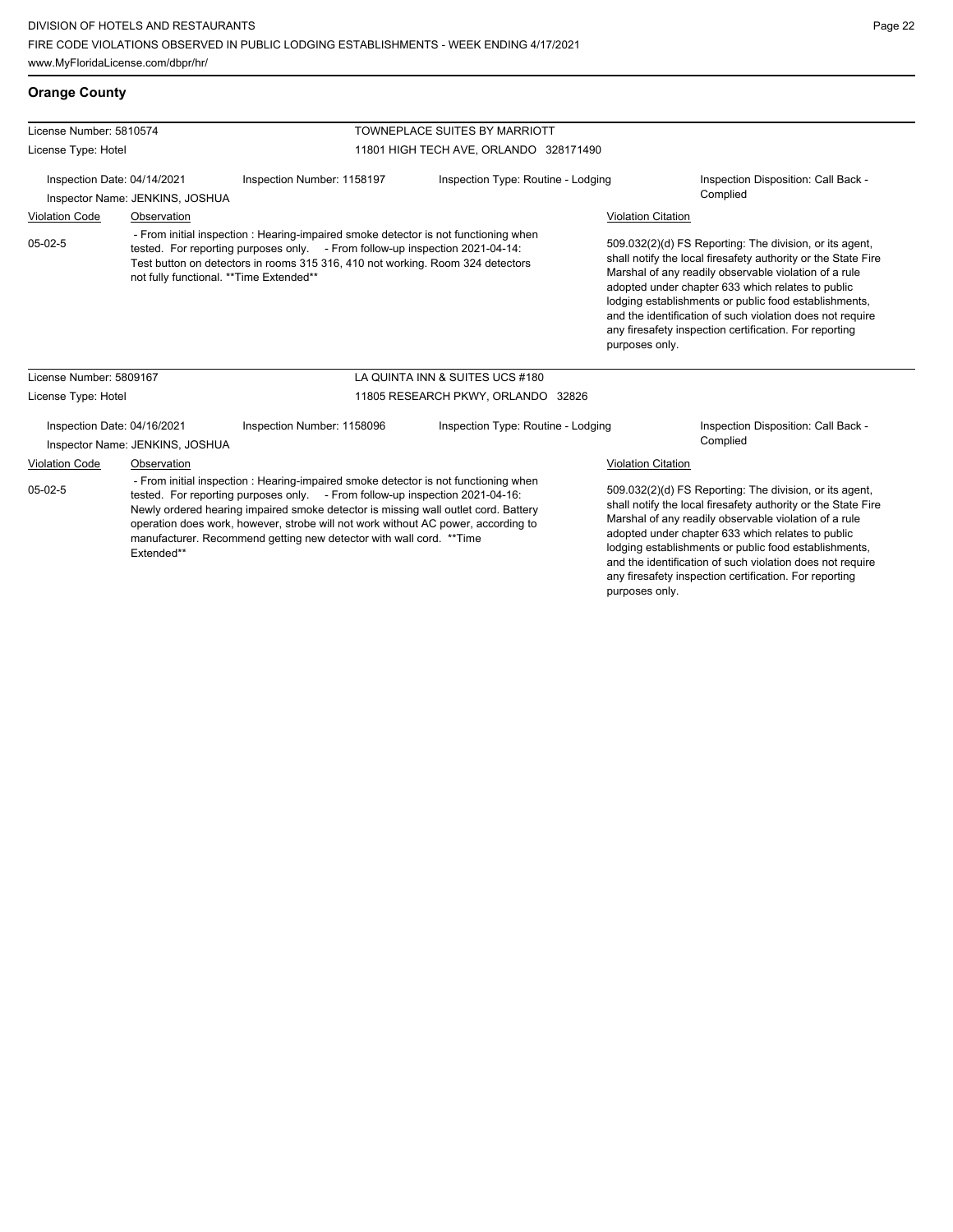violation does not require any firesafety inspection certification. For reporting purposes only.

## **Osceola County**

| License Number: 5900225                                     |                                                             |                                                                                                                                                                                                                   | SERALAGO HOTEL AND SUITES MAINGATE EAST           |                                                                                                                                                                                                                                                                                                                                                                                                                                                                                                                                                                                                                                                                                                                              |  |  |  |
|-------------------------------------------------------------|-------------------------------------------------------------|-------------------------------------------------------------------------------------------------------------------------------------------------------------------------------------------------------------------|---------------------------------------------------|------------------------------------------------------------------------------------------------------------------------------------------------------------------------------------------------------------------------------------------------------------------------------------------------------------------------------------------------------------------------------------------------------------------------------------------------------------------------------------------------------------------------------------------------------------------------------------------------------------------------------------------------------------------------------------------------------------------------------|--|--|--|
| License Type: Hotel                                         |                                                             |                                                                                                                                                                                                                   | 5678 W IRLO BRONSON MEMORIAL HWY, KISSIMMEE 34746 |                                                                                                                                                                                                                                                                                                                                                                                                                                                                                                                                                                                                                                                                                                                              |  |  |  |
| Inspection Date: 04/13/2021<br>Inspector Name: LORENZO, ANA |                                                             | Inspection Number: 1158908                                                                                                                                                                                        | Inspection Type: Complaint Full                   | Inspection Disposition: Call Back -<br>Complied                                                                                                                                                                                                                                                                                                                                                                                                                                                                                                                                                                                                                                                                              |  |  |  |
| <b>Violation Code</b><br>$08 - 01 - 4$                      | Observation                                                 | - From initial inspection : Boiler certificate or insurance inspector's boiler report<br>expired. For reporting purposes only. **Repeat Violation** - From follow-up<br>inspection 2021-04-13: ** Time Extended** |                                                   | <b>Violation Citation</b><br>61C-1.004(10) FAC and 509.032(2)(d) FS Reporting:<br>61C-1.004(10) The insurance inpector's boiler report is<br>required annually for power boilers and high<br>pressure/high temperature boilers and biannually for low<br>pressure steam or vapor heating boilers. 509.032(2)(d)<br>The division, or its agent, shall notify the local firesafety<br>authority or the State Fire Marshal of any readily<br>observable violation of a rule adopted under chapter 633<br>which relates to public lodging establishments or public<br>food establishments, and the identification of such<br>violation does not require any firesafety inspection<br>certification. For reporting purposes only. |  |  |  |
| License Number: 5912072                                     |                                                             |                                                                                                                                                                                                                   |                                                   | WYNDHAM ORLANDO RESORT & CONFERENCE CENTER, CELEBRATION AREA                                                                                                                                                                                                                                                                                                                                                                                                                                                                                                                                                                                                                                                                 |  |  |  |
| License Type: Hotel                                         |                                                             |                                                                                                                                                                                                                   | 3011 MAINGATE LN, KISSIMMEE 34747                 |                                                                                                                                                                                                                                                                                                                                                                                                                                                                                                                                                                                                                                                                                                                              |  |  |  |
|                                                             | Inspection Date: 04/14/2021<br>Inspector Name: YOUNG, COLIN | Inspection Number: 1158087                                                                                                                                                                                        | Inspection Type: Routine - Lodging                | Inspection Disposition: Inspection<br>Completed - No Further Action                                                                                                                                                                                                                                                                                                                                                                                                                                                                                                                                                                                                                                                          |  |  |  |
| <b>Violation Code</b>                                       | Observation                                                 |                                                                                                                                                                                                                   |                                                   | <b>Violation Citation</b>                                                                                                                                                                                                                                                                                                                                                                                                                                                                                                                                                                                                                                                                                                    |  |  |  |
| $08 - 01 - 4$<br>purposes only.                             |                                                             | Boiler certificate or insurance inspector's boiler report expired. For reporting                                                                                                                                  |                                                   | 61C-1.004(10) FAC and 509.032(2)(d) FS Reporting:<br>61C-1.004(10) The insurance inpector's boiler report is<br>required annually for power boilers and high                                                                                                                                                                                                                                                                                                                                                                                                                                                                                                                                                                 |  |  |  |
|                                                             | 133406, 098107 exp. 07/03/2020                              |                                                                                                                                                                                                                   |                                                   | pressure/high temperature boilers and biannually for low<br>pressure steam or vapor heating boilers. 509.032(2)(d)<br>The division, or its agent, shall notify the local firesafety<br>authority or the State Fire Marshal of any readily<br>observable violation of a rule adopted under chapter 633<br>which relates to public lodging establishments or public<br>food establishments, and the identification of such                                                                                                                                                                                                                                                                                                     |  |  |  |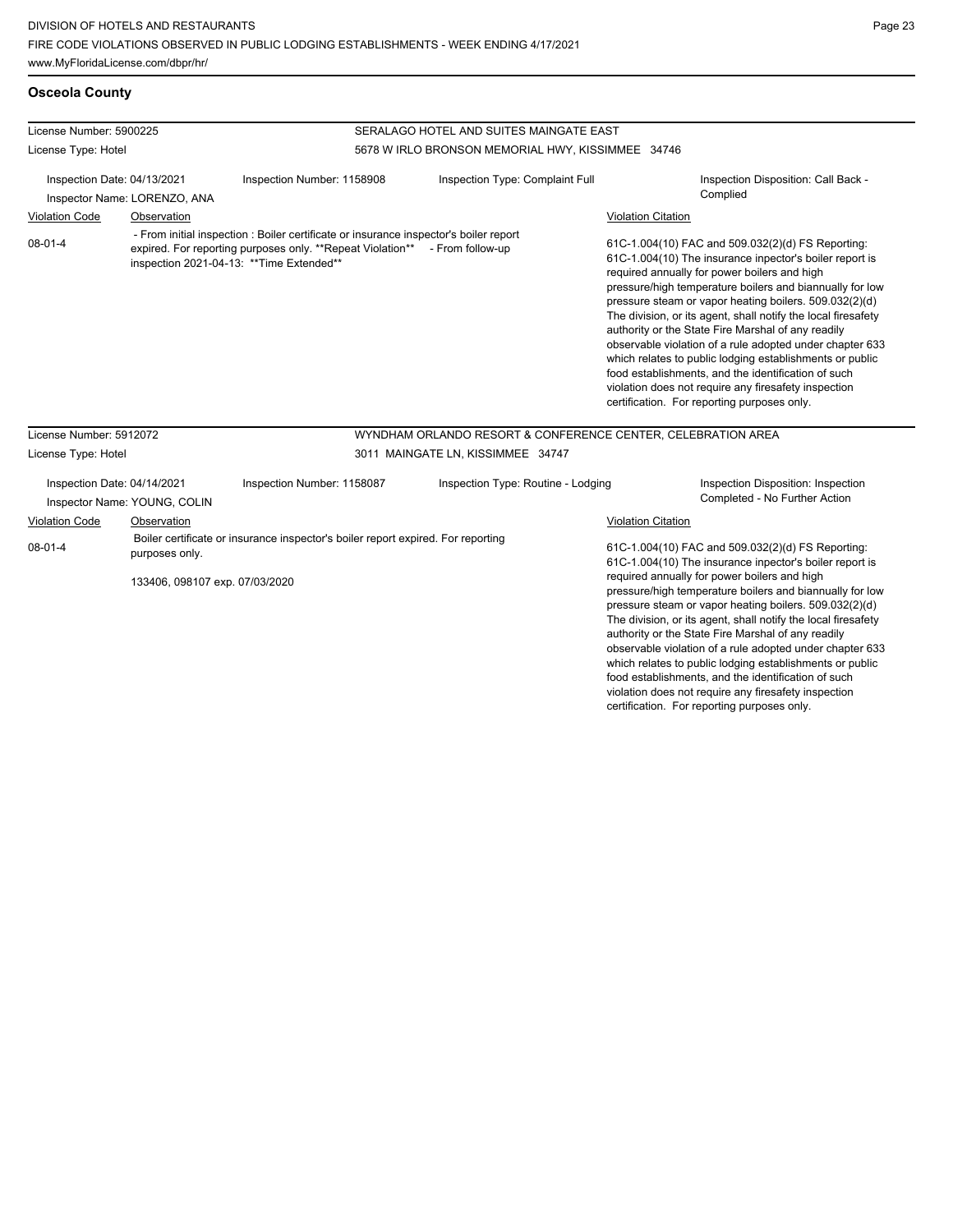| <b>Pinellas County</b>                                                                                                                                       |                                                 |                                                                                                                                                                   |                                     |                           |                                                                                                                                                                                                                                                                                                                                                                                                                                              |  |
|--------------------------------------------------------------------------------------------------------------------------------------------------------------|-------------------------------------------------|-------------------------------------------------------------------------------------------------------------------------------------------------------------------|-------------------------------------|---------------------------|----------------------------------------------------------------------------------------------------------------------------------------------------------------------------------------------------------------------------------------------------------------------------------------------------------------------------------------------------------------------------------------------------------------------------------------------|--|
| License Number: 6201054                                                                                                                                      |                                                 |                                                                                                                                                                   | <b>BROOKSIDE SQUARE APARTMENTS</b>  |                           |                                                                                                                                                                                                                                                                                                                                                                                                                                              |  |
| License Type: Apartment                                                                                                                                      |                                                 |                                                                                                                                                                   | 200 72 AVE N, ST. PETERSBURG 33702  |                           |                                                                                                                                                                                                                                                                                                                                                                                                                                              |  |
| Inspection Date: 04/15/2021                                                                                                                                  |                                                 | Inspection Number: 1508655                                                                                                                                        | Inspection Type: Routine - Lodging  |                           | Inspection Disposition: Inspection<br>Completed - No Further Action                                                                                                                                                                                                                                                                                                                                                                          |  |
|                                                                                                                                                              | Inspector Name: LOZANO, KELVIN                  |                                                                                                                                                                   |                                     |                           |                                                                                                                                                                                                                                                                                                                                                                                                                                              |  |
| <b>Violation Code</b>                                                                                                                                        | Observation                                     |                                                                                                                                                                   |                                     | <b>Violation Citation</b> |                                                                                                                                                                                                                                                                                                                                                                                                                                              |  |
| Portable fire extinguisher pressure gauge indicates the extinguisher is in need of<br>$01 - 02 - 4$<br>recharge. For reporting purposes only. Next to 13-265 |                                                 |                                                                                                                                                                   |                                     |                           | 509.032(2)(d) FS Reporting: (d) The division, or its<br>agent, shall notify the local firesafety authority or the<br>State Fire Marshal of any readily observable violation of<br>a rule adopted under chapter 633 which relates to public<br>lodging establishments or public food establishments,<br>and the identification of such violation does not require<br>any firesafety inspection certification. For reporting<br>purposes only. |  |
| License Number: 6205544                                                                                                                                      |                                                 |                                                                                                                                                                   | TARA HOUSE APARTMENTS (THE)         |                           |                                                                                                                                                                                                                                                                                                                                                                                                                                              |  |
| License Type: Apartment                                                                                                                                      |                                                 |                                                                                                                                                                   | 484 N 75 AVE, ST. PETERSBURG 33702  |                           |                                                                                                                                                                                                                                                                                                                                                                                                                                              |  |
|                                                                                                                                                              |                                                 |                                                                                                                                                                   |                                     |                           |                                                                                                                                                                                                                                                                                                                                                                                                                                              |  |
| Inspection Date: 04/13/2021                                                                                                                                  |                                                 | Inspection Number: 1497264                                                                                                                                        | Inspection Type: Routine - Lodging  |                           | <b>Inspection Disposition: Administrative</b><br>complaint recommended                                                                                                                                                                                                                                                                                                                                                                       |  |
|                                                                                                                                                              | Inspector Name: LOZANO, KELVIN                  |                                                                                                                                                                   |                                     |                           |                                                                                                                                                                                                                                                                                                                                                                                                                                              |  |
| Violation Code                                                                                                                                               | Observation                                     | Portable fire extinguisher pressure gauge indicates the extinguisher is in need of                                                                                |                                     | <b>Violation Citation</b> |                                                                                                                                                                                                                                                                                                                                                                                                                                              |  |
| $01 - 02 - 4$<br>Outside of office building 460                                                                                                              |                                                 | recharge. For reporting purposes only. In front of unit 424-102 near stairway.                                                                                    |                                     | purposes only.            | 509.032(2)(d) FS Reporting: (d) The division, or its<br>agent, shall notify the local firesafety authority or the<br>State Fire Marshal of any readily observable violation of<br>a rule adopted under chapter 633 which relates to public<br>lodging establishments or public food establishments,<br>and the identification of such violation does not require<br>any firesafety inspection certification. For reporting                   |  |
| License Number: 6215820                                                                                                                                      |                                                 |                                                                                                                                                                   | BERKELEY BEACH CLUB LLC             |                           |                                                                                                                                                                                                                                                                                                                                                                                                                                              |  |
| License Type: Hotel                                                                                                                                          |                                                 |                                                                                                                                                                   | 109 8 AVE, ST PETE BEACH 33706      |                           |                                                                                                                                                                                                                                                                                                                                                                                                                                              |  |
| Inspection Date: 04/14/2021                                                                                                                                  |                                                 | Inspection Number: 1158157                                                                                                                                        | Inspection Type: Routine - Lodging  |                           | Inspection Disposition: Warning<br>Issued                                                                                                                                                                                                                                                                                                                                                                                                    |  |
| <b>Violation Code</b>                                                                                                                                        | Inspector Name: DAY-WALKER, LISA<br>Observation |                                                                                                                                                                   |                                     | <b>Violation Citation</b> |                                                                                                                                                                                                                                                                                                                                                                                                                                              |  |
| $04 - 01 - 4$                                                                                                                                                |                                                 | Trouble/alarm light illuminated on the fire alarm control panel. For reporting<br>purposes only. Yellow trouble light illuminated on fire panel.                  |                                     | purposes only.            | 509.032(2)(d) FS Reporting: The division, or its agent,<br>shall notify the local firesafety authority or the State Fire<br>Marshal of any readily observable violation of a rule<br>adopted under chapter 633 which relates to public<br>lodging establishments or public food establishments,<br>and the identification of such violation does not require<br>any firesafety inspection certification. For reporting                       |  |
| License Number: 6203219                                                                                                                                      |                                                 |                                                                                                                                                                   | SIRATA BEACH RESORT                 |                           |                                                                                                                                                                                                                                                                                                                                                                                                                                              |  |
| License Type: Motel                                                                                                                                          |                                                 |                                                                                                                                                                   | 5300 GULF BLVD, ST.PETE BEACH 33706 |                           |                                                                                                                                                                                                                                                                                                                                                                                                                                              |  |
| Inspection Date: 04/15/2021                                                                                                                                  | Inspector Name: DAY-WALKER, LISA                | Inspection Number: 1211891                                                                                                                                        | Inspection Type: Routine - Lodging  |                           | Inspection Disposition: Inspection<br>Completed - No Further Action                                                                                                                                                                                                                                                                                                                                                                          |  |
| <b>Violation Code</b>                                                                                                                                        | Observation                                     |                                                                                                                                                                   |                                     | <b>Violation Citation</b> |                                                                                                                                                                                                                                                                                                                                                                                                                                              |  |
| $04 - 01 - 4$                                                                                                                                                |                                                 | Trouble/alarm light illuminated on the fire alarm control panel. For reporting<br>purposes only. Yellow trouble lights illuminated on fire panel in front office. |                                     | purposes only.            | 509.032(2)(d) FS Reporting: The division, or its agent,<br>shall notify the local firesafety authority or the State Fire<br>Marshal of any readily observable violation of a rule<br>adopted under chapter 633 which relates to public<br>lodging establishments or public food establishments,<br>and the identification of such violation does not require<br>any firesafety inspection certification. For reporting                       |  |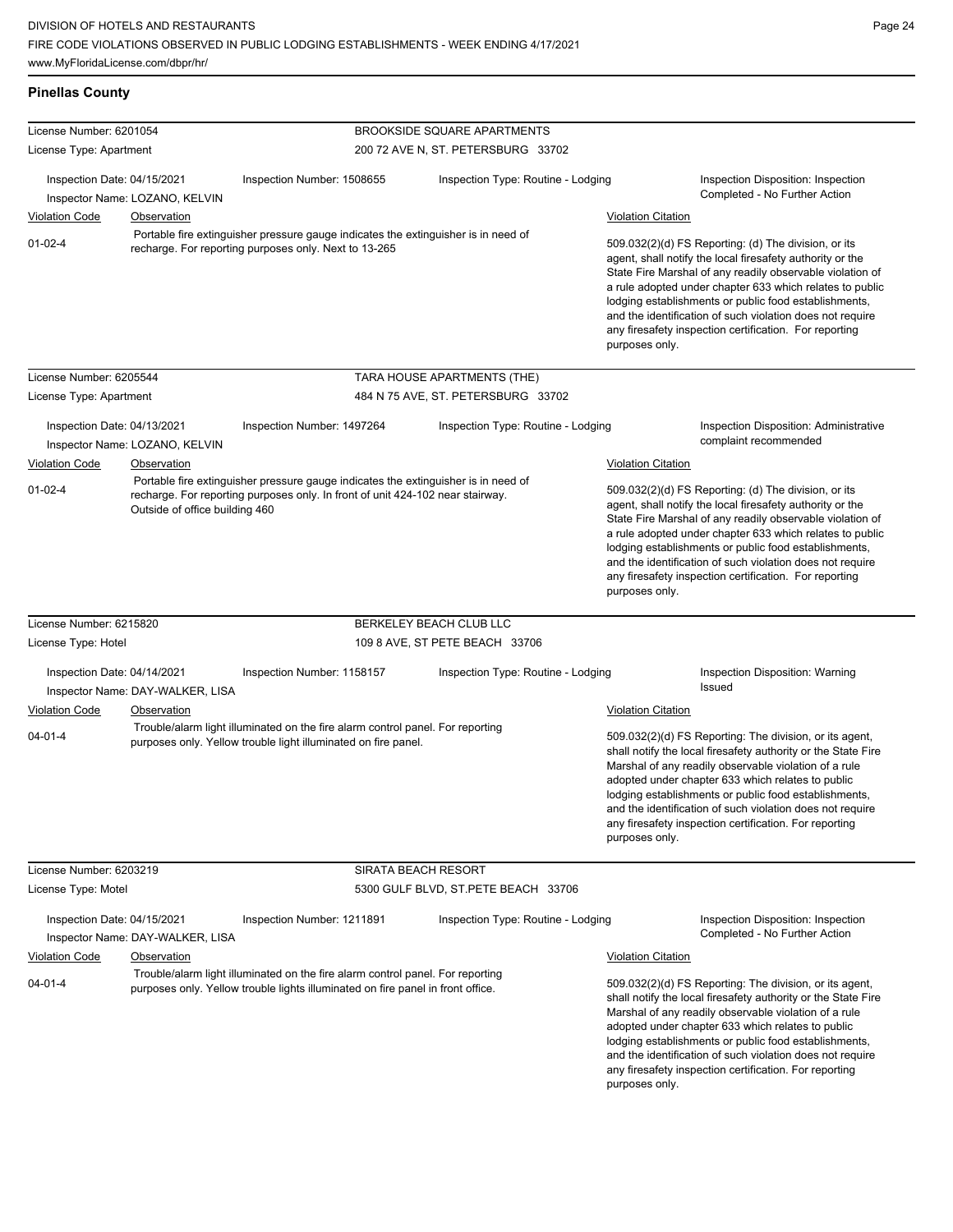## **Pinellas County**

| License Number: 6211956                |                                                              | <b>KENWOOD INN</b>                                                                                                                                                                                                                                                                                                                                                                                                 |                                     |                                                                                                                                                                                                                                                                                                                                                                                                                                                                           |
|----------------------------------------|--------------------------------------------------------------|--------------------------------------------------------------------------------------------------------------------------------------------------------------------------------------------------------------------------------------------------------------------------------------------------------------------------------------------------------------------------------------------------------------------|-------------------------------------|---------------------------------------------------------------------------------------------------------------------------------------------------------------------------------------------------------------------------------------------------------------------------------------------------------------------------------------------------------------------------------------------------------------------------------------------------------------------------|
| License Type: Motel                    |                                                              |                                                                                                                                                                                                                                                                                                                                                                                                                    | 451 34 ST N, ST. PETERSBURG 33713   |                                                                                                                                                                                                                                                                                                                                                                                                                                                                           |
| Inspection Date: 04/16/2021            | Inspector Name: HOBBS, ANDREW                                | Inspection Number: 1213833                                                                                                                                                                                                                                                                                                                                                                                         | Inspection Type: Routine - Lodging  | Inspection Disposition: Call Back -<br>Admin. complaint recommended                                                                                                                                                                                                                                                                                                                                                                                                       |
| <b>Violation Code</b>                  | Observation                                                  |                                                                                                                                                                                                                                                                                                                                                                                                                    |                                     | <b>Violation Citation</b>                                                                                                                                                                                                                                                                                                                                                                                                                                                 |
| $01 - 05 - 4$                          | Extended**                                                   | - From initial inspection : Portable fire extinguisher obstructed/not accessible. For<br>reporting purposes only. No strikers on any fire extinguishers. - From follow-up<br>inspection 2021-03-17: No strikers observed **Time Extended** - From<br>follow-up inspection 2021-04-01: No strikers present on locked boxes - From<br>follow-up inspection 2021-04-16: No strikers on fire extinguisher boxes **Time |                                     | 509.032(2)(d) FS Reporting: (d) The division, or its<br>agent, shall notify the local firesafety authority or the<br>State Fire Marshal of any readily observable violation of<br>a rule adopted under chapter 633 which relates to public<br>lodging establishments or public food establishments,<br>and the identification of such violation does not require<br>any firesafety inspection certification. For reporting<br>purposes only.                              |
| License Number: 6204851                |                                                              |                                                                                                                                                                                                                                                                                                                                                                                                                    | <b>MADISYN ON PARK LLC</b>          |                                                                                                                                                                                                                                                                                                                                                                                                                                                                           |
| License Type: Apartment                |                                                              |                                                                                                                                                                                                                                                                                                                                                                                                                    | 1410 PARK ST, CLEARWATER 33755      |                                                                                                                                                                                                                                                                                                                                                                                                                                                                           |
| Inspection Date: 04/12/2021            |                                                              | Inspection Number: 1495722                                                                                                                                                                                                                                                                                                                                                                                         | Inspection Type: Routine - Lodging  | Inspection Disposition: Administrative<br>complaint recommended                                                                                                                                                                                                                                                                                                                                                                                                           |
| Inspector Name: HIRST, DAN             |                                                              |                                                                                                                                                                                                                                                                                                                                                                                                                    |                                     |                                                                                                                                                                                                                                                                                                                                                                                                                                                                           |
| <b>Violation Code</b><br>$01 - 02 - 4$ | <b>Observation</b><br>recharge. For reporting purposes only. | Portable fire extinguisher pressure gauge indicates the extinguisher is in need of<br>Extinguisher on first floor of second building between apartments 9 and 11.                                                                                                                                                                                                                                                  |                                     | <b>Violation Citation</b><br>509.032(2)(d) FS Reporting: (d) The division, or its<br>agent, shall notify the local firesafety authority or the<br>State Fire Marshal of any readily observable violation of<br>a rule adopted under chapter 633 which relates to public<br>lodging establishments or public food establishments,<br>and the identification of such violation does not require<br>any firesafety inspection certification. For reporting<br>purposes only. |
| License Number: 6216010                |                                                              |                                                                                                                                                                                                                                                                                                                                                                                                                    | 1 SHORE INVESTMENTS LLC             |                                                                                                                                                                                                                                                                                                                                                                                                                                                                           |
| License Type: Apartment                |                                                              |                                                                                                                                                                                                                                                                                                                                                                                                                    | 1495 DREW ST, CLEARWATER 33755      |                                                                                                                                                                                                                                                                                                                                                                                                                                                                           |
| Inspection Date: 04/12/2021            | Inspector Name: BENEDICT, TRACY                              | Inspection Number: 1494319                                                                                                                                                                                                                                                                                                                                                                                         | Inspection Type: Routine - Lodging  | Inspection Disposition: Administrative<br>complaint recommended                                                                                                                                                                                                                                                                                                                                                                                                           |
| <b>Violation Code</b>                  | Observation                                                  |                                                                                                                                                                                                                                                                                                                                                                                                                    |                                     | <b>Violation Citation</b>                                                                                                                                                                                                                                                                                                                                                                                                                                                 |
| $01 - 02 - 4$                          | recharge. For reporting purposes only.                       | Portable fire extinguisher pressure gauge indicates the extinguisher is in need of                                                                                                                                                                                                                                                                                                                                 |                                     | 509.032(2)(d) FS Reporting: (d) The division, or its<br>agent, shall notify the local firesafety authority or the<br>State Fire Marshal of any readily observable violation of<br>a rule adopted under chapter 633 which relates to public<br>lodging establishments or public food establishments,<br>and the identification of such violation does not require<br>any firesafety inspection certification. For reporting<br>purposes only.                              |
| License Number: 6215981                |                                                              | <b>WINDTREE VILLAS</b>                                                                                                                                                                                                                                                                                                                                                                                             |                                     |                                                                                                                                                                                                                                                                                                                                                                                                                                                                           |
| License Type: Apartment                |                                                              |                                                                                                                                                                                                                                                                                                                                                                                                                    | 15001A VERONA AVE, CLEARWATER 33760 |                                                                                                                                                                                                                                                                                                                                                                                                                                                                           |
| Inspection Date: 04/12/2021            | Inspector Name: WILMOT, TASHARA                              | Inspection Number: 1493978                                                                                                                                                                                                                                                                                                                                                                                         | Inspection Type: Routine - Lodging  | Inspection Disposition: Inspection<br>Completed - No Further Action                                                                                                                                                                                                                                                                                                                                                                                                       |
| <b>Violation Code</b>                  | <b>Observation</b>                                           |                                                                                                                                                                                                                                                                                                                                                                                                                    |                                     | <b>Violation Citation</b>                                                                                                                                                                                                                                                                                                                                                                                                                                                 |
| $01 - 02 - 4$                          | recharge. For reporting purposes only.<br>-at building 15016 | Portable fire extinguisher pressure gauge indicates the extinguisher is in need of                                                                                                                                                                                                                                                                                                                                 |                                     | 509.032(2)(d) FS Reporting: (d) The division, or its<br>agent, shall notify the local firesafety authority or the<br>State Fire Marshal of any readily observable violation of<br>a rule adopted under chapter 633 which relates to public<br>lodging establishments or public food establishments,<br>and the identification of such violation does not require<br>any firesafety inspection certification. For reporting<br>purposes only.                              |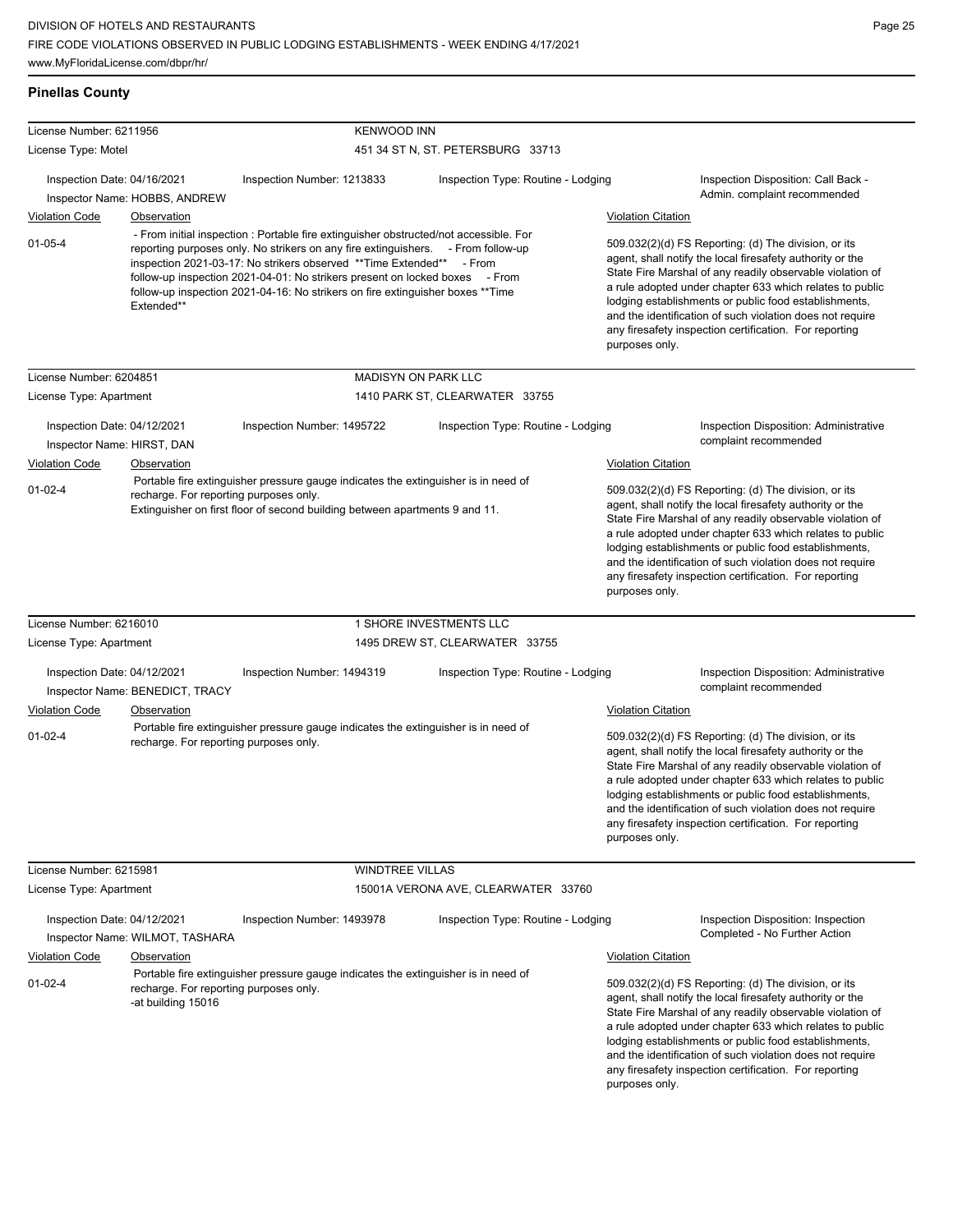**Pinellas County**

and the identification of such violation does not require any firesafety inspection certification. For reporting

| License Number: 6214076                                          |                                                                |                                                                                                                                                       | <b>EXTENDED STAY HOTELS</b>           |                           |                                                                                                                                                                                                                                                                                                                                                                                                                                                                                                                                                                                                                                                                                                 |  |
|------------------------------------------------------------------|----------------------------------------------------------------|-------------------------------------------------------------------------------------------------------------------------------------------------------|---------------------------------------|---------------------------|-------------------------------------------------------------------------------------------------------------------------------------------------------------------------------------------------------------------------------------------------------------------------------------------------------------------------------------------------------------------------------------------------------------------------------------------------------------------------------------------------------------------------------------------------------------------------------------------------------------------------------------------------------------------------------------------------|--|
| License Type: Motel                                              |                                                                |                                                                                                                                                       | 2311 ULMERTON RD, CLEARWATER 33762    |                           |                                                                                                                                                                                                                                                                                                                                                                                                                                                                                                                                                                                                                                                                                                 |  |
|                                                                  |                                                                |                                                                                                                                                       |                                       |                           |                                                                                                                                                                                                                                                                                                                                                                                                                                                                                                                                                                                                                                                                                                 |  |
| Inspection Date: 04/15/2021<br>Inspector Name: LANTIGUA, ROBERTO |                                                                | Inspection Number: 1216259                                                                                                                            | Inspection Type: Routine - Lodging    |                           | Inspection Disposition: Inspection<br>Completed - No Further Action                                                                                                                                                                                                                                                                                                                                                                                                                                                                                                                                                                                                                             |  |
| <b>Violation Code</b>                                            | Observation                                                    |                                                                                                                                                       |                                       | <b>Violation Citation</b> |                                                                                                                                                                                                                                                                                                                                                                                                                                                                                                                                                                                                                                                                                                 |  |
| $08 - 01 - 4$                                                    | purposes only.                                                 | Boiler certificate or insurance inspector's boiler report expired. For reporting                                                                      |                                       |                           | 61C-1.004(10) FAC and 509.032(2)(d) FS Reporting:<br>61C-1.004(10) The insurance inpector's boiler report is<br>required annually for power boilers and high<br>pressure/high temperature boilers and biannually for low<br>pressure steam or vapor heating boilers. 509.032(2)(d)<br>The division, or its agent, shall notify the local firesafety<br>authority or the State Fire Marshal of any readily<br>observable violation of a rule adopted under chapter 633<br>which relates to public lodging establishments or public<br>food establishments, and the identification of such<br>violation does not require any firesafety inspection<br>certification. For reporting purposes only. |  |
| License Number: 6214166                                          |                                                                |                                                                                                                                                       | EXTENDED STAY AMERICA #303            |                           |                                                                                                                                                                                                                                                                                                                                                                                                                                                                                                                                                                                                                                                                                                 |  |
| License Type: Hotel                                              |                                                                |                                                                                                                                                       | 3089 EXECUTIVE DR, CLEARWATER 33762   |                           |                                                                                                                                                                                                                                                                                                                                                                                                                                                                                                                                                                                                                                                                                                 |  |
| Inspection Date: 04/15/2021<br>Inspector Name: LANTIGUA, ROBERTO |                                                                | Inspection Number: 1158413                                                                                                                            | Inspection Type: Routine - Lodging    |                           | Inspection Disposition: Inspection<br>Completed - No Further Action                                                                                                                                                                                                                                                                                                                                                                                                                                                                                                                                                                                                                             |  |
| <b>Violation Code</b>                                            | Observation                                                    |                                                                                                                                                       |                                       | <b>Violation Citation</b> |                                                                                                                                                                                                                                                                                                                                                                                                                                                                                                                                                                                                                                                                                                 |  |
| $01-03-4$                                                        | Facing elevator in 2nd floor                                   | Portable fire extinguisher missing from it's designated location (sign present<br>indicating designated location). For reporting purposes only.       |                                       | purposes only.            | 509.032(2)(d) FS Reporting: (d) The division, or its<br>agent, shall notify the local firesafety authority or the<br>State Fire Marshal of any readily observable violation of<br>a rule adopted under chapter 633 which relates to public<br>lodging establishments or public food establishments,<br>and the identification of such violation does not require<br>any firesafety inspection certification. For reporting                                                                                                                                                                                                                                                                      |  |
| License Number: 6215912                                          |                                                                |                                                                                                                                                       | COURTYARD GARDENVIEW APARTMENTS       |                           |                                                                                                                                                                                                                                                                                                                                                                                                                                                                                                                                                                                                                                                                                                 |  |
| License Type: Apartment                                          |                                                                |                                                                                                                                                       | 403-405 S CIRUS AVE, CLEARWATER 33765 |                           |                                                                                                                                                                                                                                                                                                                                                                                                                                                                                                                                                                                                                                                                                                 |  |
|                                                                  | Inspection Date: 04/12/2021<br>Inspector Name: BENEDICT, TRACY | Inspection Number: 1494596                                                                                                                            | Inspection Type: Routine - Lodging    |                           | Inspection Disposition: Inspection<br>Completed - No Further Action                                                                                                                                                                                                                                                                                                                                                                                                                                                                                                                                                                                                                             |  |
| <b>Violation Code</b>                                            | Observation                                                    |                                                                                                                                                       |                                       | <b>Violation Citation</b> |                                                                                                                                                                                                                                                                                                                                                                                                                                                                                                                                                                                                                                                                                                 |  |
| $01 - 05 - 4$                                                    |                                                                | Portable fire extinguisher obstructed/not accessible. For reporting purposes only.<br>All fire extinguisher on building 405 are covered and taped off |                                       |                           | 509.032(2)(d) FS Reporting: (d) The division, or its<br>agent, shall notify the local firesafety authority or the<br>State Fire Marshal of any readily observable violation of<br>a rule adopted under chapter 633 which relates to public<br>lodging establishments or public food establishments,                                                                                                                                                                                                                                                                                                                                                                                             |  |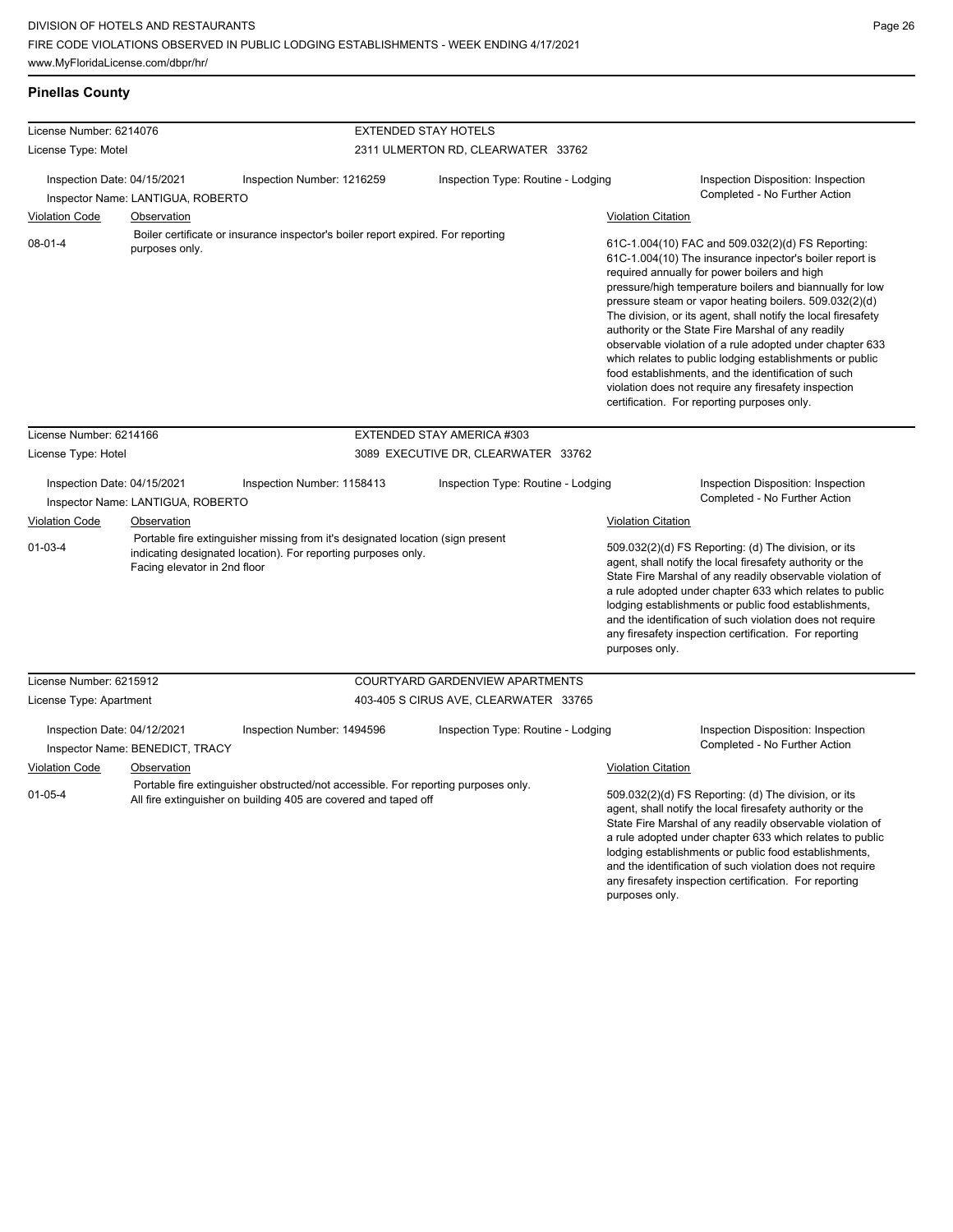food establishments, and the identification of such violation does not require any firesafety inspection certification. For reporting purposes only.

#### **Polk County**

#### License Number: 6303266 License Type: Hotel IMPERIAL SWAN HOTEL & SUITES 4141 S FLORIDA AVE, LAKELAND 33813 Inspection Date: 04/16/2021 Inspection Number: 1158469 Inspection Type: Complaint Full Inspection Disposition: Call Back -Inspector Name: BEAULIEU, STEPHANIE Violation Code Observation Violation Citation 61C-1.004(10) FAC and 509.032(2)(d) FS Reporting: 61C-1.004(10) The insurance inpector's boiler report is required annually for power boilers and high pressure/high temperature boilers and biannually for low pressure steam or vapor heating boilers. 509.032(2)(d) The division, or its agent, shall notify the local firesafety authority or the State Fire Marshal of any readily observable violation of a rule adopted under chapter 633 which relates to public lodging establishments or public 08-01-4 - From initial inspection : Boiler certificate or insurance inspector's boiler report expired. For reporting purposes only. 074517 expired 5-14-2020. Front desk rep said inspector came by today and will certify boiler \*\*Repeat Violation\*\* - From follow-up inspection 2021-01-26: \*\*Time Extended\*\* - From follow-up inspection 2021-03-15: \*\*Time Extended\*\* - From follow-up inspection 2021-04-16: \*\*Time Extended\*\*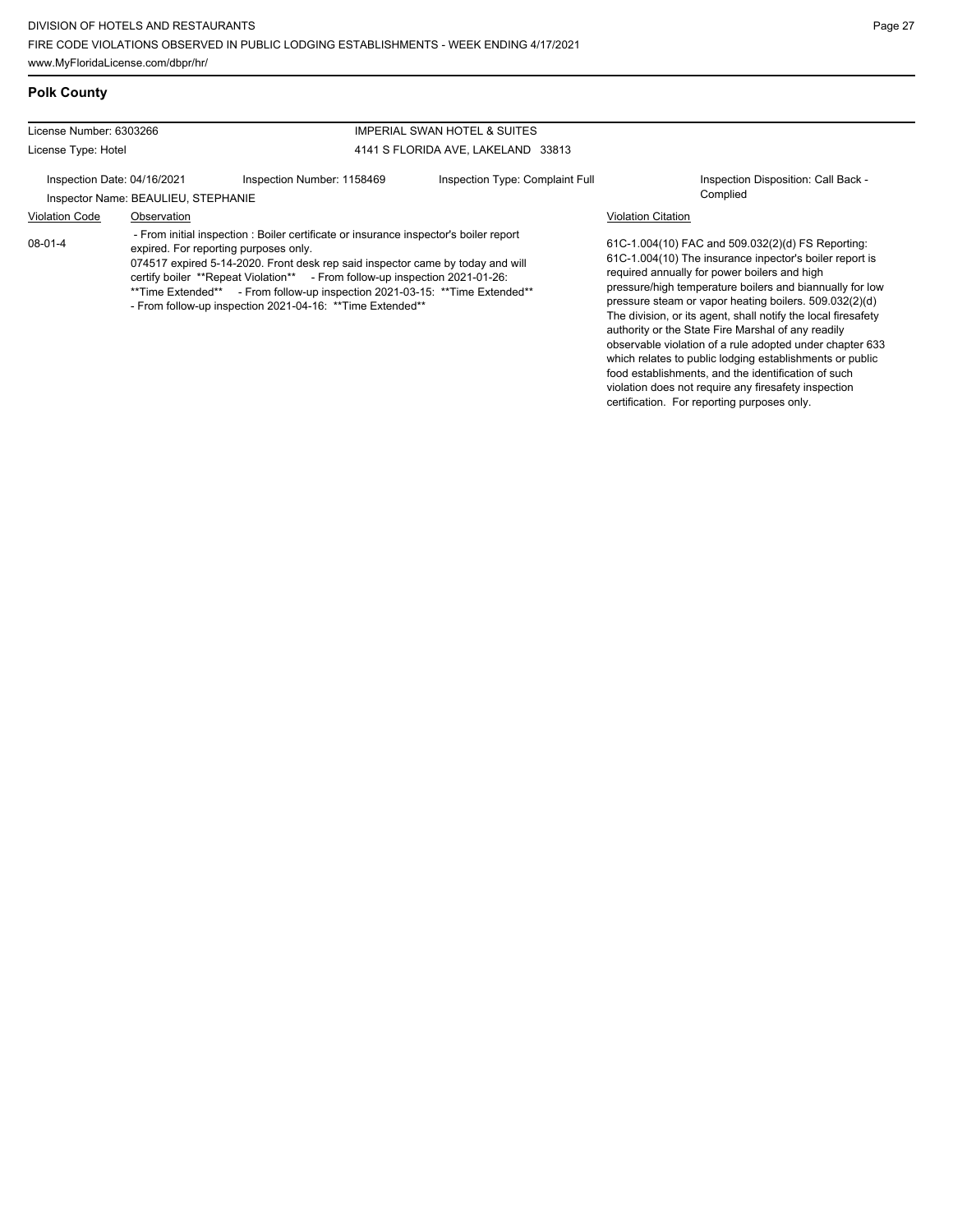| License Number: 6400783<br>WOODLAND POINT APARTMENTS |                              |                                                                                                                                 |                                    |                           |                                                                                                                                                                                                                                                                                                                                                                                                                        |
|------------------------------------------------------|------------------------------|---------------------------------------------------------------------------------------------------------------------------------|------------------------------------|---------------------------|------------------------------------------------------------------------------------------------------------------------------------------------------------------------------------------------------------------------------------------------------------------------------------------------------------------------------------------------------------------------------------------------------------------------|
| License Type: Apartment                              |                              |                                                                                                                                 | 6710 ST JOHNS AVE, PALATKA 32177   |                           |                                                                                                                                                                                                                                                                                                                                                                                                                        |
| Inspection Date: 04/12/2021                          | Inspector Name: DOTY, JOSEPH | Inspection Number: 1506893                                                                                                      | Inspection Type: Routine - Lodging |                           | Inspection Disposition: Warning<br><b>Issued</b>                                                                                                                                                                                                                                                                                                                                                                       |
| <b>Violation Code</b>                                | Observation                  |                                                                                                                                 |                                    | <b>Violation Citation</b> |                                                                                                                                                                                                                                                                                                                                                                                                                        |
| $04 - 01 - 4$                                        | purposes only.               | Trouble/alarm light illuminated on the fire alarm control panel. For reporting<br>Trouble light blinking on panel, building 5E. |                                    | purposes only.            | 509.032(2)(d) FS Reporting: The division, or its agent,<br>shall notify the local firesafety authority or the State Fire<br>Marshal of any readily observable violation of a rule<br>adopted under chapter 633 which relates to public<br>lodging establishments or public food establishments,<br>and the identification of such violation does not require<br>any firesafety inspection certification. For reporting |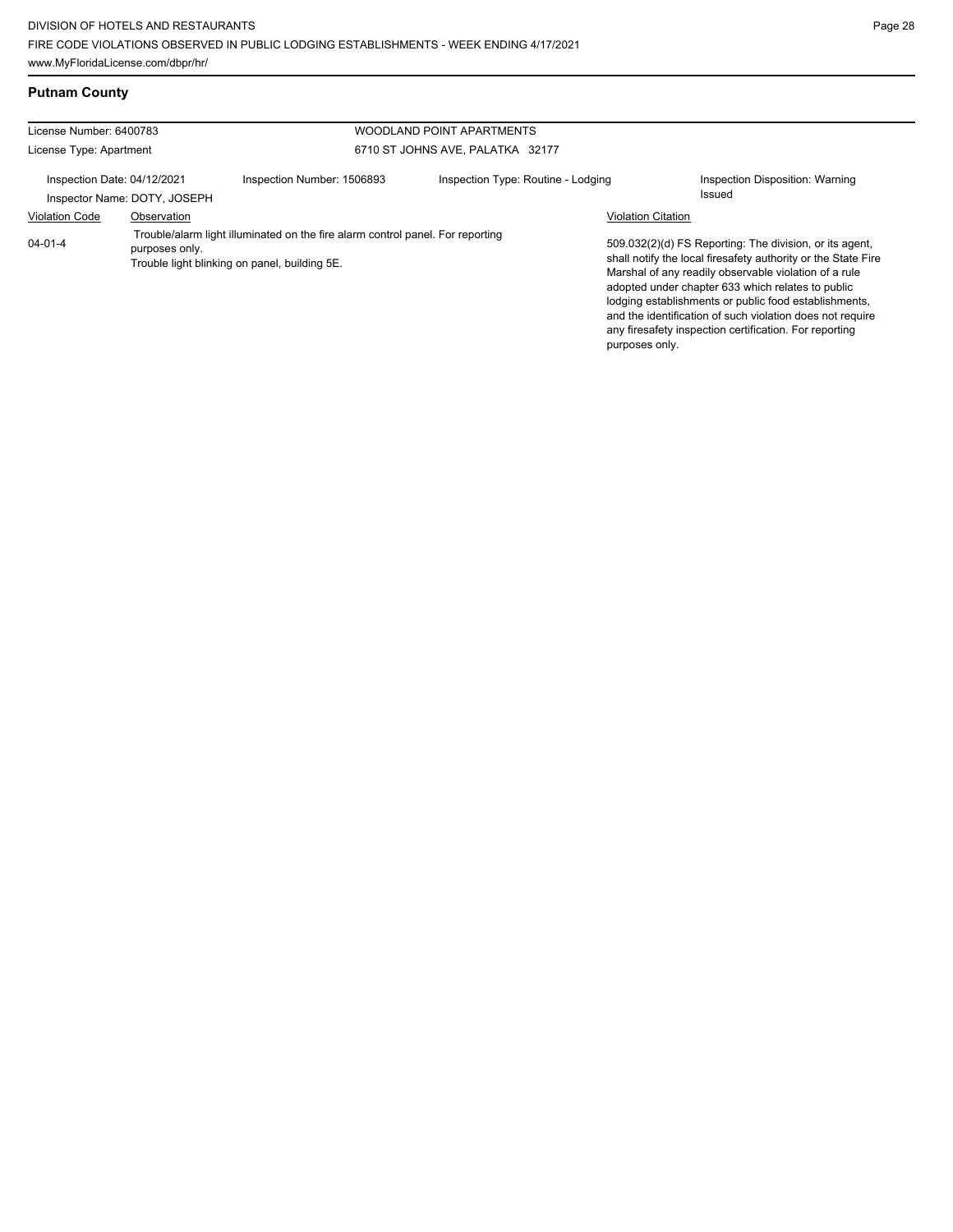## **Seminole County**

| License Number: 6902128                                                     |             |                                                                                  | <b>HILTON ALTAMONTE</b>                       |                           |                                                                                                                                                                                                                                                                                                                                                                                                                                                                                                                                                                                                                                                                                                 |  |
|-----------------------------------------------------------------------------|-------------|----------------------------------------------------------------------------------|-----------------------------------------------|---------------------------|-------------------------------------------------------------------------------------------------------------------------------------------------------------------------------------------------------------------------------------------------------------------------------------------------------------------------------------------------------------------------------------------------------------------------------------------------------------------------------------------------------------------------------------------------------------------------------------------------------------------------------------------------------------------------------------------------|--|
| License Type: Hotel                                                         |             |                                                                                  | 350 S NORTHLAKE BLVD, ALTAMONTE SPRINGS 32701 |                           |                                                                                                                                                                                                                                                                                                                                                                                                                                                                                                                                                                                                                                                                                                 |  |
| Inspection Date: 04/12/2021<br>Inspector Name: MARTIN, LESLIE               |             | Inspection Number: 1158210                                                       | Inspection Type: Routine - Lodging            |                           | Inspection Disposition: Inspection<br>Completed - No Further Action                                                                                                                                                                                                                                                                                                                                                                                                                                                                                                                                                                                                                             |  |
| <b>Violation Code</b>                                                       | Observation |                                                                                  |                                               | <b>Violation Citation</b> |                                                                                                                                                                                                                                                                                                                                                                                                                                                                                                                                                                                                                                                                                                 |  |
| 08-01-4<br>purposes only.<br>-3 boiler certificates posted expired 1/23/21. |             | Boiler certificate or insurance inspector's boiler report expired. For reporting |                                               |                           | 61C-1.004(10) FAC and 509.032(2)(d) FS Reporting:<br>61C-1.004(10) The insurance inpector's boiler report is<br>required annually for power boilers and high<br>pressure/high temperature boilers and biannually for low<br>pressure steam or vapor heating boilers. 509.032(2)(d)<br>The division, or its agent, shall notify the local firesafety<br>authority or the State Fire Marshal of any readily<br>observable violation of a rule adopted under chapter 633<br>which relates to public lodging establishments or public<br>food establishments, and the identification of such<br>violation does not require any firesafety inspection<br>certification. For reporting purposes only. |  |
| License Number: 6902155                                                     |             |                                                                                  | THE PARK AT RAVELLO                           |                           |                                                                                                                                                                                                                                                                                                                                                                                                                                                                                                                                                                                                                                                                                                 |  |
| License Type: Apartment                                                     |             |                                                                                  | 401 W SEMINOLE BLVD, SANFORD 32771            |                           |                                                                                                                                                                                                                                                                                                                                                                                                                                                                                                                                                                                                                                                                                                 |  |

| Inspection Date: 04/16/2021 | Inspector Name: ANGEL, TERRY | Inspection Number: 1501227                                                                                                                                                                                                                                                                            | Inspection Type: Routine - Lodging |                           | Inspection Disposition: Call Back -<br>Complied                                                                                                                                                                                                                                                                                                              |
|-----------------------------|------------------------------|-------------------------------------------------------------------------------------------------------------------------------------------------------------------------------------------------------------------------------------------------------------------------------------------------------|------------------------------------|---------------------------|--------------------------------------------------------------------------------------------------------------------------------------------------------------------------------------------------------------------------------------------------------------------------------------------------------------------------------------------------------------|
| <b>Violation Code</b>       | Observation                  |                                                                                                                                                                                                                                                                                                       |                                    | <b>Violation Citation</b> |                                                                                                                                                                                                                                                                                                                                                              |
| $04 - 01 - 4$               |                              | - From initial inspection : Trouble/alarm light illuminated on the fire alarm control<br>panel. For reporting purposes only. Building I. Notified Dan Taylor, Sanford Fire<br>Inspector. 407-562-2788. Voice Mail. - From follow-up inspection 2021-02-16:<br>- From follow-up inspection 2021-04-16: |                                    |                           | 509.032(2)(d) FS Reporting: The division, or its agent,<br>shall notify the local firesafety authority or the State Fire<br>Marshal of any readily observable violation of a rule<br>adopted under chapter 633 which relates to public<br>lodging establishments or public food establishments,<br>and the identification of such violation does not require |

any firesafety inspection certification. For reporting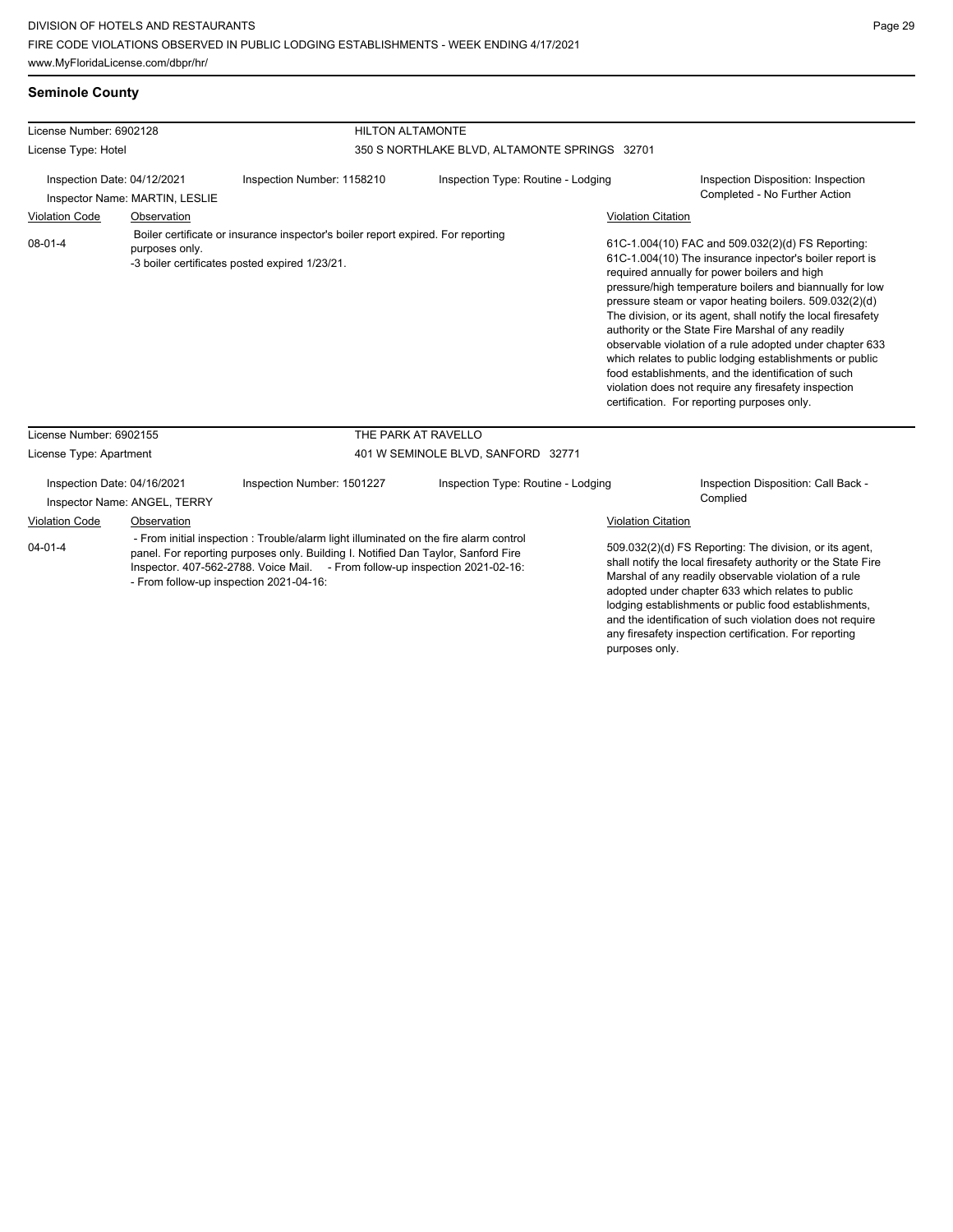## **Volusia County**

| License Number: 7400868                                                                         |                                                                   | <b>CAMELLIA MOTEL</b>                                                                                                                                                                                                                                           |                                                                                                                                                                                                                                                                                                                                                                                                                        |                           |                                                                                                                                                                                                                                                                                                                                                                                                                            |
|-------------------------------------------------------------------------------------------------|-------------------------------------------------------------------|-----------------------------------------------------------------------------------------------------------------------------------------------------------------------------------------------------------------------------------------------------------------|------------------------------------------------------------------------------------------------------------------------------------------------------------------------------------------------------------------------------------------------------------------------------------------------------------------------------------------------------------------------------------------------------------------------|---------------------------|----------------------------------------------------------------------------------------------------------------------------------------------------------------------------------------------------------------------------------------------------------------------------------------------------------------------------------------------------------------------------------------------------------------------------|
| License Type: Motel                                                                             |                                                                   |                                                                                                                                                                                                                                                                 | 1055 N ATLANTIC AVE, DAYTONA BEACH 32118                                                                                                                                                                                                                                                                                                                                                                               |                           |                                                                                                                                                                                                                                                                                                                                                                                                                            |
| Inspection Date: 04/12/2021<br>Inspector Name: WOOD, JUSTIN                                     |                                                                   | Inspection Number: 1215169<br>Inspection Type: Routine - Lodging                                                                                                                                                                                                |                                                                                                                                                                                                                                                                                                                                                                                                                        |                           | Inspection Disposition: Call Back -<br>Extension given, pending                                                                                                                                                                                                                                                                                                                                                            |
| <b>Violation Code</b>                                                                           | Observation                                                       |                                                                                                                                                                                                                                                                 |                                                                                                                                                                                                                                                                                                                                                                                                                        | <b>Violation Citation</b> |                                                                                                                                                                                                                                                                                                                                                                                                                            |
| $01 - 03 - 4$                                                                                   | 2021-04-12: **Time Extended**                                     | - From initial inspection : Portable fire extinguisher missing from it's designated<br>location (sign present indicating designated location). For reporting purposes only.<br>Upstairs, south side Operator states stolen from box - From follow-up inspection |                                                                                                                                                                                                                                                                                                                                                                                                                        | purposes only.            | 509.032(2)(d) FS Reporting: (d) The division, or its<br>agent, shall notify the local firesafety authority or the<br>State Fire Marshal of any readily observable violation of<br>a rule adopted under chapter 633 which relates to public<br>lodging establishments or public food establishments,<br>and the identification of such violation does not require<br>any firesafety inspection certification. For reporting |
| License Number: 7403395                                                                         |                                                                   |                                                                                                                                                                                                                                                                 | FORESTLAKE APARTMENTS                                                                                                                                                                                                                                                                                                                                                                                                  |                           |                                                                                                                                                                                                                                                                                                                                                                                                                            |
| License Type: Apartment                                                                         |                                                                   |                                                                                                                                                                                                                                                                 | 132 FOREST LAKE BLVD, DAYTONA BEACH 32119                                                                                                                                                                                                                                                                                                                                                                              |                           |                                                                                                                                                                                                                                                                                                                                                                                                                            |
|                                                                                                 | Inspection Date: 04/15/2021<br>Inspector Name: BRANNER, LISELOTTE | Inspection Number: 1491808                                                                                                                                                                                                                                      | Inspection Type: Routine - Lodging                                                                                                                                                                                                                                                                                                                                                                                     |                           | Inspection Disposition: Inspection<br>Completed - No Further Action                                                                                                                                                                                                                                                                                                                                                        |
| <b>Violation Code</b>                                                                           | Observation                                                       |                                                                                                                                                                                                                                                                 |                                                                                                                                                                                                                                                                                                                                                                                                                        | <b>Violation Citation</b> |                                                                                                                                                                                                                                                                                                                                                                                                                            |
| $04 - 01 - 4$                                                                                   | purposes only.                                                    | Trouble/alarm light illuminated on the fire alarm control panel. For reporting<br>System trouble and power trouble plus beeping building 9.<br>Building 5 several trouble lights flashing.                                                                      |                                                                                                                                                                                                                                                                                                                                                                                                                        | purposes only.            | 509.032(2)(d) FS Reporting: The division, or its agent,<br>shall notify the local firesafety authority or the State Fire<br>Marshal of any readily observable violation of a rule<br>adopted under chapter 633 which relates to public<br>lodging establishments or public food establishments,<br>and the identification of such violation does not require<br>any firesafety inspection certification. For reporting     |
| Fire alarm control panel has no power. For reporting purposes only. Building 1<br>$04 - 04 - 4$ |                                                                   | purposes only.                                                                                                                                                                                                                                                  | 509.032(2)(d) FS Reporting: The division, or its agent,<br>shall notify the local firesafety authority or the State Fire<br>Marshal of any readily observable violation of a rule<br>adopted under chapter 633 which relates to public<br>lodging establishments or public food establishments,<br>and the identification of such violation does not require<br>any firesafety inspection certification. For reporting |                           |                                                                                                                                                                                                                                                                                                                                                                                                                            |